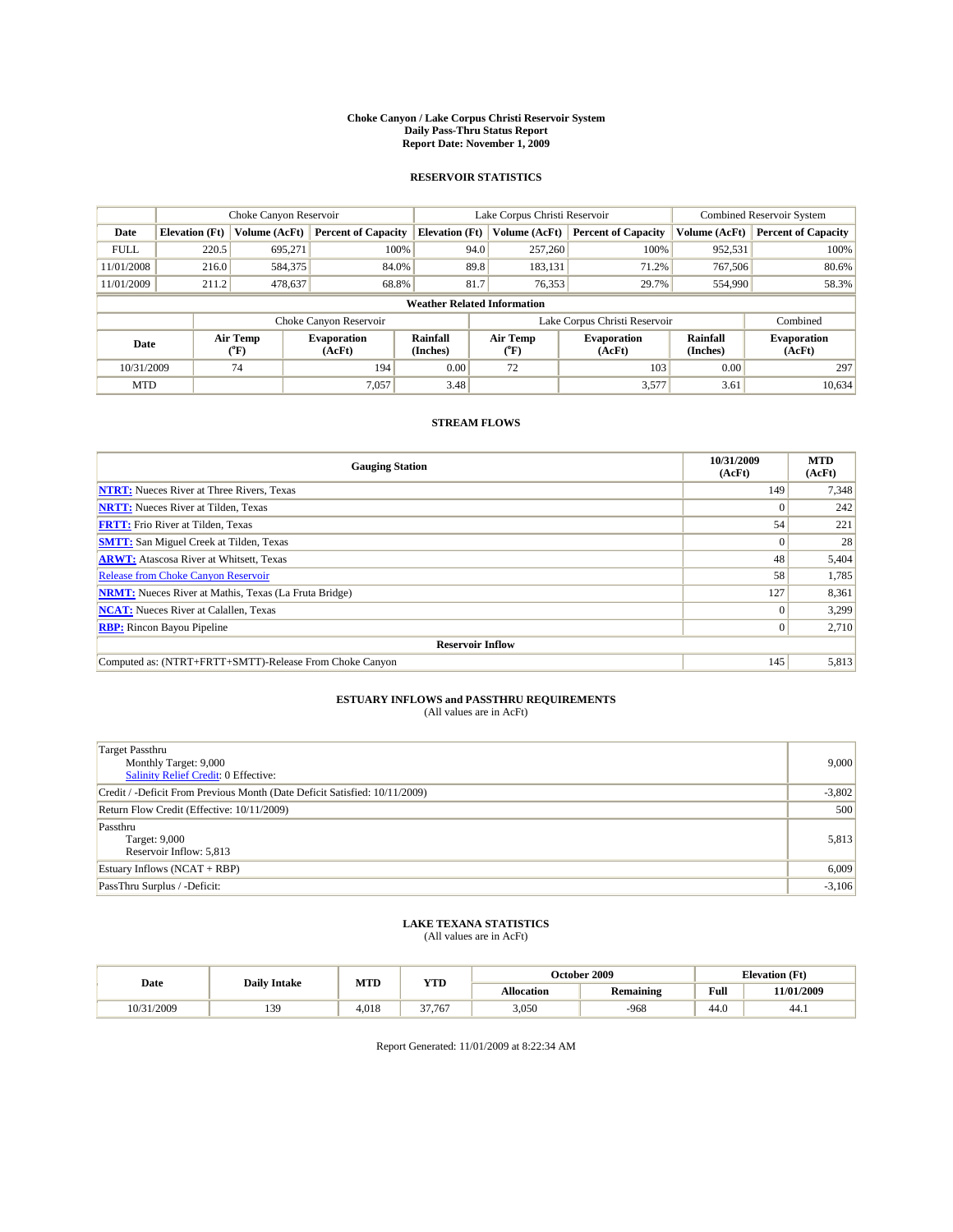#### **Choke Canyon / Lake Corpus Christi Reservoir System Daily Pass-Thru Status Report Report Date: November 2, 2009**

#### **RESERVOIR STATISTICS**

|             | Choke Canyon Reservoir             |                  |                              |                       | Lake Corpus Christi Reservoir | <b>Combined Reservoir System</b> |                      |                              |  |
|-------------|------------------------------------|------------------|------------------------------|-----------------------|-------------------------------|----------------------------------|----------------------|------------------------------|--|
| Date        | <b>Elevation</b> (Ft)              | Volume (AcFt)    | <b>Percent of Capacity</b>   | <b>Elevation</b> (Ft) | Volume (AcFt)                 | <b>Percent of Capacity</b>       | Volume (AcFt)        | <b>Percent of Capacity</b>   |  |
| <b>FULL</b> | 220.5                              | 695,271          | 100%                         | 94.0                  | 257,260                       | 100%                             | 952,531              | 100%                         |  |
| 11/02/2008  | 216.0                              | 584,610          | 84.1%                        | 89.7                  | 182,965                       | 71.1%                            | 767,575              | 80.6%                        |  |
| 11/02/2009  | 211.2                              | 478.219          | 68.8%                        | 81.7                  | 76,255                        | 29.6%                            | 554,474              | 58.2%                        |  |
|             | <b>Weather Related Information</b> |                  |                              |                       |                               |                                  |                      |                              |  |
|             |                                    |                  | Choke Canyon Reservoir       |                       |                               | Lake Corpus Christi Reservoir    |                      | Combined                     |  |
| Date        |                                    | Air Temp<br>(°F) | <b>Evaporation</b><br>(AcFt) | Rainfall<br>(Inches)  | Air Temp<br>("F)              | <b>Evaporation</b><br>(AcFt)     | Rainfall<br>(Inches) | <b>Evaporation</b><br>(AcFt) |  |
| 11/01/2009  |                                    | 75               | 169                          | 0.00                  | 74                            | 68                               | 0.00                 | 237                          |  |
| <b>MTD</b>  |                                    |                  | 169                          | 0.00                  |                               | 68                               | 0.00                 | 237                          |  |

### **STREAM FLOWS**

| <b>Gauging Station</b>                                       | 11/01/2009<br>(AcFt) | <b>MTD</b><br>(AcFt) |  |  |  |  |
|--------------------------------------------------------------|----------------------|----------------------|--|--|--|--|
| <b>NTRT:</b> Nueces River at Three Rivers, Texas             | 119                  | 119                  |  |  |  |  |
| <b>NRTT:</b> Nueces River at Tilden, Texas                   | $\Omega$             | $\Omega$             |  |  |  |  |
| <b>FRTT:</b> Frio River at Tilden, Texas                     | 44                   | 44                   |  |  |  |  |
| <b>SMTT:</b> San Miguel Creek at Tilden, Texas               |                      | $\vert 0 \vert$      |  |  |  |  |
| <b>ARWT:</b> Atascosa River at Whitsett, Texas               | 34                   | 34                   |  |  |  |  |
| Release from Choke Canyon Reservoir                          | 58                   | 58                   |  |  |  |  |
| <b>NRMT:</b> Nueces River at Mathis, Texas (La Fruta Bridge) | 147                  | 147                  |  |  |  |  |
| <b>NCAT:</b> Nueces River at Calallen, Texas                 |                      |                      |  |  |  |  |
| <b>RBP:</b> Rincon Bayou Pipeline                            | $\Omega$             | $\Omega$             |  |  |  |  |
| <b>Reservoir Inflow</b>                                      |                      |                      |  |  |  |  |
| Computed as: (NTRT+FRTT+SMTT)-Release From Choke Canyon      | 105                  | 105                  |  |  |  |  |

# **ESTUARY INFLOWS and PASSTHRU REQUIREMENTS**<br>(All values are in AcFt)

| <b>Target Passthru</b><br>Monthly Target: 4,000<br>Salinity Relief Credit: 0 Effective: |                                                                                                                                                                                                                                                                           | 4,000          |
|-----------------------------------------------------------------------------------------|---------------------------------------------------------------------------------------------------------------------------------------------------------------------------------------------------------------------------------------------------------------------------|----------------|
| Credit / -Deficit From Previous Month (Date Deficit Satisfied: )                        |                                                                                                                                                                                                                                                                           | $-3,106$       |
| Return Flow Credit (Effective: 11/01/2009)                                              |                                                                                                                                                                                                                                                                           | 500            |
| Passthru<br>Target: 4,000<br>Reservoir Inflow: 105                                      | Comment: The remaining required passthru of 3,106 AF for Oct 2009 will be released at a later date. It is being<br>delayed in order to study the long-term effects of the freshwater delivered to the upper delta via the Rincon Bayou<br>Pipeline Sep 28 - Oct 21, 2009. | 105            |
| Estuary Inflows $(NCAT + RBP)$                                                          |                                                                                                                                                                                                                                                                           | 3 <sup>1</sup> |
| PassThru Surplus / -Deficit:                                                            |                                                                                                                                                                                                                                                                           | 0              |

## **LAKE TEXANA STATISTICS** (All values are in AcFt)

|                         |                     | MTD | <b>YTD</b> | November 2009<br><b>Elevation</b> (Ft) |           |      |            |
|-------------------------|---------------------|-----|------------|----------------------------------------|-----------|------|------------|
| Date                    | <b>Daily Intake</b> |     |            | Allocation                             | Remaining | Full | 11/02/2009 |
| /2009<br>1/0.1<br>1/U 1 | 139<br>             | 39  | 37.905     | 3,050                                  | 2.911     | 44.0 | 44.1       |

Report Generated: 11/02/2009 at 3:35:17 PM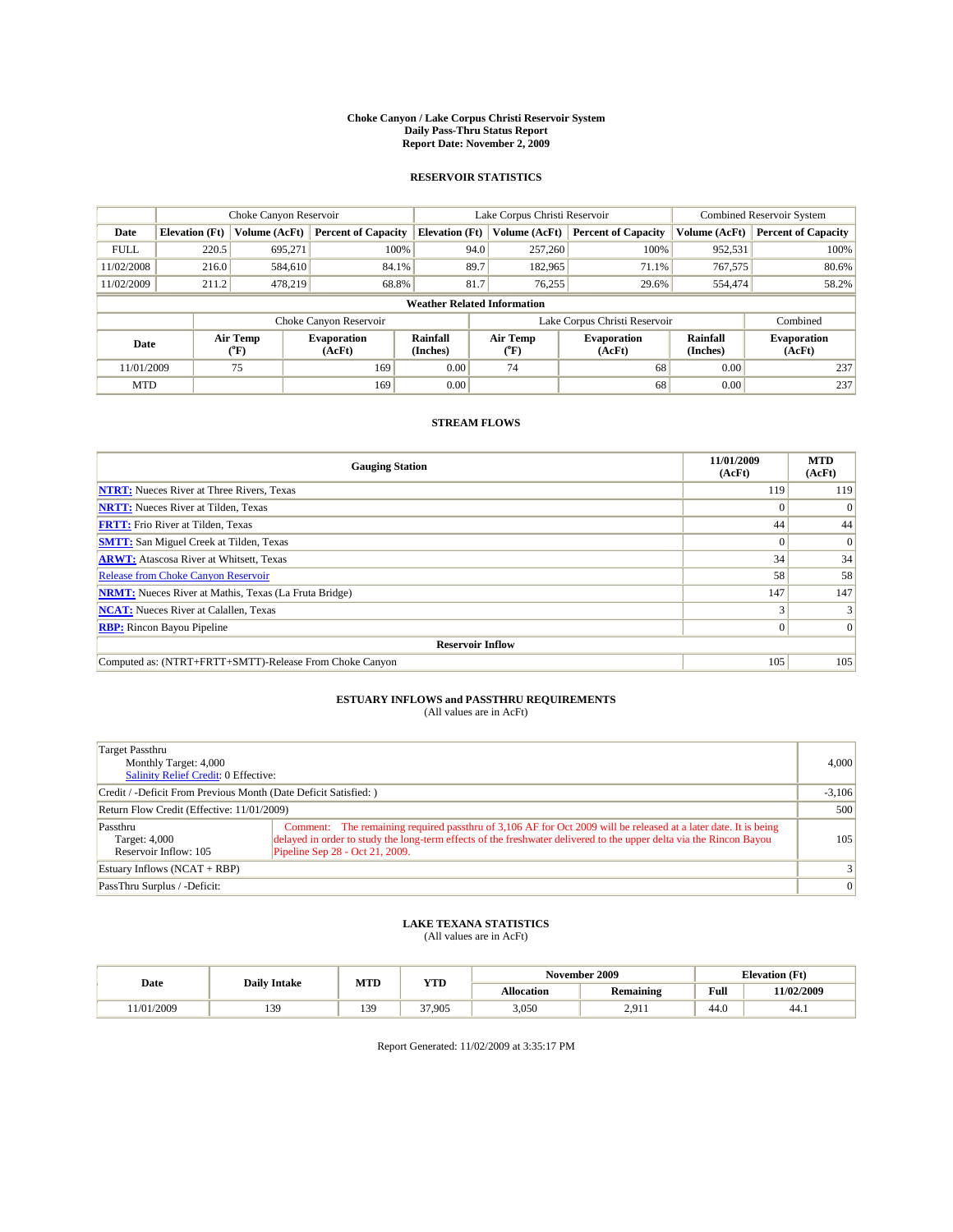#### **Choke Canyon / Lake Corpus Christi Reservoir System Daily Pass-Thru Status Report Report Date: November 3, 2009**

#### **RESERVOIR STATISTICS**

|             | Choke Canyon Reservoir             |                             |                              |                             | Lake Corpus Christi Reservoir | Combined Reservoir System    |                      |                              |  |
|-------------|------------------------------------|-----------------------------|------------------------------|-----------------------------|-------------------------------|------------------------------|----------------------|------------------------------|--|
| Date        | <b>Elevation</b> (Ft)              | Volume (AcFt)               | <b>Percent of Capacity</b>   | <b>Elevation</b> (Ft)       | Volume (AcFt)                 | <b>Percent of Capacity</b>   | Volume (AcFt)        | <b>Percent of Capacity</b>   |  |
| <b>FULL</b> | 220.5                              | 695,271                     | 100%                         | 94.0                        | 257,260                       | 100%                         | 952,531              | 100%                         |  |
| 11/03/2008  | 216.0                              | 584,141                     | 84.0%                        | 89.7                        | 182,800                       | 71.1%                        | 766.941              | 80.5%                        |  |
| 11/03/2009  | 211.2                              | 477,801                     | 68.7%                        | 81.7                        | 76.255                        | 29.6%                        | 554,056              | 58.2%                        |  |
|             | <b>Weather Related Information</b> |                             |                              |                             |                               |                              |                      |                              |  |
|             |                                    |                             | Choke Canyon Reservoir       |                             | Lake Corpus Christi Reservoir |                              |                      | Combined                     |  |
| Date        |                                    | Air Temp<br>${}^{\circ}$ F) | <b>Evaporation</b><br>(AcFt) | <b>Rainfall</b><br>(Inches) | Air Temp<br>$(^{0}F)$         | <b>Evaporation</b><br>(AcFt) | Rainfall<br>(Inches) | <b>Evaporation</b><br>(AcFt) |  |
| 11/02/2009  |                                    | 76                          | 157                          | 0.00                        | 75                            | 85                           | 0.00                 | 242                          |  |
| <b>MTD</b>  |                                    |                             | 326                          | 0.00                        |                               | 153                          | 0.00                 | 479                          |  |

### **STREAM FLOWS**

| <b>Gauging Station</b>                                       | 11/02/2009<br>(AcFt) | <b>MTD</b><br>(AcFt) |
|--------------------------------------------------------------|----------------------|----------------------|
| <b>NTRT:</b> Nueces River at Three Rivers, Texas             | 105                  | 224                  |
| <b>NRTT:</b> Nueces River at Tilden, Texas                   | $\theta$             |                      |
| <b>FRTT:</b> Frio River at Tilden, Texas                     | 36                   | 79                   |
| <b>SMTT:</b> San Miguel Creek at Tilden, Texas               | $\Omega$             | $\Omega$             |
| <b>ARWT:</b> Atascosa River at Whitsett, Texas               | 24                   | 58                   |
| <b>Release from Choke Canyon Reservoir</b>                   | 58                   | 115                  |
| <b>NRMT:</b> Nueces River at Mathis, Texas (La Fruta Bridge) | 131                  | 278                  |
| <b>NCAT:</b> Nueces River at Calallen, Texas                 | 9                    | 12                   |
| <b>RBP:</b> Rincon Bayou Pipeline                            | $\Omega$             | $\Omega$             |
| <b>Reservoir Inflow</b>                                      |                      |                      |
| Computed as: (NTRT+FRTT+SMTT)-Release From Choke Canyon      | 83                   | 189                  |

# **ESTUARY INFLOWS and PASSTHRU REQUIREMENTS**<br>(All values are in AcFt)

| Target Passthru<br>Monthly Target: 4,000<br>Salinity Relief Credit: 0 Effective: | 4.000                                                                                                                                                                                                                                                                     |     |
|----------------------------------------------------------------------------------|---------------------------------------------------------------------------------------------------------------------------------------------------------------------------------------------------------------------------------------------------------------------------|-----|
| Credit / -Deficit From Previous Month (Date Deficit Satisfied: )                 | $-3,106$                                                                                                                                                                                                                                                                  |     |
| Return Flow Credit (Effective: 11/01/2009)                                       | 500                                                                                                                                                                                                                                                                       |     |
| Passthru<br>Target: 4,000<br>Reservoir Inflow: 189                               | Comment: The remaining required passthru of 3,106 AF for Oct 2009 will be released at a later date. It<br>is being delayed in order to study the long-term effects of the freshwater delivered to the upper delta via<br>the Rincon Bayou Pipeline Sep 28 - Oct 21, 2009. | 189 |
| Estuary Inflows (NCAT + RBP)                                                     | 12                                                                                                                                                                                                                                                                        |     |
| PassThru Surplus / -Deficit:                                                     | $\vert 0 \vert$                                                                                                                                                                                                                                                           |     |

## **LAKE TEXANA STATISTICS** (All values are in AcFt)

|           | <b>Daily Intake</b> | MTD                    | <b>YTD</b> | November 2009<br><b>Elevation</b> (Ft) |                                |      |            |
|-----------|---------------------|------------------------|------------|----------------------------------------|--------------------------------|------|------------|
| Date      |                     |                        |            | <b>Allocation</b>                      | <b>Remaining</b>               | Full | 11/03/2009 |
| 1/02/2009 | 139                 | $\sim$ $-$<br><u>.</u> | 38,044     | 3,050                                  | $\sim$ $\sim$<br><u>_.,,</u> , | 44.0 | 44.0       |

Report Generated: 11/03/2009 at 9:36:57 AM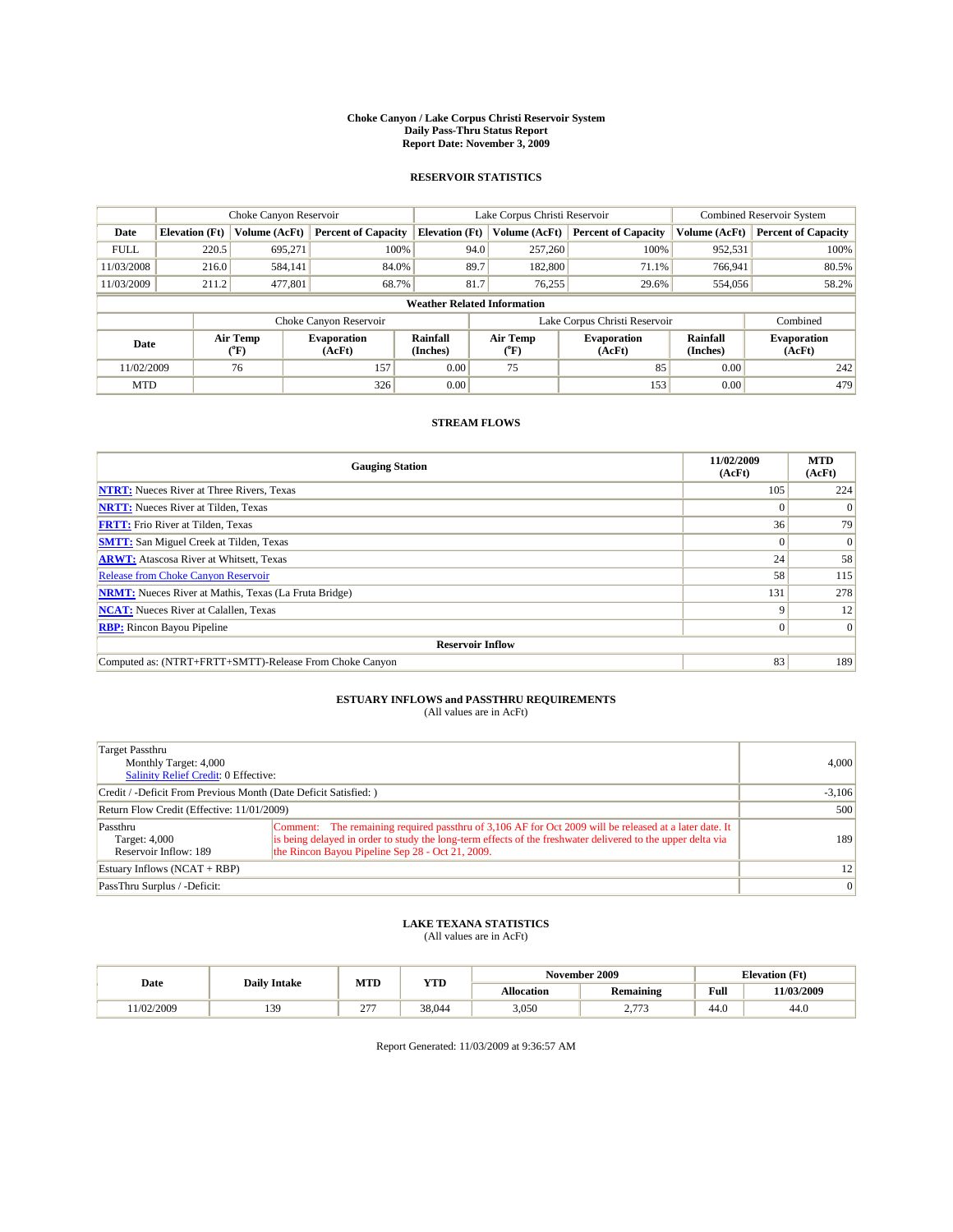#### **Choke Canyon / Lake Corpus Christi Reservoir System Daily Pass-Thru Status Report Report Date: November 4, 2009**

#### **RESERVOIR STATISTICS**

|             | Choke Canyon Reservoir             |                  |                              |                             | Lake Corpus Christi Reservoir |                               |                      | Combined Reservoir System    |  |  |
|-------------|------------------------------------|------------------|------------------------------|-----------------------------|-------------------------------|-------------------------------|----------------------|------------------------------|--|--|
| Date        | <b>Elevation</b> (Ft)              | Volume (AcFt)    | <b>Percent of Capacity</b>   | <b>Elevation</b> (Ft)       | Volume (AcFt)                 | <b>Percent of Capacity</b>    | Volume (AcFt)        | <b>Percent of Capacity</b>   |  |  |
| <b>FULL</b> | 220.5                              | 695,271          | 100%                         | 94.0                        | 257,260                       | 100%                          | 952,531              | 100%                         |  |  |
| 11/04/2008  | 216.0                              | 584,141          | 84.0%                        | 89.7                        | 182,469                       | 70.9%                         | 766.610              | 80.5%                        |  |  |
| 11/04/2009  | 211.2                              | 478,010          | 68.8%                        | 81.7                        | 76,059                        | 29.6%                         | 554,069              | 58.2%                        |  |  |
|             | <b>Weather Related Information</b> |                  |                              |                             |                               |                               |                      |                              |  |  |
|             |                                    |                  | Choke Canyon Reservoir       |                             |                               | Lake Corpus Christi Reservoir |                      | Combined                     |  |  |
| Date        |                                    | Air Temp<br>(°F) | <b>Evaporation</b><br>(AcFt) | <b>Rainfall</b><br>(Inches) | Air Temp<br>(°F)              | <b>Evaporation</b><br>(AcFt)  | Rainfall<br>(Inches) | <b>Evaporation</b><br>(AcFt) |  |  |
| 11/03/2009  |                                    | 77               | 181                          | 0.00                        | 75                            | 102                           | 0.00                 | 283                          |  |  |
| <b>MTD</b>  |                                    |                  | 507                          | 0.00                        |                               | 255                           | 0.00                 | 762                          |  |  |

### **STREAM FLOWS**

| <b>Gauging Station</b>                                       | 11/03/2009<br>(AcFt) | <b>MTD</b><br>(AcFt) |
|--------------------------------------------------------------|----------------------|----------------------|
| <b>NTRT:</b> Nueces River at Three Rivers, Texas             | 97                   | 322                  |
| <b>NRTT:</b> Nueces River at Tilden, Texas                   |                      | $\Omega$             |
| <b>FRTT:</b> Frio River at Tilden, Texas                     | 54                   | 133                  |
| <b>SMTT:</b> San Miguel Creek at Tilden, Texas               | $\theta$             | $\vert 0 \vert$      |
| <b>ARWT:</b> Atascosa River at Whitsett, Texas               | 19                   | 76                   |
| Release from Choke Canyon Reservoir                          | 58                   | 173                  |
| <b>NRMT:</b> Nueces River at Mathis, Texas (La Fruta Bridge) | 129                  | 407                  |
| <b>NCAT:</b> Nueces River at Calallen, Texas                 |                      | 15                   |
| <b>RBP:</b> Rincon Bayou Pipeline                            | $\Omega$             | $\Omega$             |
| <b>Reservoir Inflow</b>                                      |                      |                      |
| Computed as: (NTRT+FRTT+SMTT)-Release From Choke Canyon      | 93                   | 282                  |

# **ESTUARY INFLOWS and PASSTHRU REQUIREMENTS**<br>(All values are in AcFt)

| Target Passthru<br>Monthly Target: 4,000<br>Salinity Relief Credit: 0 Effective: | 4.000                                                                                                                                                                                                                                                                     |     |
|----------------------------------------------------------------------------------|---------------------------------------------------------------------------------------------------------------------------------------------------------------------------------------------------------------------------------------------------------------------------|-----|
| Credit / -Deficit From Previous Month (Date Deficit Satisfied: )                 | $-3,106$                                                                                                                                                                                                                                                                  |     |
| Return Flow Credit (Effective: 11/01/2009)                                       | 500                                                                                                                                                                                                                                                                       |     |
| Passthru<br>Target: 4,000<br>Reservoir Inflow: 282                               | Comment: The remaining required passthru of 3,106 AF for Oct 2009 will be released at a later date. It<br>is being delayed in order to study the long-term effects of the freshwater delivered to the upper delta via<br>the Rincon Bayou Pipeline Sep 28 - Oct 21, 2009. | 282 |
| Estuary Inflows $(NCAT + RBP)$                                                   | 15 <sup>1</sup>                                                                                                                                                                                                                                                           |     |
| PassThru Surplus / -Deficit:                                                     |                                                                                                                                                                                                                                                                           | 0   |

## **LAKE TEXANA STATISTICS** (All values are in AcFt)

|           |                     |     | MTD<br><b>YTD</b> | November 2009 |                  | <b>Elevation</b> (Ft) |            |
|-----------|---------------------|-----|-------------------|---------------|------------------|-----------------------|------------|
| Date      | <b>Daily Intake</b> |     |                   | Allocation    | <b>Remaining</b> | Full                  | 11/04/2009 |
| 1/03/2009 | 120<br>120          | 41. | 38.182            | 3,050         | 2,635            | 44.0                  | 44.0       |

Report Generated: 11/04/2009 at 8:27:01 AM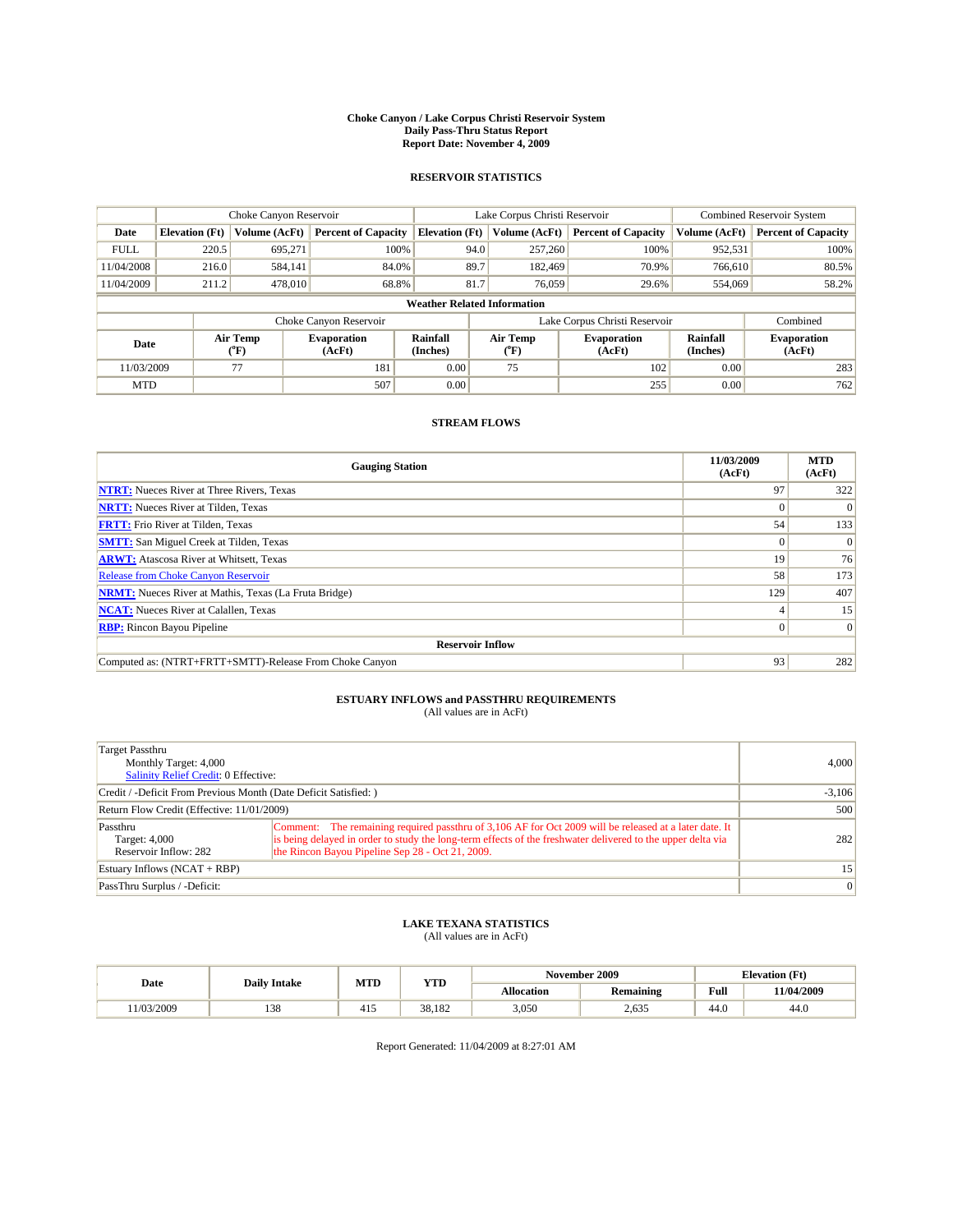#### **Choke Canyon / Lake Corpus Christi Reservoir System Daily Pass-Thru Status Report Report Date: November 5, 2009**

#### **RESERVOIR STATISTICS**

|             | Choke Canyon Reservoir             |                  |                              |                             | Lake Corpus Christi Reservoir |                               |                      | <b>Combined Reservoir System</b> |  |  |
|-------------|------------------------------------|------------------|------------------------------|-----------------------------|-------------------------------|-------------------------------|----------------------|----------------------------------|--|--|
| Date        | <b>Elevation</b> (Ft)              | Volume (AcFt)    | <b>Percent of Capacity</b>   | <b>Elevation</b> (Ft)       | Volume (AcFt)                 | <b>Percent of Capacity</b>    | Volume (AcFt)        | <b>Percent of Capacity</b>       |  |  |
| <b>FULL</b> | 220.5                              | 695,271          | 100%                         | 94.0                        | 257,260                       | 100%                          | 952,531              | 100%                             |  |  |
| 11/05/2008  | 216.0                              | 583,671          | 83.9%                        | 89.7                        | 181,808                       | 70.7%                         | 765,479              | 80.4%                            |  |  |
| 11/05/2009  | 211.2                              | 477,801          | 68.7%                        | 81.6                        | 75,767                        | 29.5%                         | 553,568              | 58.1%                            |  |  |
|             | <b>Weather Related Information</b> |                  |                              |                             |                               |                               |                      |                                  |  |  |
|             |                                    |                  | Choke Canyon Reservoir       |                             |                               | Lake Corpus Christi Reservoir |                      | Combined                         |  |  |
| Date        |                                    | Air Temp<br>(°F) | <b>Evaporation</b><br>(AcFt) | <b>Rainfall</b><br>(Inches) | Air Temp<br>(°F)              | <b>Evaporation</b><br>(AcFt)  | Rainfall<br>(Inches) | <b>Evaporation</b><br>(AcFt)     |  |  |
| 11/04/2009  |                                    | 78               | 145                          | 0.00                        | 78                            | 74                            | 0.00                 | 219                              |  |  |
| <b>MTD</b>  |                                    |                  | 652                          | 0.00                        |                               | 329                           | 0.00                 | 981                              |  |  |

### **STREAM FLOWS**

| <b>Gauging Station</b>                                       | 11/04/2009<br>(AcFt) | <b>MTD</b><br>(AcFt) |
|--------------------------------------------------------------|----------------------|----------------------|
| <b>NTRT:</b> Nueces River at Three Rivers, Texas             | 95                   | 417                  |
| <b>NRTT:</b> Nueces River at Tilden, Texas                   |                      | $\Omega$             |
| <b>FRTT:</b> Frio River at Tilden, Texas                     | 75                   | 208                  |
| <b>SMTT:</b> San Miguel Creek at Tilden, Texas               | $\theta$             | $\Omega$             |
| <b>ARWT:</b> Atascosa River at Whitsett, Texas               | 16 <sup>1</sup>      | 92                   |
| Release from Choke Canyon Reservoir                          | 58                   | 230                  |
| <b>NRMT:</b> Nueces River at Mathis, Texas (La Fruta Bridge) | 161                  | 568                  |
| <b>NCAT:</b> Nueces River at Calallen, Texas                 | $\Omega$             | 15                   |
| <b>RBP:</b> Rincon Bayou Pipeline                            | $\Omega$             | $\Omega$             |
| <b>Reservoir Inflow</b>                                      |                      |                      |
| Computed as: (NTRT+FRTT+SMTT)-Release From Choke Canyon      | 113                  | 395                  |

# **ESTUARY INFLOWS and PASSTHRU REQUIREMENTS**<br>(All values are in AcFt)

| Target Passthru<br>Monthly Target: 4,000<br>Salinity Relief Credit: 0 Effective: | 4.000                                                                                                                                                                                                                                                                     |     |
|----------------------------------------------------------------------------------|---------------------------------------------------------------------------------------------------------------------------------------------------------------------------------------------------------------------------------------------------------------------------|-----|
| Credit / -Deficit From Previous Month (Date Deficit Satisfied: )                 | $-3,106$                                                                                                                                                                                                                                                                  |     |
| Return Flow Credit (Effective: 11/01/2009)                                       | 500                                                                                                                                                                                                                                                                       |     |
| Passthru<br>Target: 4,000<br>Reservoir Inflow: 395                               | Comment: The remaining required passthru of 3,106 AF for Oct 2009 will be released at a later date. It<br>is being delayed in order to study the long-term effects of the freshwater delivered to the upper delta via<br>the Rincon Bayou Pipeline Sep 28 - Oct 21, 2009. | 395 |
| Estuary Inflows (NCAT + RBP)                                                     | 15                                                                                                                                                                                                                                                                        |     |
| PassThru Surplus / -Deficit:                                                     | $\vert 0 \vert$                                                                                                                                                                                                                                                           |     |

## **LAKE TEXANA STATISTICS** (All values are in AcFt)

|           | <b>Daily Intake</b> | MTD            | <b>YTD</b> | November 2009     |                  | <b>Elevation</b> (Ft) |            |
|-----------|---------------------|----------------|------------|-------------------|------------------|-----------------------|------------|
| Date      |                     |                |            | <b>Allocation</b> | <b>Remaining</b> | Full                  | 11/05/2009 |
| 1/04/2009 | 120<br>138          | $- - -$<br>--- | 38.320     | 3,050             | 2.497            | 44.0                  | 44.0       |

Report Generated: 11/05/2009 at 8:52:45 AM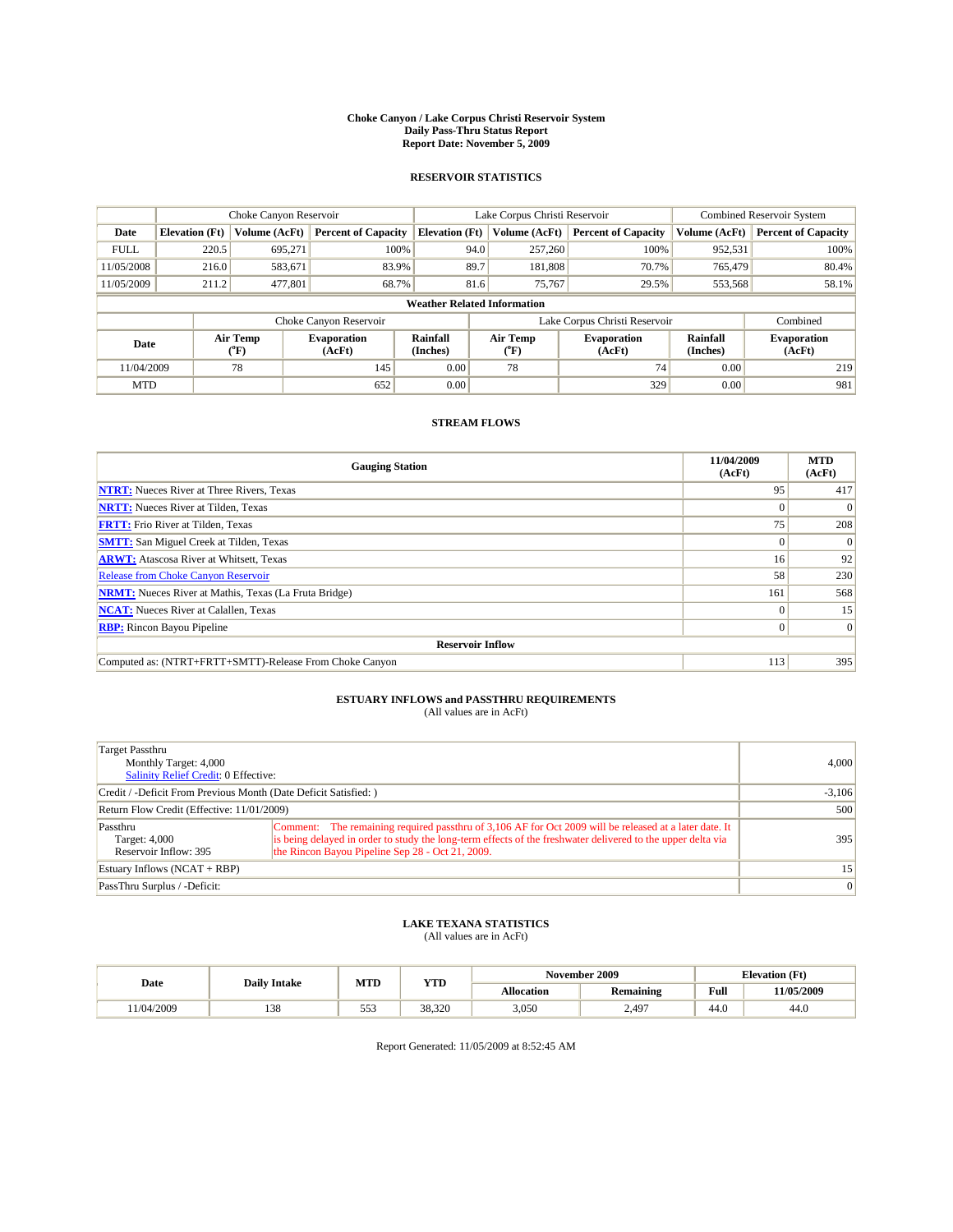#### **Choke Canyon / Lake Corpus Christi Reservoir System Daily Pass-Thru Status Report Report Date: November 6, 2009**

#### **RESERVOIR STATISTICS**

|             | Choke Canyon Reservoir             |                  |                              |                             | Lake Corpus Christi Reservoir |                              |                      | Combined Reservoir System    |  |  |
|-------------|------------------------------------|------------------|------------------------------|-----------------------------|-------------------------------|------------------------------|----------------------|------------------------------|--|--|
| Date        | <b>Elevation</b> (Ft)              | Volume (AcFt)    | <b>Percent of Capacity</b>   | <b>Elevation</b> (Ft)       | Volume (AcFt)                 | <b>Percent of Capacity</b>   | Volume (AcFt)        | <b>Percent of Capacity</b>   |  |  |
| <b>FULL</b> | 220.5                              | 695,271          | 100%                         | 94.0                        | 257,260                       | 100%                         | 952,531              | 100%                         |  |  |
| 11/06/2008  | 216.0                              | 583,434          | 83.9%                        | 89.7                        | 181,973                       | 70.7%                        | 765,407              | 80.4%                        |  |  |
| 11/06/2009  | 211.2                              | 477,801          | 68.7%                        | 81.6                        | 75,864                        | 29.5%                        | 553,665              | 58.1%                        |  |  |
|             | <b>Weather Related Information</b> |                  |                              |                             |                               |                              |                      |                              |  |  |
|             |                                    |                  | Choke Canyon Reservoir       |                             | Lake Corpus Christi Reservoir |                              |                      | Combined                     |  |  |
| Date        |                                    | Air Temp<br>(°F) | <b>Evaporation</b><br>(AcFt) | <b>Rainfall</b><br>(Inches) | Air Temp<br>(°F)              | <b>Evaporation</b><br>(AcFt) | Rainfall<br>(Inches) | <b>Evaporation</b><br>(AcFt) |  |  |
| 11/05/2009  |                                    | 79               | 181                          | 0.00                        | 77                            | 96                           | 0.00                 | 277                          |  |  |
| <b>MTD</b>  |                                    |                  | 833                          | 0.00                        |                               | 425                          | 0.00                 | 1,258                        |  |  |

### **STREAM FLOWS**

| <b>Gauging Station</b>                                       | 11/05/2009<br>(AcFt) | <b>MTD</b><br>(AcFt) |  |  |  |  |  |
|--------------------------------------------------------------|----------------------|----------------------|--|--|--|--|--|
| <b>NTRT:</b> Nueces River at Three Rivers, Texas             | 91                   | 508                  |  |  |  |  |  |
| <b>NRTT:</b> Nueces River at Tilden, Texas                   |                      | $\Omega$             |  |  |  |  |  |
| <b>FRTT:</b> Frio River at Tilden, Texas                     | 56                   | 264                  |  |  |  |  |  |
| <b>SMTT:</b> San Miguel Creek at Tilden, Texas               | $\theta$             | $\Omega$             |  |  |  |  |  |
| <b>ARWT:</b> Atascosa River at Whitsett, Texas               | 14                   | 106                  |  |  |  |  |  |
| <b>Release from Choke Canyon Reservoir</b>                   | 58                   | 288                  |  |  |  |  |  |
| <b>NRMT:</b> Nueces River at Mathis, Texas (La Fruta Bridge) | 197                  | 764                  |  |  |  |  |  |
| <b>NCAT:</b> Nueces River at Calallen, Texas                 | $\Omega$             | 15                   |  |  |  |  |  |
| <b>RBP:</b> Rincon Bayou Pipeline                            | $\Omega$             | $\Omega$             |  |  |  |  |  |
| <b>Reservoir Inflow</b>                                      |                      |                      |  |  |  |  |  |
| Computed as: (NTRT+FRTT+SMTT)-Release From Choke Canyon      | 89                   | 484                  |  |  |  |  |  |

# **ESTUARY INFLOWS and PASSTHRU REQUIREMENTS**<br>(All values are in AcFt)

| <b>Target Passthru</b><br>Monthly Target: 4,000<br>Salinity Relief Credit: 0 Effective: |                                                                                                                                                                                                                                                                          | 4,000           |
|-----------------------------------------------------------------------------------------|--------------------------------------------------------------------------------------------------------------------------------------------------------------------------------------------------------------------------------------------------------------------------|-----------------|
| Credit / -Deficit From Previous Month (Date Deficit Satisfied: )                        | $-3,106$                                                                                                                                                                                                                                                                 |                 |
| Return Flow Credit (Effective: 11/01/2009)                                              | 500                                                                                                                                                                                                                                                                      |                 |
| Passthru<br>Target: 4,000<br>Reservoir Inflow: 484                                      | Comment: The remaining required passthru of 3,106 AF for Oct 2009 will be released at a later date. It<br>is being delayed in order to study the long-term effects of the freshwater delivered to the upper delta via<br>the Rincon Bayou Pipeline Sep 28 - Oct 21, 2009 | 484             |
| Estuary Inflows $(NCAT + RBP)$                                                          |                                                                                                                                                                                                                                                                          | 15 <sup>1</sup> |
| PassThru Surplus / -Deficit:                                                            |                                                                                                                                                                                                                                                                          | 0               |

## **LAKE TEXANA STATISTICS** (All values are in AcFt)

|           |                     | MTD | <b>YTD</b> |            | November 2009  |      | <b>Elevation</b> (Ft) |
|-----------|---------------------|-----|------------|------------|----------------|------|-----------------------|
| Date      | <b>Daily Intake</b> |     |            | Allocation | Remaining      | Full | 11/06/2009            |
| 1/05/2009 | 120<br>120          | 691 | 38,458     | 3,050      | 2.350<br>. پ پ | 44.0 | 44.0                  |

Report Generated: 11/06/2009 at 9:16:31 AM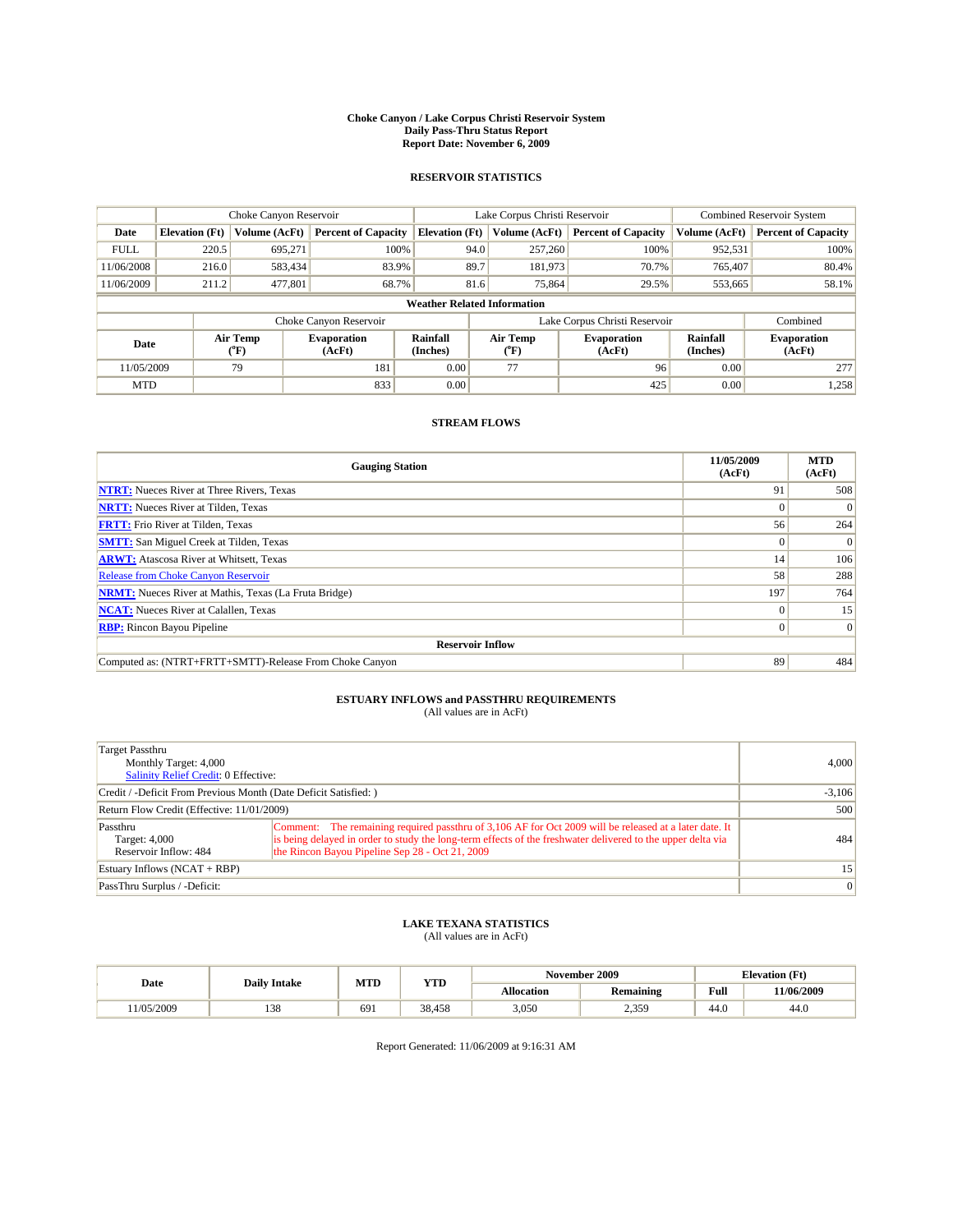#### **Choke Canyon / Lake Corpus Christi Reservoir System Daily Pass-Thru Status Report Report Date: November 7, 2009**

#### **RESERVOIR STATISTICS**

|             |                                                                                                                                      | Choke Canyon Reservoir |                            |                                    | Lake Corpus Christi Reservoir |                               |               | <b>Combined Reservoir System</b> |  |
|-------------|--------------------------------------------------------------------------------------------------------------------------------------|------------------------|----------------------------|------------------------------------|-------------------------------|-------------------------------|---------------|----------------------------------|--|
| Date        | <b>Elevation</b> (Ft)                                                                                                                | Volume (AcFt)          | <b>Percent of Capacity</b> | <b>Elevation (Ft)</b>              | Volume (AcFt)                 | <b>Percent of Capacity</b>    | Volume (AcFt) | <b>Percent of Capacity</b>       |  |
| <b>FULL</b> | 220.5                                                                                                                                | 695,271                | 100%                       |                                    | 257,260<br>94.0               | 100%                          | 952,531       | 100%                             |  |
| 11/07/2008  | 216.0                                                                                                                                | 582,961                | 83.8%                      | 89.7                               | 182,138                       | 70.8%                         | 765,099       | 80.3%                            |  |
| 11/07/2009  | 211.2                                                                                                                                | 477,594                | 68.7%                      |                                    | 81.6<br>75,670                | 29.4%                         | 553,264       | 58.1%                            |  |
|             |                                                                                                                                      |                        |                            | <b>Weather Related Information</b> |                               |                               |               |                                  |  |
|             |                                                                                                                                      |                        | Choke Canyon Reservoir     |                                    |                               | Lake Corpus Christi Reservoir |               | Combined                         |  |
|             | Air Temp<br>Air Temp<br><b>Rainfall</b><br>Evaporation<br><b>Evaporation</b><br>Date<br>(Inches)<br>(AcFt)<br>(°F)<br>(AcFt)<br>(°F) |                        |                            | Rainfall<br>(Inches)               | <b>Evaporation</b><br>(AcFt)  |                               |               |                                  |  |
| 11/06/2009  |                                                                                                                                      | 79                     | 145                        | 0.00                               | 79                            | 91                            | 0.00          | 236                              |  |
| <b>MTD</b>  |                                                                                                                                      |                        | 978                        | 0.00                               |                               | 516                           | 0.00          | 1.494                            |  |

### **STREAM FLOWS**

| <b>Gauging Station</b>                                       | 11/06/2009<br>(AcFt) | <b>MTD</b><br>(AcFt) |  |  |  |  |
|--------------------------------------------------------------|----------------------|----------------------|--|--|--|--|
| <b>NTRT:</b> Nueces River at Three Rivers, Texas             | 89                   | 597                  |  |  |  |  |
| <b>NRTT:</b> Nueces River at Tilden, Texas                   | $\Omega$             |                      |  |  |  |  |
| <b>FRTT:</b> Frio River at Tilden, Texas                     | 42                   | 306                  |  |  |  |  |
| <b>SMTT:</b> San Miguel Creek at Tilden, Texas               | $\theta$             | $\Omega$             |  |  |  |  |
| <b>ARWT:</b> Atascosa River at Whitsett, Texas               | 13                   | 119                  |  |  |  |  |
| <b>Release from Choke Canyon Reservoir</b>                   | 58                   | 345                  |  |  |  |  |
| <b>NRMT:</b> Nueces River at Mathis, Texas (La Fruta Bridge) | 171                  | 935                  |  |  |  |  |
| <b>NCAT:</b> Nueces River at Calallen, Texas                 | $\Omega$             | 15                   |  |  |  |  |
| <b>RBP:</b> Rincon Bayou Pipeline                            | $\Omega$             | $\Omega$             |  |  |  |  |
| <b>Reservoir Inflow</b>                                      |                      |                      |  |  |  |  |
| Computed as: (NTRT+FRTT+SMTT)-Release From Choke Canyon      | 73                   | 558                  |  |  |  |  |

# **ESTUARY INFLOWS and PASSTHRU REQUIREMENTS**<br>(All values are in AcFt)

| <b>Target Passthru</b><br>Monthly Target: 4,000<br>Salinity Relief Credit: 0 Effective: | 4,000                                                                                                                                                                                                                                                                    |          |
|-----------------------------------------------------------------------------------------|--------------------------------------------------------------------------------------------------------------------------------------------------------------------------------------------------------------------------------------------------------------------------|----------|
| Credit / -Deficit From Previous Month (Date Deficit Satisfied: )                        | $-3,106$                                                                                                                                                                                                                                                                 |          |
| Return Flow Credit (Effective: 11/01/2009)                                              |                                                                                                                                                                                                                                                                          | 500      |
| Passthru<br>Target: 4,000<br>Reservoir Inflow: 558                                      | Comment: The remaining required passthru of 3,106 AF for Oct 2009 will be released at a later date. It<br>is being delayed in order to study the long-term effects of the freshwater delivered to the upper delta via<br>the Rincon Bayou Pipeline Sep 28 - Oct 21, 2009 | 558      |
| Estuary Inflows $(NCAT + RBP)$                                                          | 15 <sup>1</sup>                                                                                                                                                                                                                                                          |          |
| PassThru Surplus / -Deficit:                                                            |                                                                                                                                                                                                                                                                          | $-3,148$ |

# **LAKE TEXANA STATISTICS** (All values are in AcFt)

|           | <b>Daily Intake</b> | MTD | <b>YTD</b> |            | November 2009         | <b>Elevation</b> (Ft) |            |
|-----------|---------------------|-----|------------|------------|-----------------------|-----------------------|------------|
| Date      |                     |     |            | Allocation | Remaining             | Full                  | 11/07/2009 |
| 1/06/2009 | 120<br>120          | 829 | 38.595     | 3,050      | $\sim$ $\sim$<br>---- | 44.0                  | 44.0       |

Report Generated: 11/07/2009 at 8:21:30 AM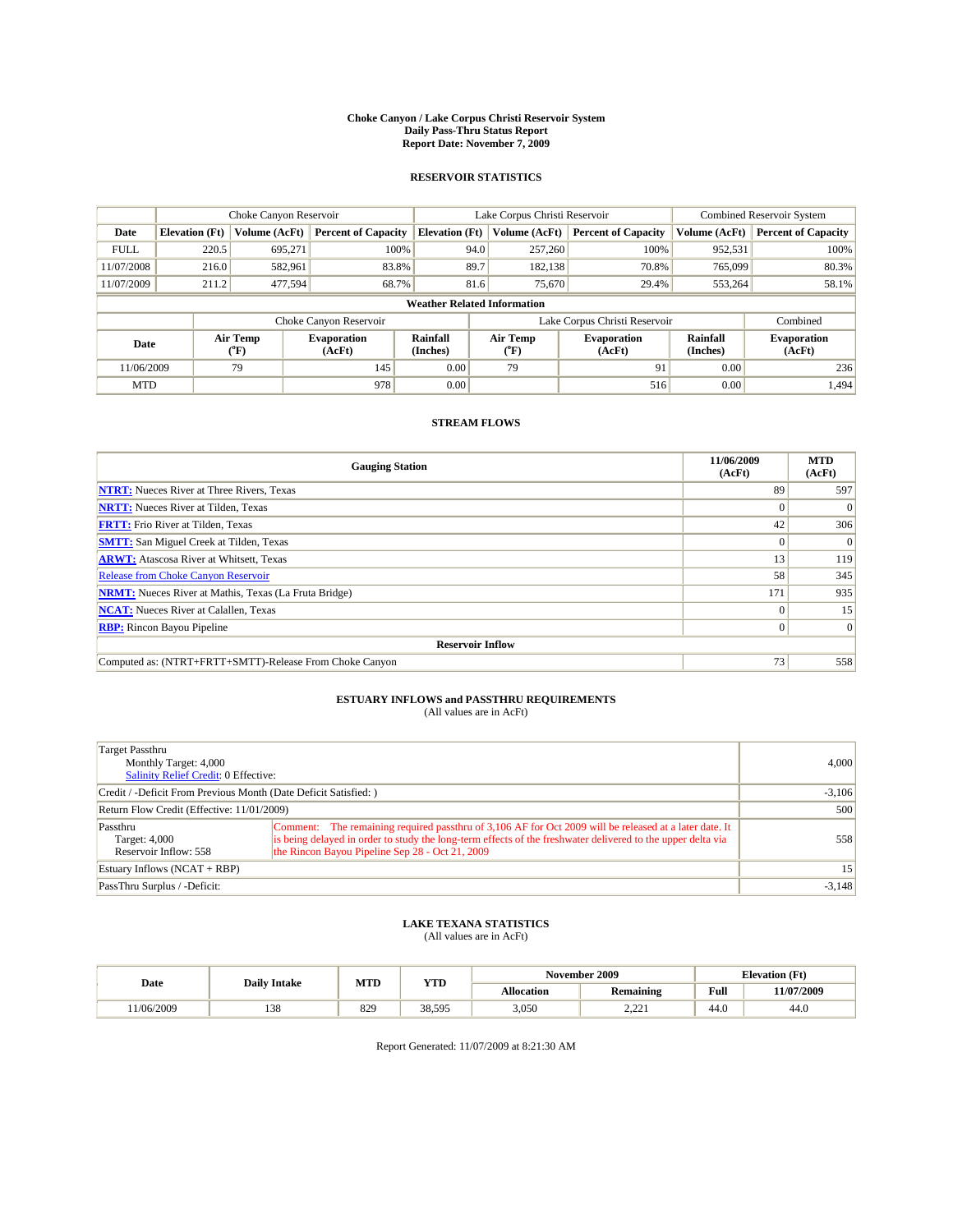#### **Choke Canyon / Lake Corpus Christi Reservoir System Daily Pass-Thru Status Report Report Date: November 8, 2009**

#### **RESERVOIR STATISTICS**

|             | Choke Canyon Reservoir |                      |                                                                                                                 |                                    | Lake Corpus Christi Reservoir | <b>Combined Reservoir System</b> |               |                            |
|-------------|------------------------|----------------------|-----------------------------------------------------------------------------------------------------------------|------------------------------------|-------------------------------|----------------------------------|---------------|----------------------------|
| Date        | <b>Elevation</b> (Ft)  | <b>Volume (AcFt)</b> | <b>Percent of Capacity</b>                                                                                      | <b>Elevation</b> (Ft)              | Volume (AcFt)                 | <b>Percent of Capacity</b>       | Volume (AcFt) | <b>Percent of Capacity</b> |
| <b>FULL</b> | 220.5                  | 695,271              | 100%                                                                                                            | 94.0                               | 257,260                       | 100%                             | 952,531       | 100%                       |
| 11/08/2008  | 216.0                  | 582,725              | 83.8%                                                                                                           | 89.6                               | 181,312                       | 70.5%                            | 764,037       | 80.2%                      |
| 11/08/2009  | 211.2                  | 476,975              | 68.6%                                                                                                           | 81.6                               | 75,573                        | 29.4%                            | 552,548       | 58.0%                      |
|             |                        |                      |                                                                                                                 | <b>Weather Related Information</b> |                               |                                  |               |                            |
|             |                        |                      | Choke Canyon Reservoir                                                                                          |                                    |                               | Lake Corpus Christi Reservoir    |               | Combined                   |
| Date        |                        | Air Temp<br>(°F)     | Air Temp<br><b>Rainfall</b><br><b>Evaporation</b><br><b>Evaporation</b><br>(Inches)<br>(AcFt)<br>(AcFt)<br>("F) |                                    | Rainfall<br>(Inches)          | <b>Evaporation</b><br>(AcFt)     |               |                            |
| 11/07/2009  |                        | 80                   | 169                                                                                                             | 0.01                               | 80                            | 85                               | 0.05          | 254                        |
| <b>MTD</b>  |                        |                      | 1.147                                                                                                           | 0.01                               |                               | 601                              | 0.05          | 1.748                      |

### **STREAM FLOWS**

| <b>Gauging Station</b>                                       | 11/07/2009<br>(AcFt) | <b>MTD</b><br>(AcFt) |  |  |  |  |
|--------------------------------------------------------------|----------------------|----------------------|--|--|--|--|
| <b>NTRT:</b> Nueces River at Three Rivers, Texas             | 87                   | 685                  |  |  |  |  |
| <b>NRTT:</b> Nueces River at Tilden, Texas                   |                      |                      |  |  |  |  |
| <b>FRTT:</b> Frio River at Tilden, Texas                     | 32                   | 337                  |  |  |  |  |
| <b>SMTT:</b> San Miguel Creek at Tilden, Texas               | $\theta$             | $\Omega$             |  |  |  |  |
| <b>ARWT:</b> Atascosa River at Whitsett, Texas               | 12                   | 131                  |  |  |  |  |
| <b>Release from Choke Canyon Reservoir</b>                   | 58                   | 403                  |  |  |  |  |
| <b>NRMT:</b> Nueces River at Mathis, Texas (La Fruta Bridge) | 141                  | 1,076                |  |  |  |  |
| <b>NCAT:</b> Nueces River at Calallen, Texas                 |                      | 20                   |  |  |  |  |
| <b>RBP:</b> Rincon Bayou Pipeline                            | $\overline{0}$       | $\Omega$             |  |  |  |  |
| <b>Reservoir Inflow</b>                                      |                      |                      |  |  |  |  |
| Computed as: (NTRT+FRTT+SMTT)-Release From Choke Canyon      | 62                   | 619                  |  |  |  |  |

# **ESTUARY INFLOWS and PASSTHRU REQUIREMENTS**

| (All values are in AcFt) |  |  |
|--------------------------|--|--|
|--------------------------|--|--|

| Target Passthru<br>Monthly Target: 4,000<br><b>Salinity Relief Credit: 0 Effective:</b> | 4,000                                                                                                                                                                                                                                                                    |          |
|-----------------------------------------------------------------------------------------|--------------------------------------------------------------------------------------------------------------------------------------------------------------------------------------------------------------------------------------------------------------------------|----------|
| Credit / -Deficit From Previous Month (Date Deficit Satisfied: )                        | $-3,106$                                                                                                                                                                                                                                                                 |          |
| Return Flow Credit (Effective: 11/01/2009)                                              | 500                                                                                                                                                                                                                                                                      |          |
| Passthru<br>Target: 4,000<br>Reservoir Inflow: 619                                      | Comment: The remaining required passthru of 3,106 AF for Oct 2009 will be released at a later date. It<br>is being delayed in order to study the long-term effects of the freshwater delivered to the upper delta via<br>the Rincon Bayou Pipeline Sep 28 - Oct 21, 2009 | 619      |
| Estuary Inflows $(NCAT + RBP)$                                                          | 20                                                                                                                                                                                                                                                                       |          |
| PassThru Surplus / -Deficit:                                                            |                                                                                                                                                                                                                                                                          | $-3,205$ |

## **LAKE TEXANA STATISTICS** (All values are in AcFt)

|           | <b>Daily Intake</b> | MTD | <b>YTD</b> | November 2009     |           | <b>Elevation</b> (Ft) |            |
|-----------|---------------------|-----|------------|-------------------|-----------|-----------------------|------------|
| Date      |                     |     |            | <b>Allocation</b> | Remaining | Full                  | 11/08/2009 |
| 1/07/2009 | $\sim$<br>. .       | 966 | 38,732     | 3,050             | 2.084     | 44.0                  | 44.0       |

Report Generated: 11/08/2009 at 8:19:57 AM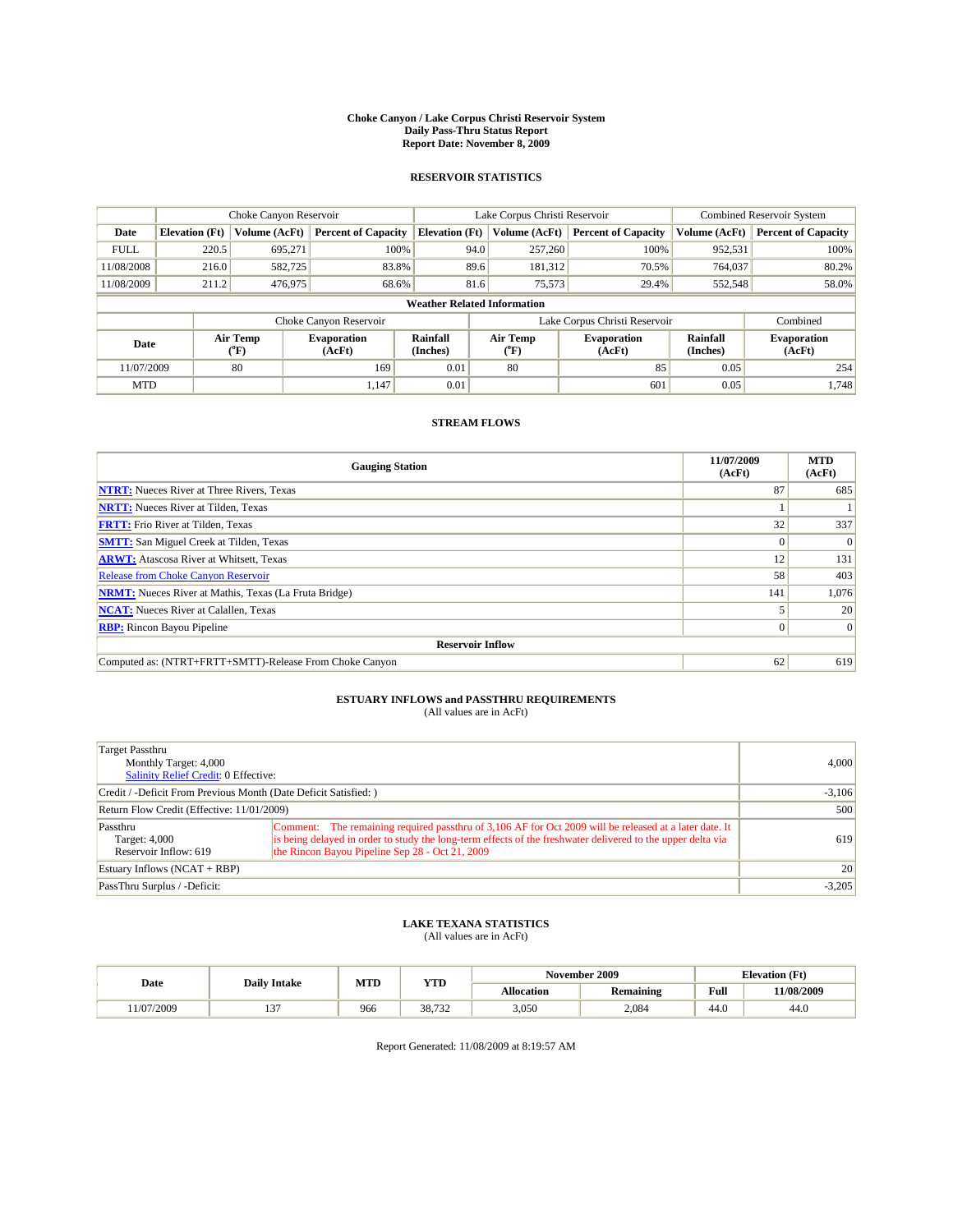#### **Choke Canyon / Lake Corpus Christi Reservoir System Daily Pass-Thru Status Report Report Date: November 9, 2009**

#### **RESERVOIR STATISTICS**

|             | Choke Canyon Reservoir |                      |                              |                                                                                 | Lake Corpus Christi Reservoir | <b>Combined Reservoir System</b> |                              |                            |
|-------------|------------------------|----------------------|------------------------------|---------------------------------------------------------------------------------|-------------------------------|----------------------------------|------------------------------|----------------------------|
| Date        | <b>Elevation</b> (Ft)  | <b>Volume (AcFt)</b> | <b>Percent of Capacity</b>   | <b>Elevation</b> (Ft)                                                           | Volume (AcFt)                 | <b>Percent of Capacity</b>       | Volume (AcFt)                | <b>Percent of Capacity</b> |
| <b>FULL</b> | 220.5                  | 695,271              | 100%                         | 94.0                                                                            | 257,260                       | 100%                             | 952,531                      | 100%                       |
| 11/09/2008  | 215.9                  | 582,489              | 83.8%                        | 89.6                                                                            | 180,982                       | 70.3%                            | 763,471                      | 80.2%                      |
| 11/09/2009  | 211.1                  | 475,526              | 68.4%                        | 81.6                                                                            | 75,475                        | 29.3%                            | 551,001                      | 57.8%                      |
|             |                        |                      |                              | <b>Weather Related Information</b>                                              |                               |                                  |                              |                            |
|             |                        |                      | Choke Canyon Reservoir       |                                                                                 |                               | Lake Corpus Christi Reservoir    |                              | Combined                   |
| Date        |                        | Air Temp<br>(°F)     | <b>Evaporation</b><br>(AcFt) | Air Temp<br><b>Rainfall</b><br><b>Evaporation</b><br>(Inches)<br>(AcFt)<br>(°F) |                               | Rainfall<br>(Inches)             | <b>Evaporation</b><br>(AcFt) |                            |
| 11/08/2009  |                        | 71                   | 84                           | 0.09                                                                            | 69                            | 17                               | 0.07                         | 101                        |
| <b>MTD</b>  |                        |                      | 1,231                        | 0.10                                                                            |                               | 618                              | 0.12                         | 1,849                      |

### **STREAM FLOWS**

| <b>Gauging Station</b>                                       | 11/08/2009<br>(AcFt) | <b>MTD</b><br>(AcFt) |  |  |  |  |
|--------------------------------------------------------------|----------------------|----------------------|--|--|--|--|
| <b>NTRT:</b> Nueces River at Three Rivers, Texas             | 87                   | 772                  |  |  |  |  |
| <b>NRTT:</b> Nueces River at Tilden, Texas                   |                      |                      |  |  |  |  |
| <b>FRTT:</b> Frio River at Tilden, Texas                     | 24                   | 361                  |  |  |  |  |
| <b>SMTT:</b> San Miguel Creek at Tilden, Texas               |                      | $\Omega$             |  |  |  |  |
| <b>ARWT:</b> Atascosa River at Whitsett, Texas               | 12                   | 142                  |  |  |  |  |
| Release from Choke Canyon Reservoir                          | 58                   | 461                  |  |  |  |  |
| <b>NRMT:</b> Nueces River at Mathis, Texas (La Fruta Bridge) | 141                  | 1,217                |  |  |  |  |
| <b>NCAT:</b> Nueces River at Calallen, Texas                 | 16 <sup>1</sup>      | 36                   |  |  |  |  |
| <b>RBP:</b> Rincon Bayou Pipeline                            | $\overline{0}$       | $\Omega$             |  |  |  |  |
| <b>Reservoir Inflow</b>                                      |                      |                      |  |  |  |  |
| Computed as: (NTRT+FRTT+SMTT)-Release From Choke Canyon      | 54                   | 673                  |  |  |  |  |

# **ESTUARY INFLOWS and PASSTHRU REQUIREMENTS**<br>(All values are in AcFt)

| Target Passthru<br>Monthly Target: 4,000<br><b>Salinity Relief Credit: 0 Effective:</b> | 4,000                                                                                                                                                                                                                                                                    |          |
|-----------------------------------------------------------------------------------------|--------------------------------------------------------------------------------------------------------------------------------------------------------------------------------------------------------------------------------------------------------------------------|----------|
| Credit / -Deficit From Previous Month (Date Deficit Satisfied: )                        | $-3,106$                                                                                                                                                                                                                                                                 |          |
| Return Flow Credit (Effective: 11/01/2009)                                              | 500                                                                                                                                                                                                                                                                      |          |
| Passthru<br>Target: 4,000<br>Reservoir Inflow: 673                                      | Comment: The remaining required passthru of 3,106 AF for Oct 2009 will be released at a later date. It<br>is being delayed in order to study the long-term effects of the freshwater delivered to the upper delta via<br>the Rincon Bayou Pipeline Sep 28 - Oct 21, 2009 | 673      |
| Estuary Inflows $(NCAT + RBP)$                                                          | 36                                                                                                                                                                                                                                                                       |          |
| PassThru Surplus / -Deficit:                                                            |                                                                                                                                                                                                                                                                          | $-3,243$ |

## **LAKE TEXANA STATISTICS** (All values are in AcFt)

|           | MTD<br><b>YTD</b><br><b>Daily Intake</b> |      |        | November 2009 |                  | <b>Elevation</b> (Ft) |            |
|-----------|------------------------------------------|------|--------|---------------|------------------|-----------------------|------------|
| Date      |                                          |      |        | Allocation    | <b>Remaining</b> | <b>Full</b>           | 11/09/2009 |
| 1/08/2009 | $\sim$<br>…                              | .103 | 38.869 | 3,050         | .947             | 44.0                  | 44.0       |

Report Generated: 11/09/2009 at 8:34:52 AM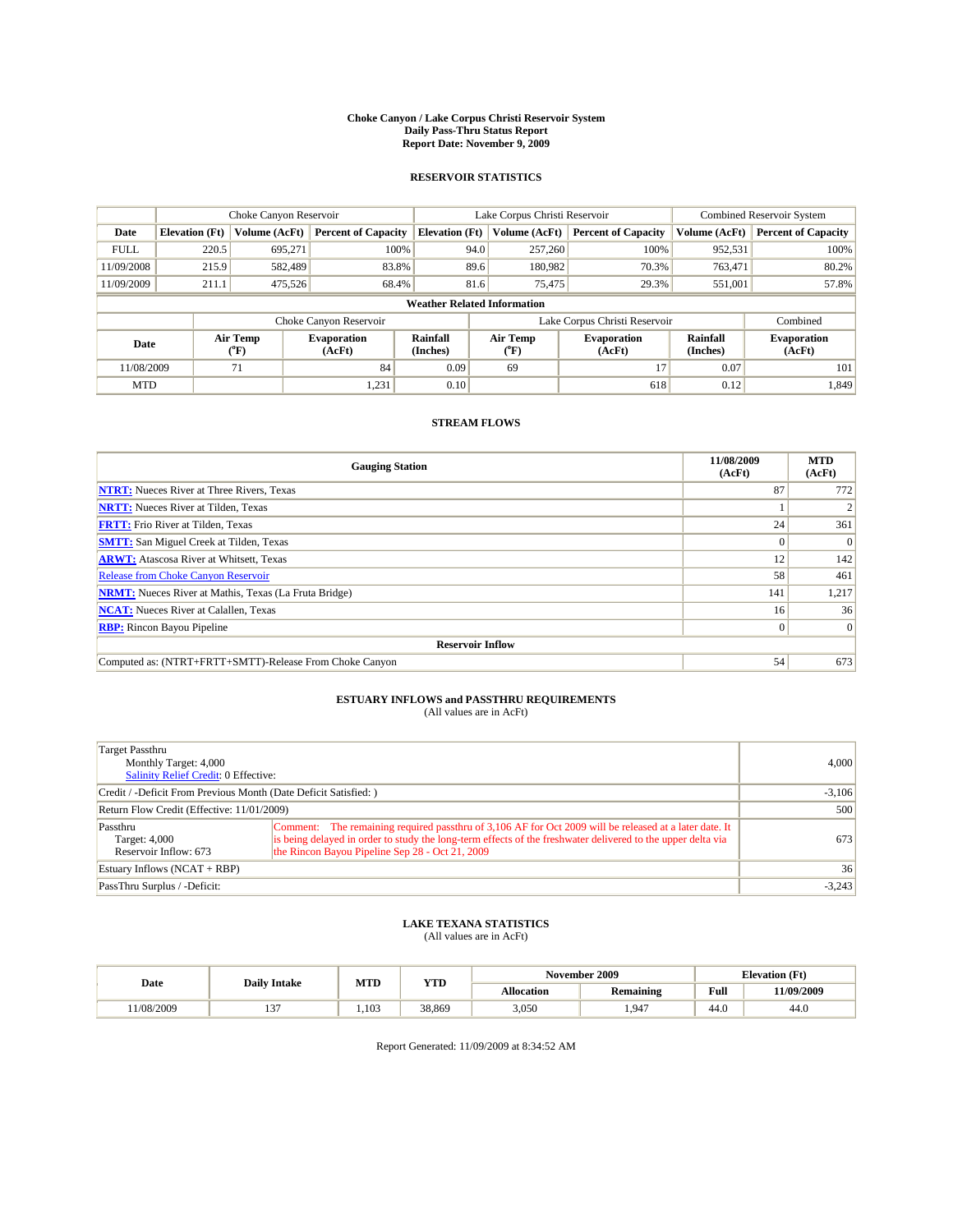#### **Choke Canyon / Lake Corpus Christi Reservoir System Daily Pass-Thru Status Report Report Date: November 10, 2009**

#### **RESERVOIR STATISTICS**

|             | Choke Canyon Reservoir |                  |                            |                                    | Lake Corpus Christi Reservoir |                                                      |               | <b>Combined Reservoir System</b> |  |
|-------------|------------------------|------------------|----------------------------|------------------------------------|-------------------------------|------------------------------------------------------|---------------|----------------------------------|--|
| Date        | <b>Elevation</b> (Ft)  | Volume (AcFt)    | <b>Percent of Capacity</b> | <b>Elevation</b> (Ft)              | Volume (AcFt)                 | <b>Percent of Capacity</b>                           | Volume (AcFt) | <b>Percent of Capacity</b>       |  |
| <b>FULL</b> | 220.5                  | 695,271          | 100%                       | 94.0                               | 257,260                       | 100%                                                 | 952,531       | 100%                             |  |
| 11/10/2008  | 215.9                  | 582,489          | 83.8%                      |                                    | 89.6<br>180,488               | 70.2%                                                | 762,977       | 80.1%                            |  |
| 11/10/2009  | 211.1                  | 475,526          | 68.4%                      | 81.6                               | 74,992                        | 29.2%                                                | 550,518       | 57.8%                            |  |
|             |                        |                  |                            | <b>Weather Related Information</b> |                               |                                                      |               |                                  |  |
|             |                        |                  | Choke Canyon Reservoir     |                                    | Lake Corpus Christi Reservoir |                                                      |               | Combined                         |  |
| Date        |                        | Air Temp<br>(°F) | Evaporation<br>(AcFt)      | <b>Rainfall</b><br>(Inches)        | Air Temp<br>(°F)              | Rainfall<br><b>Evaporation</b><br>(Inches)<br>(AcFt) |               | <b>Evaporation</b><br>(AcFt)     |  |
| 11/09/2009  |                        | 76               | 145                        | 0.00                               | 75                            | 17                                                   | 0.00          | 162                              |  |
| <b>MTD</b>  |                        |                  | 1,376                      | 0.10                               |                               | 635                                                  | 0.12          | 2,011                            |  |

### **STREAM FLOWS**

| <b>Gauging Station</b>                                       | 11/09/2009<br>(AcFt) | <b>MTD</b><br>(AcFt) |
|--------------------------------------------------------------|----------------------|----------------------|
| <b>NTRT:</b> Nueces River at Three Rivers, Texas             | 87                   | 860                  |
| <b>NRTT:</b> Nueces River at Tilden, Texas                   |                      |                      |
| <b>FRTT:</b> Frio River at Tilden, Texas                     | 20                   | 381                  |
| <b>SMTT:</b> San Miguel Creek at Tilden, Texas               |                      | $\Omega$             |
| <b>ARWT:</b> Atascosa River at Whitsett, Texas               | 13                   | 155                  |
| <b>Release from Choke Canyon Reservoir</b>                   | 58                   | 518                  |
| <b>NRMT:</b> Nueces River at Mathis, Texas (La Fruta Bridge) | 141                  | 1,358                |
| <b>NCAT:</b> Nueces River at Calallen, Texas                 |                      | 43                   |
| <b>RBP:</b> Rincon Bayou Pipeline                            | 0                    | $\Omega$             |
| <b>Reservoir Inflow</b>                                      |                      |                      |
| Computed as: (NTRT+FRTT+SMTT)-Release From Choke Canyon      | 50                   | 723                  |

# **ESTUARY INFLOWS and PASSTHRU REQUIREMENTS**<br>(All values are in AcFt)

| Target Passthru<br>Monthly Target: 4,000<br>Salinity Relief Credit: 0 Effective: |                                                                                                                                                                                                                                                                          | 4.000    |
|----------------------------------------------------------------------------------|--------------------------------------------------------------------------------------------------------------------------------------------------------------------------------------------------------------------------------------------------------------------------|----------|
| Credit / -Deficit From Previous Month (Date Deficit Satisfied: )                 | $-3,106$                                                                                                                                                                                                                                                                 |          |
| Return Flow Credit (Effective: 11/01/2009)                                       | 500                                                                                                                                                                                                                                                                      |          |
| Passthru<br>Target: 4,000<br>Reservoir Inflow: 723                               | Comment: The remaining required passthru of 3,106 AF for Oct 2009 will be released at a later date. It<br>is being delayed in order to study the long-term effects of the freshwater delivered to the upper delta via<br>the Rincon Bayou Pipeline Sep 28 - Oct 21, 2009 | 723      |
| Estuary Inflows $(NCAT + RBP)$                                                   |                                                                                                                                                                                                                                                                          | 43       |
| PassThru Surplus / -Deficit:                                                     |                                                                                                                                                                                                                                                                          | $-3,285$ |

## **LAKE TEXANA STATISTICS** (All values are in AcFt)

|           | MTD<br>VTF<br><b>Daily Intake</b> |       |        | November 2009 |                  | <b>Elevation</b> (Ft) |            |
|-----------|-----------------------------------|-------|--------|---------------|------------------|-----------------------|------------|
| Date      |                                   |       | * ID   | Allocation    | <b>Remaining</b> | Full                  | 11/10/2009 |
| 1/09/2009 | 12C<br>190                        | 1.241 | 39,007 | 3,050         | 1.809            | 44.0                  | 44.6       |

Report Generated: 11/10/2009 at 10:03:12 AM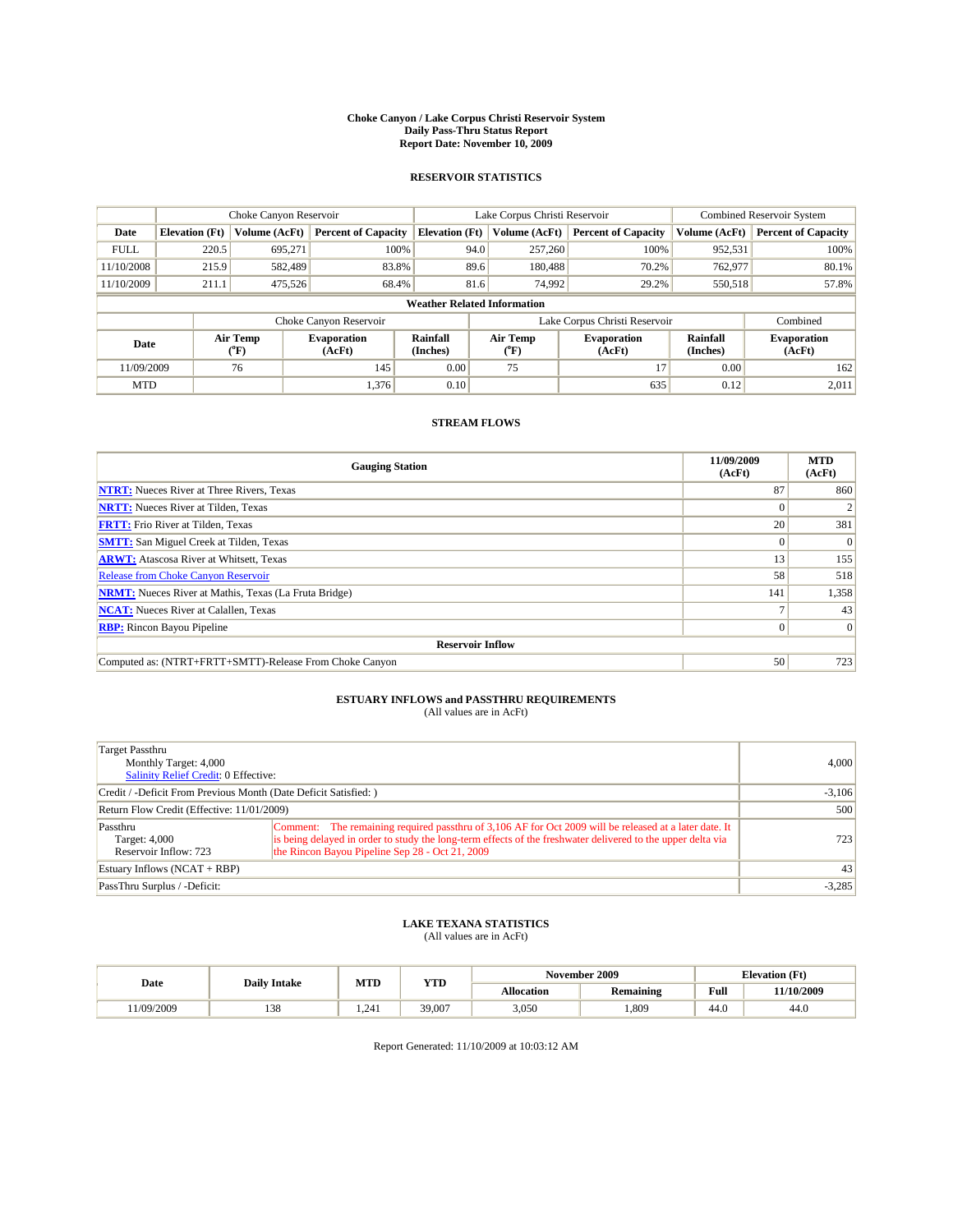#### **Choke Canyon / Lake Corpus Christi Reservoir System Daily Pass-Thru Status Report Report Date: November 11, 2009**

#### **RESERVOIR STATISTICS**

|             | Choke Canyon Reservoir |                      |                              |                                    | Lake Corpus Christi Reservoir |                              |                      | <b>Combined Reservoir System</b> |  |
|-------------|------------------------|----------------------|------------------------------|------------------------------------|-------------------------------|------------------------------|----------------------|----------------------------------|--|
| Date        | <b>Elevation</b> (Ft)  | <b>Volume (AcFt)</b> | <b>Percent of Capacity</b>   | <b>Elevation</b> (Ft)              | Volume (AcFt)                 | <b>Percent of Capacity</b>   | Volume (AcFt)        | <b>Percent of Capacity</b>       |  |
| <b>FULL</b> | 220.5                  | 695,271              | 100%                         | 94.0                               | 257,260                       | 100%                         | 952,531              | 100%                             |  |
| 11/11/2008  | 215.9                  | 581,779              | 83.7%                        | 89.6                               | 180,158                       | 70.0%                        | 761,937              | 80.0%                            |  |
| 11/11/2009  | 211.1                  | 475,735              | 68.4%                        | 81.6                               | 75,088                        | 29.2%                        | 550,823              | 57.8%                            |  |
|             |                        |                      |                              | <b>Weather Related Information</b> |                               |                              |                      |                                  |  |
|             |                        |                      | Choke Canyon Reservoir       |                                    | Lake Corpus Christi Reservoir |                              |                      | Combined                         |  |
| Date        |                        | Air Temp<br>(°F)     | <b>Evaporation</b><br>(AcFt) | Rainfall<br>(Inches)               | Air Temp<br>("F)              | <b>Evaporation</b><br>(AcFt) | Rainfall<br>(Inches) | <b>Evaporation</b><br>(AcFt)     |  |
| 11/10/2009  |                        | 78                   | 181                          | 0.00                               | 77                            | 107                          | 0.00                 | 288                              |  |
| <b>MTD</b>  |                        |                      | 1,557                        | 0.10                               |                               | 742                          | 0.12                 | 2.299                            |  |

### **STREAM FLOWS**

| <b>Gauging Station</b>                                       | 11/10/2009<br>(AcFt) | <b>MTD</b><br>(AcFt) |
|--------------------------------------------------------------|----------------------|----------------------|
| <b>NTRT:</b> Nueces River at Three Rivers, Texas             | 83                   | 943                  |
| <b>NRTT:</b> Nueces River at Tilden, Texas                   | $\Omega$             |                      |
| <b>FRTT:</b> Frio River at Tilden, Texas                     | 14                   | 395                  |
| <b>SMTT:</b> San Miguel Creek at Tilden, Texas               | $\theta$             | $\Omega$             |
| <b>ARWT:</b> Atascosa River at Whitsett, Texas               | 12                   | 167                  |
| <b>Release from Choke Canyon Reservoir</b>                   | 58                   | 576                  |
| <b>NRMT:</b> Nueces River at Mathis, Texas (La Fruta Bridge) | 143                  | 1,501                |
| <b>NCAT:</b> Nueces River at Calallen, Texas                 |                      | 44                   |
| <b>RBP:</b> Rincon Bayou Pipeline                            | $\overline{0}$       | $\Omega$             |
| <b>Reservoir Inflow</b>                                      |                      |                      |
| Computed as: (NTRT+FRTT+SMTT)-Release From Choke Canyon      | 40                   | 763                  |

# **ESTUARY INFLOWS and PASSTHRU REQUIREMENTS**<br>(All values are in AcFt)

| Target Passthru<br>Monthly Target: 4,000<br><b>Salinity Relief Credit: 0 Effective:</b> |                                                                                                                                                                                                                                                                          | 4,000    |
|-----------------------------------------------------------------------------------------|--------------------------------------------------------------------------------------------------------------------------------------------------------------------------------------------------------------------------------------------------------------------------|----------|
| Credit / -Deficit From Previous Month (Date Deficit Satisfied: )                        |                                                                                                                                                                                                                                                                          | $-3,106$ |
| Return Flow Credit (Effective: 11/01/2009)                                              |                                                                                                                                                                                                                                                                          | 500      |
| Passthru<br>Target: 4,000<br>Reservoir Inflow: 763                                      | Comment: The remaining required passthru of 3,106 AF for Oct 2009 will be released at a later date. It<br>is being delayed in order to study the long-term effects of the freshwater delivered to the upper delta via<br>the Rincon Bayou Pipeline Sep 28 - Oct 21, 2009 | 763      |
| Estuary Inflows $(NCAT + RBP)$                                                          |                                                                                                                                                                                                                                                                          | 44       |
| PassThru Surplus / -Deficit:                                                            |                                                                                                                                                                                                                                                                          | $-3,325$ |

## **LAKE TEXANA STATISTICS** (All values are in AcFt)

|           |                     | MTD      |        | November 2009<br><b>YTD</b> |           | <b>Elevation</b> (Ft)                       |            |
|-----------|---------------------|----------|--------|-----------------------------|-----------|---------------------------------------------|------------|
| Date      | <b>Daily Intake</b> |          |        | Allocation                  | Remaining | Full<br>the contract of the contract of the | 11/11/2009 |
| 1/10/2009 | 120<br>120          | 370<br>. | 39,145 | 3,050                       | .671      | 44.0                                        | 44.0       |

Report Generated: 11/11/2009 at 10:07:52 AM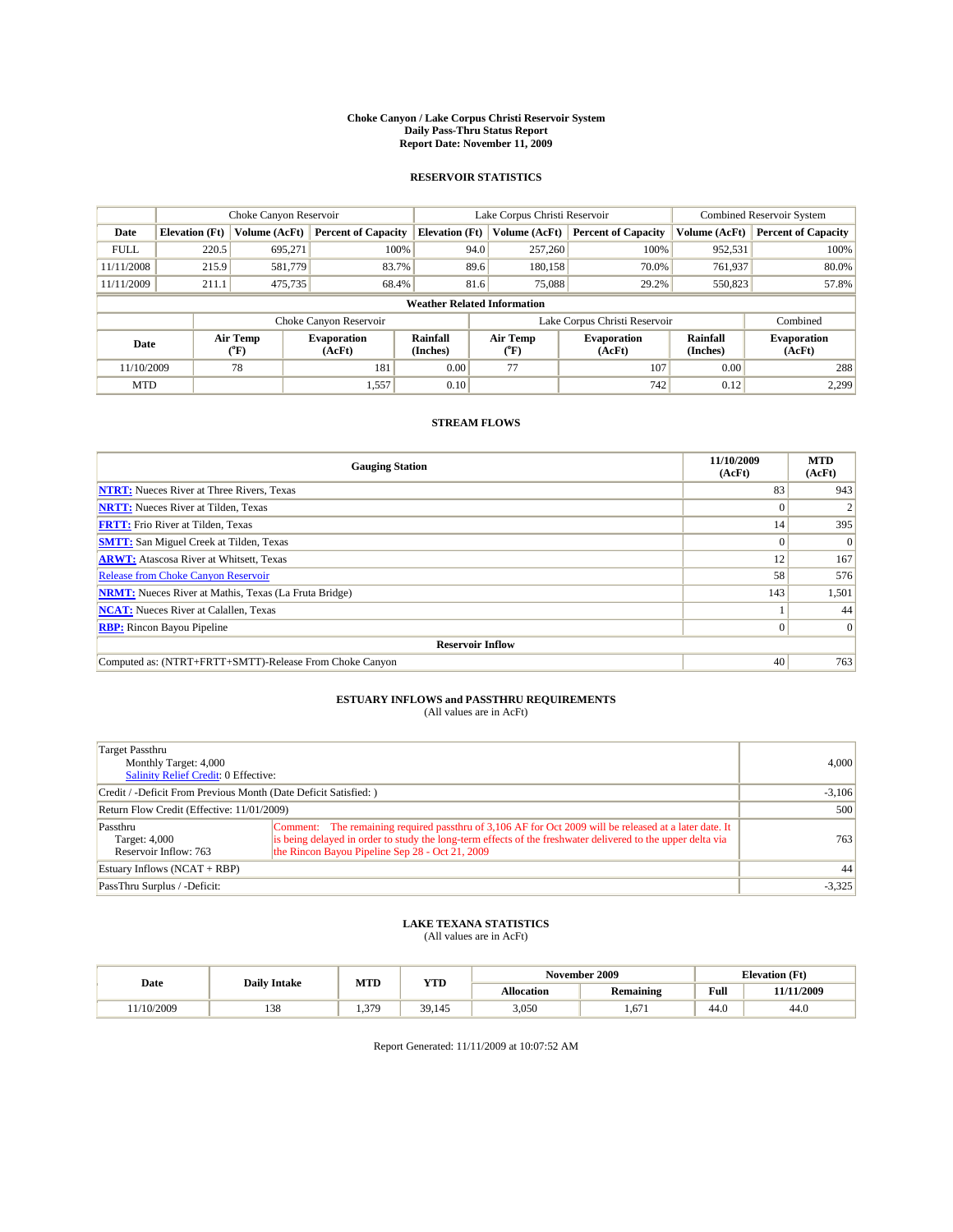#### **Choke Canyon / Lake Corpus Christi Reservoir System Daily Pass-Thru Status Report Report Date: November 12, 2009**

#### **RESERVOIR STATISTICS**

|             | Choke Canyon Reservoir |                  |                              |                                    | Lake Corpus Christi Reservoir | <b>Combined Reservoir System</b>                     |               |                              |
|-------------|------------------------|------------------|------------------------------|------------------------------------|-------------------------------|------------------------------------------------------|---------------|------------------------------|
| Date        | <b>Elevation</b> (Ft)  | Volume (AcFt)    | <b>Percent of Capacity</b>   | <b>Elevation</b> (Ft)              | Volume (AcFt)                 | <b>Percent of Capacity</b>                           | Volume (AcFt) | <b>Percent of Capacity</b>   |
| <b>FULL</b> | 220.5                  | 695,271          | 100%                         | 94.0                               | 257,260                       | 100%                                                 | 952,531       | 100%                         |
| 11/12/2008  | 215.9                  | 581,543          | 83.6%                        |                                    | 89.6<br>180,323               | 70.1%                                                | 761,866       | 80.0%                        |
| 11/12/2009  | 211.1                  | 476,355          | 68.5%                        | 81.6                               | 75,185                        | 29.2%                                                | 551,540       | 57.9%                        |
|             |                        |                  |                              | <b>Weather Related Information</b> |                               |                                                      |               |                              |
|             |                        |                  | Choke Canyon Reservoir       |                                    | Lake Corpus Christi Reservoir |                                                      |               | Combined                     |
| Date        |                        | Air Temp<br>(°F) | <b>Evaporation</b><br>(AcFt) | Rainfall<br>(Inches)               | Air Temp<br>("F)              | Rainfall<br><b>Evaporation</b><br>(Inches)<br>(AcFt) |               | <b>Evaporation</b><br>(AcFt) |
| 11/11/2009  |                        | 78               | 169                          | 0.00                               | 78                            | 90                                                   | 0.00          | 259                          |
| <b>MTD</b>  |                        |                  | 1.726                        | 0.10                               |                               | 832                                                  | 0.12          | 2,558                        |

### **STREAM FLOWS**

| <b>Gauging Station</b>                                       | 11/11/2009<br>(AcFt) | <b>MTD</b><br>(AcFt) |
|--------------------------------------------------------------|----------------------|----------------------|
| <b>NTRT:</b> Nueces River at Three Rivers, Texas             | 83                   | 1,026                |
| <b>NRTT:</b> Nueces River at Tilden, Texas                   |                      |                      |
| <b>FRTT:</b> Frio River at Tilden, Texas                     | 12                   | 407                  |
| <b>SMTT:</b> San Miguel Creek at Tilden, Texas               |                      | $\Omega$             |
| <b>ARWT:</b> Atascosa River at Whitsett, Texas               |                      | 178                  |
| Release from Choke Canyon Reservoir                          | 58                   | 633                  |
| <b>NRMT:</b> Nueces River at Mathis, Texas (La Fruta Bridge) | 143                  | 1,644                |
| <b>NCAT:</b> Nueces River at Calallen, Texas                 | 40                   | 84                   |
| <b>RBP:</b> Rincon Bayou Pipeline                            | $\overline{0}$       | $\Omega$             |
| <b>Reservoir Inflow</b>                                      |                      |                      |
| Computed as: (NTRT+FRTT+SMTT)-Release From Choke Canyon      | 37                   | 800                  |

# **ESTUARY INFLOWS and PASSTHRU REQUIREMENTS**<br>(All values are in AcFt)

| Target Passthru<br>Monthly Target: 4,000<br>Salinity Relief Credit: 0 Effective: |                                                                                                                                                                                                                                                                          | 4,000    |
|----------------------------------------------------------------------------------|--------------------------------------------------------------------------------------------------------------------------------------------------------------------------------------------------------------------------------------------------------------------------|----------|
| Credit / -Deficit From Previous Month (Date Deficit Satisfied: )                 | $-3,106$                                                                                                                                                                                                                                                                 |          |
| Return Flow Credit (Effective: 11/01/2009)                                       |                                                                                                                                                                                                                                                                          | 500      |
| Passthru<br>Target: 4,000<br>Reservoir Inflow: 800                               | Comment: The remaining required passthru of 3,106 AF for Oct 2009 will be released at a later date. It<br>is being delayed in order to study the long-term effects of the freshwater delivered to the upper delta via<br>the Rincon Bayou Pipeline Sep 28 - Oct 21, 2009 | 800      |
| Estuary Inflows $(NCAT + RBP)$                                                   |                                                                                                                                                                                                                                                                          | 84       |
| PassThru Surplus / -Deficit:                                                     |                                                                                                                                                                                                                                                                          | $-3,322$ |

## **LAKE TEXANA STATISTICS** (All values are in AcFt)

|       |                     | MTD<br><b>YTD</b>    |        |            | November 2009         |                                             | <b>Elevation</b> (Ft) |
|-------|---------------------|----------------------|--------|------------|-----------------------|---------------------------------------------|-----------------------|
| Date  | <b>Daily Intake</b> |                      |        | Allocation | Remaining             | Full<br>the contract of the contract of the | 11/12/2009            |
| /2009 | 130<br>             | $51^{\circ}$<br>1.71 | 39,284 | 3,050      | $52^{\circ}$<br>ن رن. | 44.0                                        | 44.0                  |

Report Generated: 11/12/2009 at 12:33:27 PM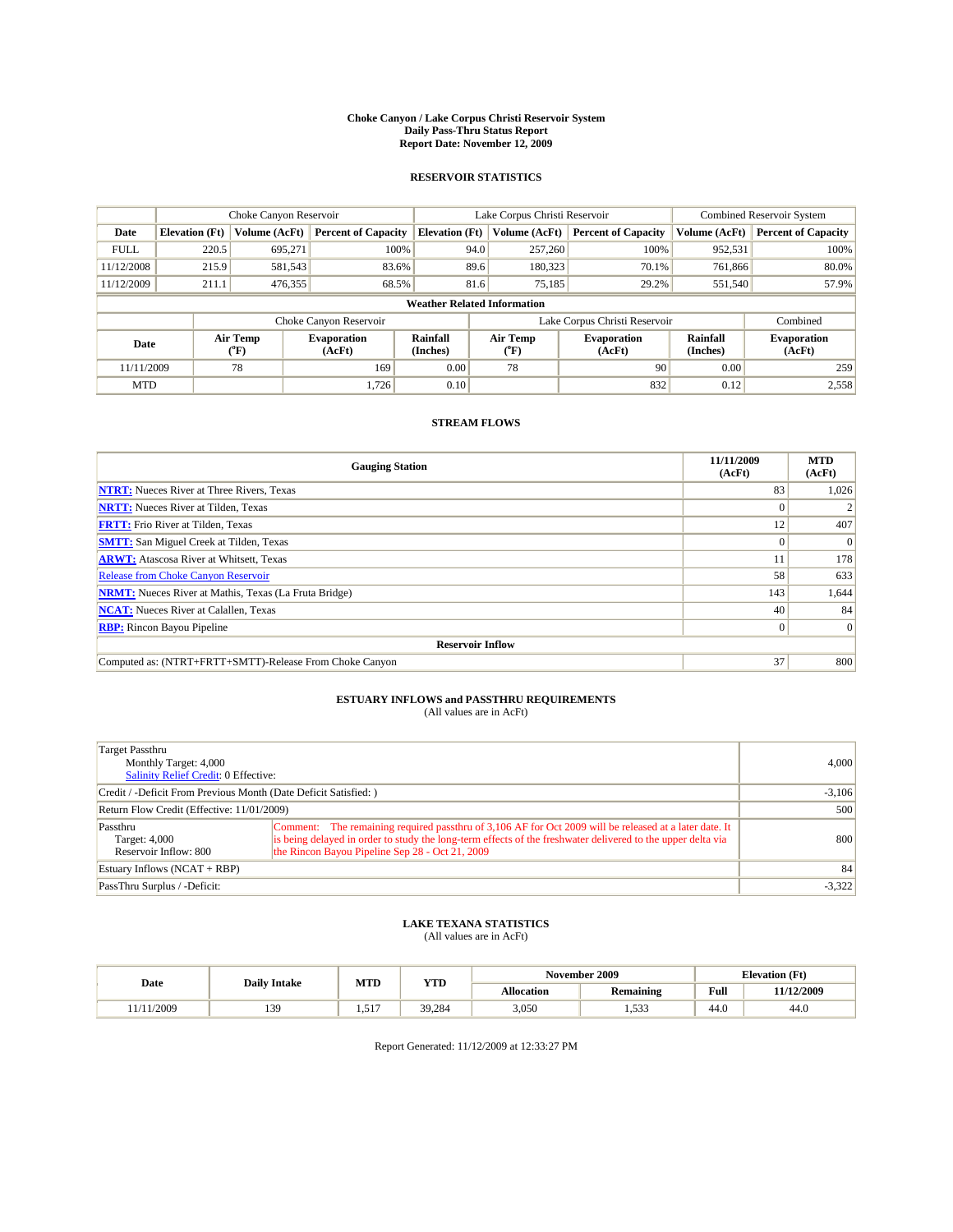#### **Choke Canyon / Lake Corpus Christi Reservoir System Daily Pass-Thru Status Report Report Date: November 13, 2009**

#### **RESERVOIR STATISTICS**

|             | Choke Canyon Reservoir |                      |                              |                                    | Lake Corpus Christi Reservoir | Combined Reservoir System    |                      |                              |
|-------------|------------------------|----------------------|------------------------------|------------------------------------|-------------------------------|------------------------------|----------------------|------------------------------|
| Date        | <b>Elevation</b> (Ft)  | <b>Volume (AcFt)</b> | <b>Percent of Capacity</b>   | <b>Elevation (Ft)</b>              | Volume (AcFt)                 | <b>Percent of Capacity</b>   | Volume (AcFt)        | <b>Percent of Capacity</b>   |
| <b>FULL</b> | 220.5                  | 695,271              | 100%                         | 94.0                               | 257,260                       | 100%                         | 952,531              | 100%                         |
| 11/13/2008  | 215.9                  | 581,309              | 83.6%                        | 89.6                               | 180,323                       | 70.1%                        | 761,632              | 80.0%                        |
| 11/13/2009  | 211.1                  | 475,735              | 68.4%                        | 81.6                               | 74,992                        | 29.2%                        | 550,727              | 57.8%                        |
|             |                        |                      |                              | <b>Weather Related Information</b> |                               |                              |                      |                              |
|             |                        |                      | Choke Canyon Reservoir       |                                    | Lake Corpus Christi Reservoir |                              |                      | Combined                     |
| Date        |                        | Air Temp<br>(°F)     | <b>Evaporation</b><br>(AcFt) | Rainfall<br>(Inches)               | Air Temp<br>("F)              | <b>Evaporation</b><br>(AcFt) | Rainfall<br>(Inches) | <b>Evaporation</b><br>(AcFt) |
| 11/12/2009  |                        | 77                   | 157                          | 0.00                               | 76                            | 90                           | 0.00                 | 247                          |
| <b>MTD</b>  |                        |                      | 1,883                        | 0.10                               |                               | 922                          | 0.12                 | 2,805                        |

### **STREAM FLOWS**

| <b>Gauging Station</b>                                       | 11/12/2009<br>(AcFt) | <b>MTD</b><br>(AcFt) |
|--------------------------------------------------------------|----------------------|----------------------|
| <b>NTRT:</b> Nueces River at Three Rivers, Texas             | 85                   | 1,112                |
| <b>NRTT:</b> Nueces River at Tilden, Texas                   |                      |                      |
| <b>FRTT:</b> Frio River at Tilden, Texas                     | Q                    | 416                  |
| <b>SMTT:</b> San Miguel Creek at Tilden, Texas               |                      | $\Omega$             |
| <b>ARWT:</b> Atascosa River at Whitsett, Texas               | 17                   | 195                  |
| Release from Choke Canyon Reservoir                          | 58                   | 691                  |
| <b>NRMT:</b> Nueces River at Mathis, Texas (La Fruta Bridge) | 133                  | 1,777                |
| <b>NCAT:</b> Nueces River at Calallen, Texas                 | 36                   | 119                  |
| <b>RBP:</b> Rincon Bayou Pipeline                            | $\overline{0}$       | $\Omega$             |
| <b>Reservoir Inflow</b>                                      |                      |                      |
| Computed as: (NTRT+FRTT+SMTT)-Release From Choke Canyon      | 37                   | 837                  |

# **ESTUARY INFLOWS and PASSTHRU REQUIREMENTS**<br>(All values are in AcFt)

| Target Passthru<br>Monthly Target: 4,000<br>Salinity Relief Credit: 0 Effective: |                                                                                                                                                                                                                                                                          | 4,000    |
|----------------------------------------------------------------------------------|--------------------------------------------------------------------------------------------------------------------------------------------------------------------------------------------------------------------------------------------------------------------------|----------|
| Credit / -Deficit From Previous Month (Date Deficit Satisfied: )                 |                                                                                                                                                                                                                                                                          | $-3,106$ |
| Return Flow Credit (Effective: 11/01/2009)                                       |                                                                                                                                                                                                                                                                          | 500      |
| Passthru<br>Target: 4,000<br>Reservoir Inflow: 837                               | Comment: The remaining required passthru of 3,106 AF for Oct 2009 will be released at a later date. It<br>is being delayed in order to study the long-term effects of the freshwater delivered to the upper delta via<br>the Rincon Bayou Pipeline Sep 28 - Oct 21, 2009 | 837      |
| Estuary Inflows $(NCAT + RBP)$                                                   |                                                                                                                                                                                                                                                                          | 119      |
| PassThru Surplus / -Deficit:                                                     |                                                                                                                                                                                                                                                                          | $-3,324$ |

## **LAKE TEXANA STATISTICS** (All values are in AcFt)

|           | <b>Daily Intake</b> | MTD   | <b>YTD</b> |            | November 2009    |      | <b>Elevation</b> (Ft) |  |
|-----------|---------------------|-------|------------|------------|------------------|------|-----------------------|--|
| Date      |                     |       |            | Allocation | <b>Remaining</b> | Full | 11/13/2009            |  |
| 1/12/2009 | 129<br>120          | .,656 | 39,422     | 3,050      | 1.394            | 44.0 | 44.0                  |  |

Report Generated: 11/13/2009 at 1:09:22 PM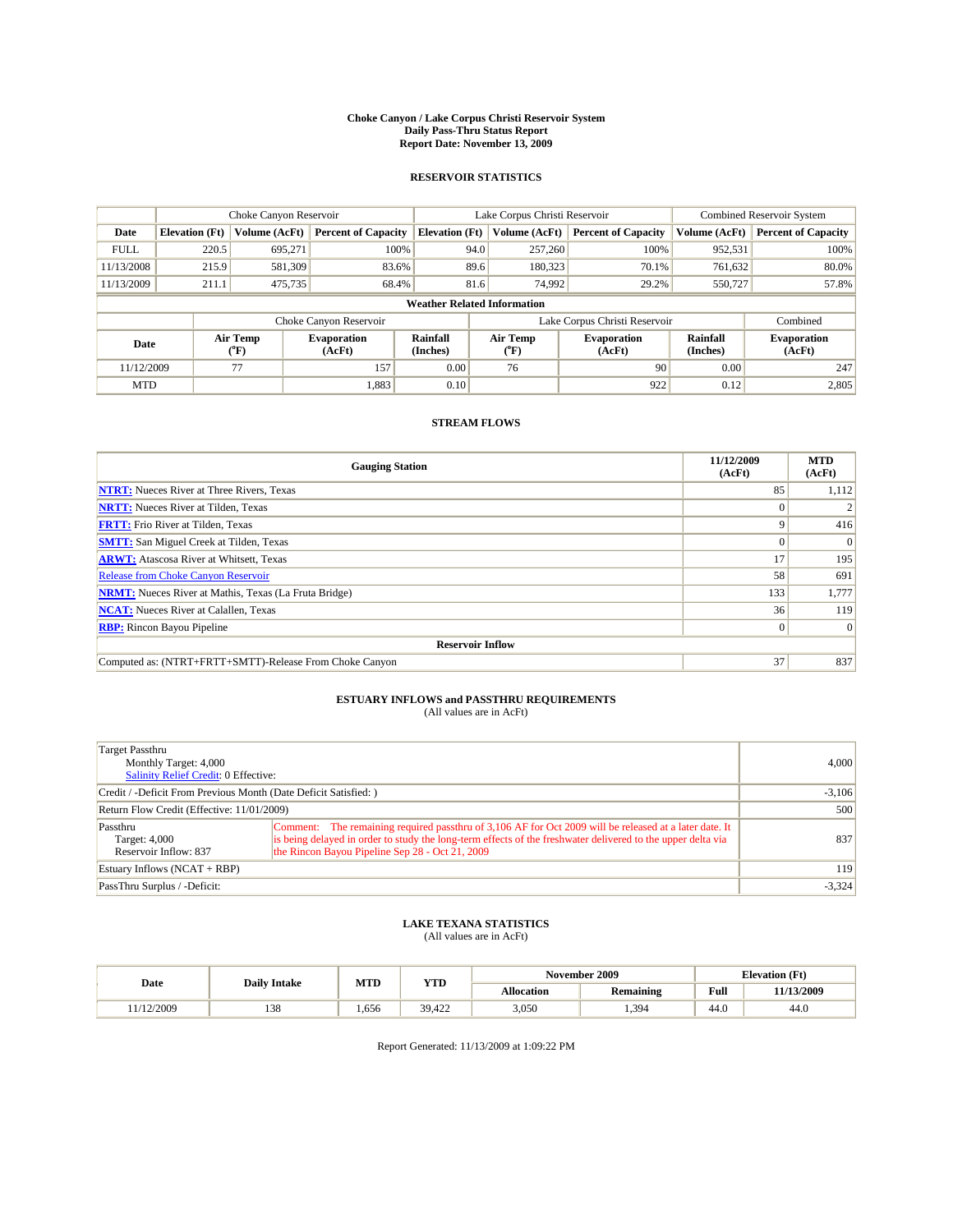#### **Choke Canyon / Lake Corpus Christi Reservoir System Daily Pass-Thru Status Report Report Date: November 14, 2009**

#### **RESERVOIR STATISTICS**

|             | Choke Canyon Reservoir |                  |                              |                                    | Lake Corpus Christi Reservoir | <b>Combined Reservoir System</b> |                      |                              |
|-------------|------------------------|------------------|------------------------------|------------------------------------|-------------------------------|----------------------------------|----------------------|------------------------------|
| Date        | <b>Elevation</b> (Ft)  | Volume (AcFt)    | <b>Percent of Capacity</b>   | <b>Elevation</b> (Ft)              | Volume (AcFt)                 | <b>Percent of Capacity</b>       | Volume (AcFt)        | <b>Percent of Capacity</b>   |
| <b>FULL</b> | 220.5                  | 695,271          | 100%                         |                                    | 257,260<br>94.0               | 100%                             | 952,531              | 100%                         |
| 11/14/2008  | 215.9                  | 581,075          | 83.6%                        |                                    | 89.5<br>179,500               | 69.8%                            | 760,575              | 79.8%                        |
| 11/14/2009  | 211.1                  | 475,735          | 68.4%                        | 81.5                               | 74,510                        | 29.0%                            | 550,245              | 57.8%                        |
|             |                        |                  |                              | <b>Weather Related Information</b> |                               |                                  |                      |                              |
|             |                        |                  | Choke Canyon Reservoir       |                                    | Lake Corpus Christi Reservoir |                                  |                      | Combined                     |
| Date        |                        | Air Temp<br>(°F) | <b>Evaporation</b><br>(AcFt) | <b>Rainfall</b><br>(Inches)        | Air Temp<br>(°F)              | <b>Evaporation</b><br>(AcFt)     | Rainfall<br>(Inches) | <b>Evaporation</b><br>(AcFt) |
| 11/13/2009  |                        | 80               | 181                          | 0.00                               | 80                            | 95                               | 0.00                 | 276                          |
| <b>MTD</b>  |                        |                  | 2.064                        | 0.10                               |                               | 1,017                            | 0.12                 | 3,081                        |

### **STREAM FLOWS**

| <b>Gauging Station</b>                                       | 11/13/2009<br>(AcFt) | <b>MTD</b><br>(AcFt) |  |  |  |  |
|--------------------------------------------------------------|----------------------|----------------------|--|--|--|--|
| <b>NTRT:</b> Nueces River at Three Rivers, Texas             | 87                   | 1,199                |  |  |  |  |
| <b>NRTT:</b> Nueces River at Tilden, Texas                   |                      |                      |  |  |  |  |
| <b>FRTT:</b> Frio River at Tilden, Texas                     | 8                    | 424                  |  |  |  |  |
| <b>SMTT:</b> San Miguel Creek at Tilden, Texas               | $\theta$             | $\Omega$             |  |  |  |  |
| <b>ARWT:</b> Atascosa River at Whitsett, Texas               | 16 <sup>1</sup>      | 211                  |  |  |  |  |
| <b>Release from Choke Canyon Reservoir</b>                   | 58                   | 748                  |  |  |  |  |
| <b>NRMT:</b> Nueces River at Mathis, Texas (La Fruta Bridge) | 107                  | 1,884                |  |  |  |  |
| <b>NCAT:</b> Nueces River at Calallen, Texas                 | 32                   | 151                  |  |  |  |  |
| <b>RBP:</b> Rincon Bayou Pipeline                            |                      | $\Omega$             |  |  |  |  |
| <b>Reservoir Inflow</b>                                      |                      |                      |  |  |  |  |
| Computed as: (NTRT+FRTT+SMTT)-Release From Choke Canyon      | 37                   | 874                  |  |  |  |  |

# **ESTUARY INFLOWS and PASSTHRU REQUIREMENTS**<br>(All values are in AcFt)

| Target Passthru<br>Monthly Target: 4,000<br>Salinity Relief Credit: 0 Effective: |                                                                                                                                                                                                                                                                          | 4,000    |
|----------------------------------------------------------------------------------|--------------------------------------------------------------------------------------------------------------------------------------------------------------------------------------------------------------------------------------------------------------------------|----------|
| Credit / -Deficit From Previous Month (Date Deficit Satisfied: )                 |                                                                                                                                                                                                                                                                          | $-3,106$ |
| Return Flow Credit (Effective: 11/01/2009)                                       |                                                                                                                                                                                                                                                                          | 500      |
| Passthru<br>Target: 4,000<br>Reservoir Inflow: 874                               | Comment: The remaining required passthru of 3,106 AF for Oct 2009 will be released at a later date. It<br>is being delayed in order to study the long-term effects of the freshwater delivered to the upper delta via<br>the Rincon Bayou Pipeline Sep 28 - Oct 21, 2009 | 874      |
| Estuary Inflows $(NCAT + RBP)$                                                   |                                                                                                                                                                                                                                                                          | 151      |
| PassThru Surplus / -Deficit:                                                     |                                                                                                                                                                                                                                                                          | $-3,329$ |

## **LAKE TEXANA STATISTICS** (All values are in AcFt)

|           | <b>Daily Intake</b> | MTD  | <b>YTD</b> |            | November 2009    | <b>Elevation</b> (Ft) |            |
|-----------|---------------------|------|------------|------------|------------------|-----------------------|------------|
| Date      |                     |      |            | Allocation | <b>Remaining</b> | Full                  | 11/14/2009 |
| 1/13/2009 | 129<br>120          | .794 | 39,561     | 3,050      | 256<br>1.200     | 44.0                  | 44.0       |

Report Generated: 11/14/2009 at 8:38:53 AM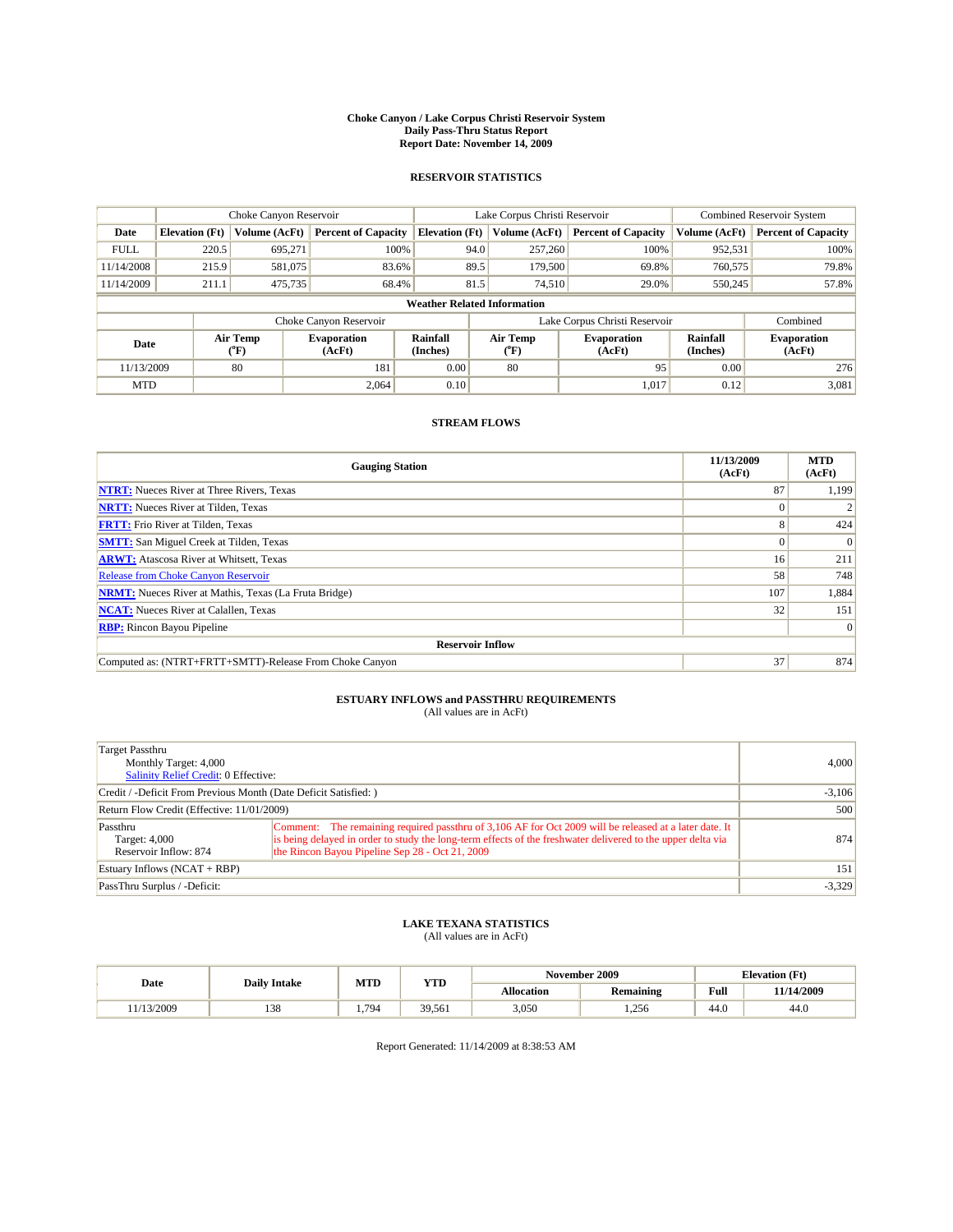#### **Choke Canyon / Lake Corpus Christi Reservoir System Daily Pass-Thru Status Report Report Date: November 15, 2009**

#### **RESERVOIR STATISTICS**

|             | Choke Canyon Reservoir |                      |                              |                       | Lake Corpus Christi Reservoir      | <b>Combined Reservoir System</b> |                      |                              |
|-------------|------------------------|----------------------|------------------------------|-----------------------|------------------------------------|----------------------------------|----------------------|------------------------------|
| Date        | <b>Elevation</b> (Ft)  | <b>Volume (AcFt)</b> | <b>Percent of Capacity</b>   | <b>Elevation (Ft)</b> | Volume (AcFt)                      | <b>Percent of Capacity</b>       | Volume (AcFt)        | <b>Percent of Capacity</b>   |
| <b>FULL</b> | 220.5                  | 695,271              | 100%                         |                       | 257,260<br>94.0                    | 100%                             | 952,531              | 100%                         |
| 11/15/2008  | 215.9                  | 580,840              | 83.5%                        |                       | 89.6<br>180,652                    | 70.2%                            | 761.492              | 79.9%                        |
| 11/15/2009  | 211.1                  | 475,526              | 68.4%                        |                       | 81.5<br>74,606                     | 29.0%                            | 550,132              | 57.8%                        |
|             |                        |                      |                              |                       | <b>Weather Related Information</b> |                                  |                      |                              |
|             |                        |                      | Choke Canyon Reservoir       |                       | Lake Corpus Christi Reservoir      |                                  |                      | Combined                     |
| Date        |                        | Air Temp<br>(°F)     | <b>Evaporation</b><br>(AcFt) | Rainfall<br>(Inches)  | Air Temp<br>("F)                   | <b>Evaporation</b><br>(AcFt)     | Rainfall<br>(Inches) | <b>Evaporation</b><br>(AcFt) |
| 11/14/2009  |                        | 84                   | 205                          | 0.00                  | 82                                 | 95                               | 0.00                 | 300                          |
| <b>MTD</b>  |                        |                      | 2.269                        | 0.10                  |                                    | 1,112                            | 0.12                 | 3,381                        |

### **STREAM FLOWS**

| <b>Gauging Station</b>                                       | 11/14/2009<br>(AcFt) | <b>MTD</b><br>(AcFt) |  |  |  |  |
|--------------------------------------------------------------|----------------------|----------------------|--|--|--|--|
| <b>NTRT:</b> Nueces River at Three Rivers, Texas             | 89                   | 1,288                |  |  |  |  |
| <b>NRTT:</b> Nueces River at Tilden, Texas                   |                      |                      |  |  |  |  |
| <b>FRTT:</b> Frio River at Tilden, Texas                     |                      | 430                  |  |  |  |  |
| <b>SMTT:</b> San Miguel Creek at Tilden, Texas               |                      | $\Omega$             |  |  |  |  |
| <b>ARWT:</b> Atascosa River at Whitsett, Texas               | 13                   | 224                  |  |  |  |  |
| <b>Release from Choke Canyon Reservoir</b>                   | 58                   | 806                  |  |  |  |  |
| <b>NRMT:</b> Nueces River at Mathis, Texas (La Fruta Bridge) | 107                  | 1,991                |  |  |  |  |
| <b>NCAT:</b> Nueces River at Calallen, Texas                 | 40                   | 191                  |  |  |  |  |
| <b>RBP:</b> Rincon Bayou Pipeline                            |                      | $\Omega$             |  |  |  |  |
| <b>Reservoir Inflow</b>                                      |                      |                      |  |  |  |  |
| Computed as: (NTRT+FRTT+SMTT)-Release From Choke Canyon      | 38                   | 913                  |  |  |  |  |

# **ESTUARY INFLOWS and PASSTHRU REQUIREMENTS**<br>(All values are in AcFt)

| Target Passthru<br>Monthly Target: 4,000<br>Salinity Relief Credit: 0 Effective: |                                                                                                                                                                                                                                                                          | 4,000    |
|----------------------------------------------------------------------------------|--------------------------------------------------------------------------------------------------------------------------------------------------------------------------------------------------------------------------------------------------------------------------|----------|
| Credit / -Deficit From Previous Month (Date Deficit Satisfied: )                 |                                                                                                                                                                                                                                                                          | $-3,106$ |
| Return Flow Credit (Effective: 11/01/2009)                                       |                                                                                                                                                                                                                                                                          | 500      |
| Passthru<br>Target: 4,000<br>Reservoir Inflow: 913                               | Comment: The remaining required passthru of 3,106 AF for Oct 2009 will be released at a later date. It<br>is being delayed in order to study the long-term effects of the freshwater delivered to the upper delta via<br>the Rincon Bayou Pipeline Sep 28 - Oct 21, 2009 | 913      |
| Estuary Inflows $(NCAT + RBP)$                                                   |                                                                                                                                                                                                                                                                          | 191      |
| PassThru Surplus / -Deficit:                                                     |                                                                                                                                                                                                                                                                          | $-3,328$ |

## **LAKE TEXANA STATISTICS** (All values are in AcFt)

|           |                     | MTD<br><b>YTD</b> |        |            | November 2009    |                | <b>Elevation</b> (Ft) |
|-----------|---------------------|-------------------|--------|------------|------------------|----------------|-----------------------|
| Date      | <b>Daily Intake</b> |                   |        | Allocation | <b>Remaining</b> | Full           | 11/15/2009            |
| 1/14/2009 | 130<br>122          | 1.933             | 39,699 | 3,050      | .117             | $\sim$<br>44.v | 44.0                  |

Report Generated: 11/15/2009 at 8:30:36 AM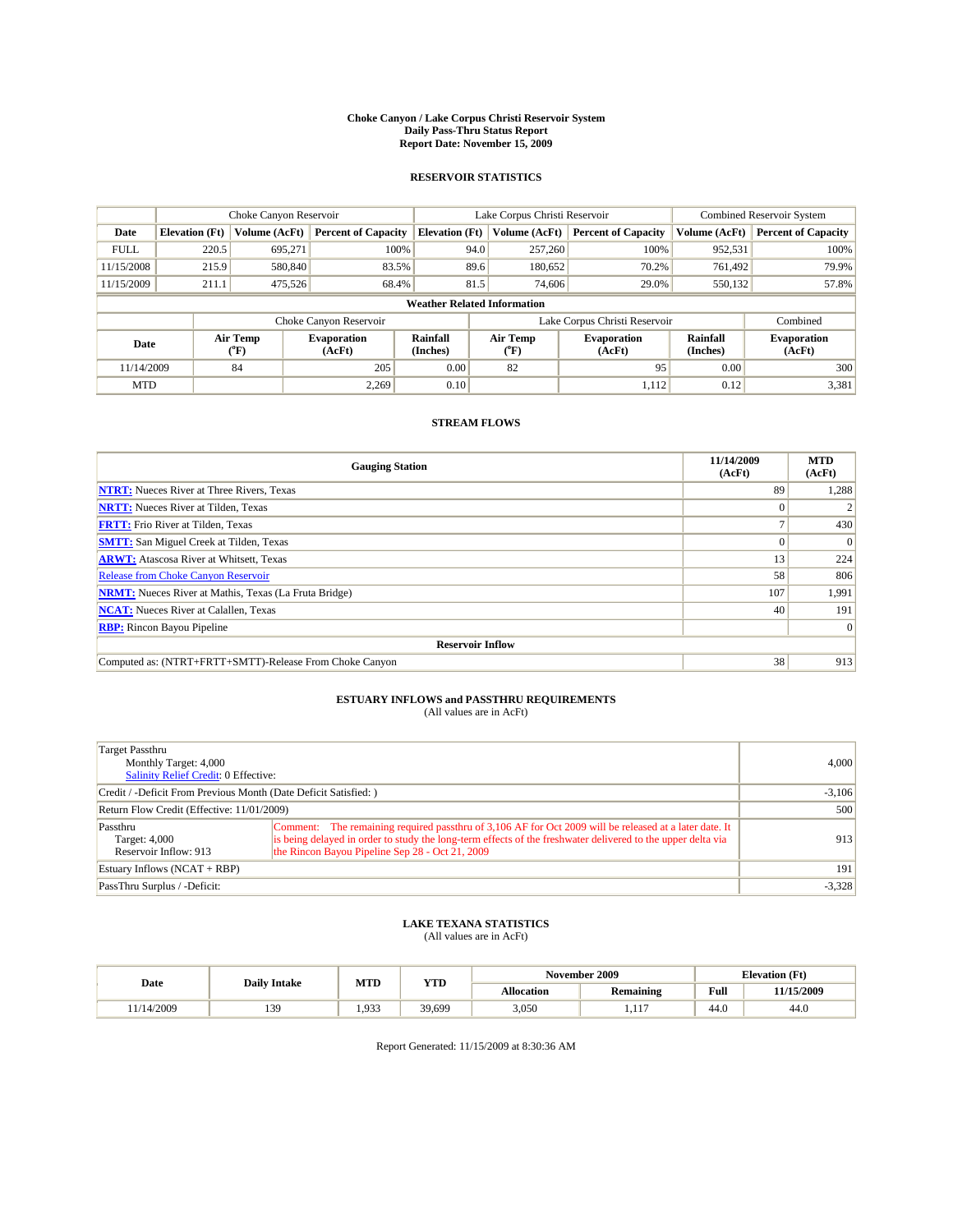#### **Choke Canyon / Lake Corpus Christi Reservoir System Daily Pass-Thru Status Report Report Date: November 16, 2009**

#### **RESERVOIR STATISTICS**

|             | Choke Canyon Reservoir |                  |                            |                             | Lake Corpus Christi Reservoir                    | Combined Reservoir System  |                      |                              |
|-------------|------------------------|------------------|----------------------------|-----------------------------|--------------------------------------------------|----------------------------|----------------------|------------------------------|
| Date        | <b>Elevation</b> (Ft)  | Volume (AcFt)    | <b>Percent of Capacity</b> | <b>Elevation</b> (Ft)       | Volume (AcFt)                                    | <b>Percent of Capacity</b> | Volume (AcFt)        | <b>Percent of Capacity</b>   |
| <b>FULL</b> | 220.5                  | 695,271          | 100%                       |                             | 257,260<br>94.0                                  | 100%                       | 952,531              | 100%                         |
| 11/16/2008  | 215.9                  | 580,372          | 83.5%                      |                             | 89.5<br>178,350                                  | 69.3%                      | 758,722              | 79.7%                        |
| 11/16/2009  | 211.0                  | 473,439          | 68.1%                      |                             | 81.5<br>74,223                                   | 28.9%                      | 547,662              | 57.5%                        |
|             |                        |                  |                            |                             | <b>Weather Related Information</b>               |                            |                      |                              |
|             |                        |                  | Choke Canyon Reservoir     |                             | Lake Corpus Christi Reservoir                    |                            |                      | Combined                     |
| Date        |                        | Air Temp<br>(°F) | Evaporation<br>(AcFt)      | <b>Rainfall</b><br>(Inches) | Air Temp<br><b>Evaporation</b><br>(AcFt)<br>(°F) |                            | Rainfall<br>(Inches) | <b>Evaporation</b><br>(AcFt) |
| 11/15/2009  |                        | 84               | 144                        | 0.01                        | 83                                               | 89                         | 0.00                 | 233                          |
| <b>MTD</b>  |                        |                  | 2,413                      | 0.11                        |                                                  | 1,201                      | 0.12                 | 3,614                        |

### **STREAM FLOWS**

| <b>Gauging Station</b>                                       | 11/15/2009<br>(AcFt) | <b>MTD</b><br>(AcFt) |  |  |  |  |
|--------------------------------------------------------------|----------------------|----------------------|--|--|--|--|
| <b>NTRT:</b> Nueces River at Three Rivers, Texas             | 87                   | 1,376                |  |  |  |  |
| <b>NRTT:</b> Nueces River at Tilden, Texas                   |                      |                      |  |  |  |  |
| <b>FRTT:</b> Frio River at Tilden, Texas                     |                      | 436                  |  |  |  |  |
| <b>SMTT:</b> San Miguel Creek at Tilden, Texas               |                      | $\Omega$             |  |  |  |  |
| <b>ARWT:</b> Atascosa River at Whitsett, Texas               | 12                   | 235                  |  |  |  |  |
| <b>Release from Choke Canyon Reservoir</b>                   | 58                   | 863                  |  |  |  |  |
| <b>NRMT:</b> Nueces River at Mathis, Texas (La Fruta Bridge) | 107                  | 2,098                |  |  |  |  |
| <b>NCAT:</b> Nueces River at Calallen, Texas                 | 66                   | 256                  |  |  |  |  |
| <b>RBP:</b> Rincon Bayou Pipeline                            |                      | $\Omega$             |  |  |  |  |
| <b>Reservoir Inflow</b>                                      |                      |                      |  |  |  |  |
| Computed as: (NTRT+FRTT+SMTT)-Release From Choke Canyon      | 35                   | 948                  |  |  |  |  |

# **ESTUARY INFLOWS and PASSTHRU REQUIREMENTS**<br>(All values are in AcFt)

| Target Passthru<br>Monthly Target: 4,000<br>Salinity Relief Credit: 0 Effective: |                                                                                                                                                                                                                                                                          | 4,000    |
|----------------------------------------------------------------------------------|--------------------------------------------------------------------------------------------------------------------------------------------------------------------------------------------------------------------------------------------------------------------------|----------|
| Credit / -Deficit From Previous Month (Date Deficit Satisfied: )                 | $-3,106$                                                                                                                                                                                                                                                                 |          |
| Return Flow Credit (Effective: 11/01/2009)                                       |                                                                                                                                                                                                                                                                          | 500      |
| Passthru<br>Target: 4,000<br>Reservoir Inflow: 948                               | Comment: The remaining required passthru of 3,106 AF for Oct 2009 will be released at a later date. It<br>is being delayed in order to study the long-term effects of the freshwater delivered to the upper delta via<br>the Rincon Bayou Pipeline Sep 28 - Oct 21, 2009 | 948      |
| Estuary Inflows $(NCAT + RBP)$                                                   |                                                                                                                                                                                                                                                                          | 256      |
| PassThru Surplus / -Deficit:                                                     |                                                                                                                                                                                                                                                                          | $-3,298$ |

## **LAKE TEXANA STATISTICS** (All values are in AcFt)

|          | <b>Daily Intake</b> | MTD   | <b>YTD</b> | November 2009 |                  |      | <b>Elevation</b> (Ft) |
|----------|---------------------|-------|------------|---------------|------------------|------|-----------------------|
| Date     |                     |       |            | Allocation    | <b>Remaining</b> | Full | 11/16/2009            |
| /15/2009 | 130<br>122          | 2.072 | 39,838     | 3,050         | 978              | 44.0 | 44.0                  |

Report Generated: 11/16/2009 at 9:03:41 AM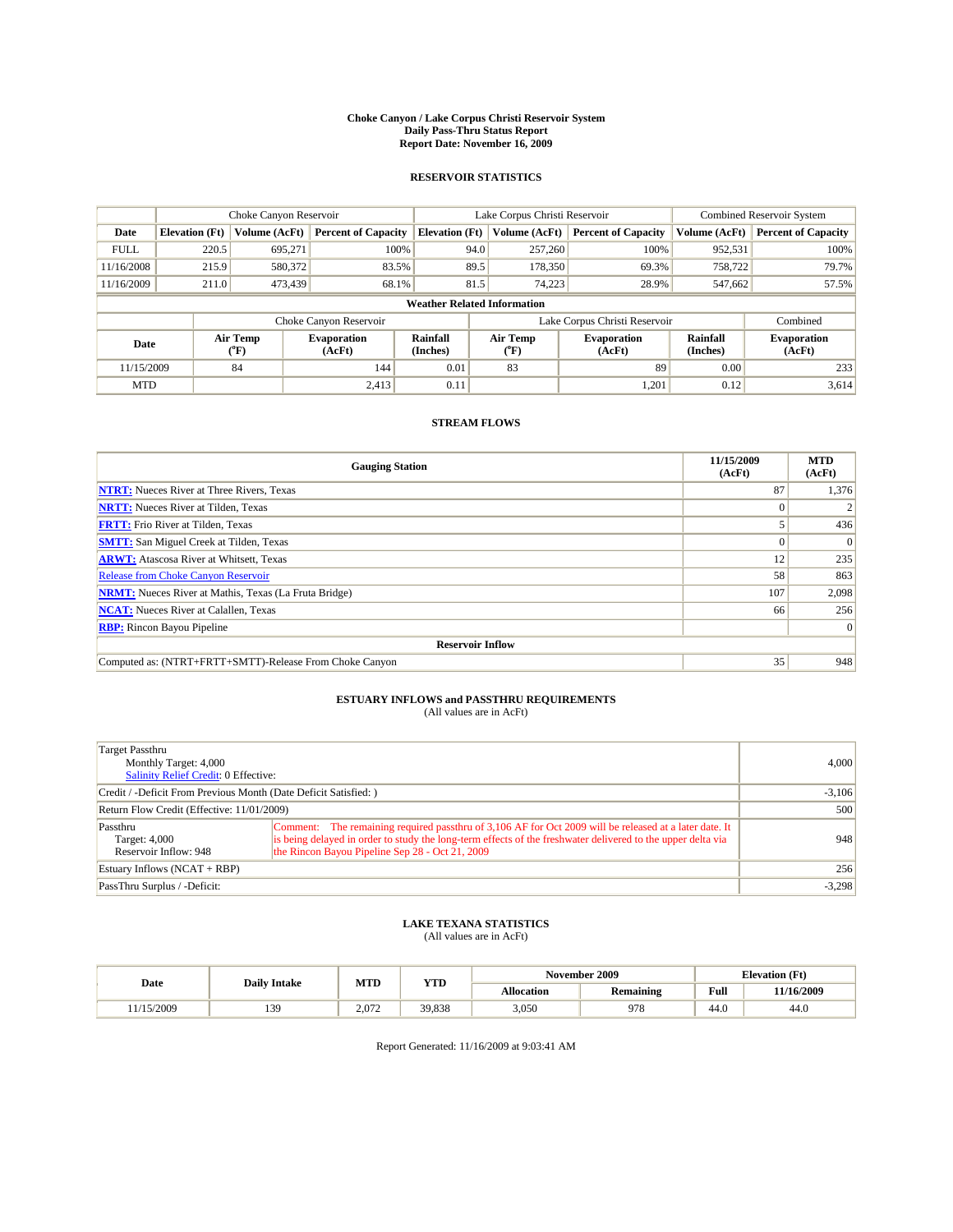#### **Choke Canyon / Lake Corpus Christi Reservoir System Daily Pass-Thru Status Report Report Date: November 17, 2009**

#### **RESERVOIR STATISTICS**

|             | Choke Canyon Reservoir |                          |                                                                                                          |                                    | Lake Corpus Christi Reservoir | <b>Combined Reservoir System</b> |               |                            |
|-------------|------------------------|--------------------------|----------------------------------------------------------------------------------------------------------|------------------------------------|-------------------------------|----------------------------------|---------------|----------------------------|
| Date        | <b>Elevation</b> (Ft)  | Volume (AcFt)            | <b>Percent of Capacity</b>                                                                               | <b>Elevation</b> (Ft)              | Volume (AcFt)                 | <b>Percent of Capacity</b>       | Volume (AcFt) | <b>Percent of Capacity</b> |
| <b>FULL</b> | 220.5                  | 695,271                  | 100%                                                                                                     | 94.0                               | 257,260                       | 100%                             | 952,531       | 100%                       |
| 11/17/2008  | 215.8                  | 580.138                  | 83.4%                                                                                                    | 89.5                               | 178,185                       | 69.3%                            | 758,323       | 79.6%                      |
| 11/17/2009  | 211.0                  | 473,439                  | 68.1%                                                                                                    | 81.5                               | 74.031                        | 28.8%                            | 547,470       | 57.5%                      |
|             |                        |                          |                                                                                                          | <b>Weather Related Information</b> |                               |                                  |               |                            |
|             |                        |                          | Choke Canyon Reservoir                                                                                   |                                    | Lake Corpus Christi Reservoir |                                  |               | Combined                   |
| Date        |                        | Air Temp<br>$\rm ^{o}F)$ | Rainfall<br>Air Temp<br><b>Evaporation</b><br><b>Evaporation</b><br>(AcFt)<br>(Inches)<br>(AcFt)<br>("F) |                                    | Rainfall<br>(Inches)          | <b>Evaporation</b><br>(AcFt)     |               |                            |
| 11/16/2009  |                        | 66                       | 313                                                                                                      | 0.00                               | 66                            | 134                              | 0.00          | 447                        |
| <b>MTD</b>  |                        |                          | 2.726                                                                                                    | 0.11                               |                               | 1,335                            | 0.12          | 4,061                      |

### **STREAM FLOWS**

| <b>Gauging Station</b>                                       | 11/16/2009<br>(AcFt) | <b>MTD</b><br>(AcFt) |  |  |  |  |
|--------------------------------------------------------------|----------------------|----------------------|--|--|--|--|
| <b>NTRT:</b> Nueces River at Three Rivers, Texas             | 87                   | 1,463                |  |  |  |  |
| <b>NRTT:</b> Nueces River at Tilden, Texas                   |                      |                      |  |  |  |  |
| <b>FRTT:</b> Frio River at Tilden, Texas                     |                      | 440                  |  |  |  |  |
| <b>SMTT:</b> San Miguel Creek at Tilden, Texas               |                      | $\Omega$             |  |  |  |  |
| <b>ARWT:</b> Atascosa River at Whitsett, Texas               |                      | 246                  |  |  |  |  |
| Release from Choke Canyon Reservoir                          | 58                   | 921                  |  |  |  |  |
| <b>NRMT:</b> Nueces River at Mathis, Texas (La Fruta Bridge) | 107                  | 2,205                |  |  |  |  |
| <b>NCAT:</b> Nueces River at Calallen, Texas                 | 10                   | 266                  |  |  |  |  |
| <b>RBP:</b> Rincon Bayou Pipeline                            | $\Omega$             | $\Omega$             |  |  |  |  |
| <b>Reservoir Inflow</b>                                      |                      |                      |  |  |  |  |
| Computed as: (NTRT+FRTT+SMTT)-Release From Choke Canyon      | 34                   | 982                  |  |  |  |  |

# **ESTUARY INFLOWS and PASSTHRU REQUIREMENTS**<br>(All values are in AcFt)

| Target Passthru<br>Monthly Target: 4,000<br><b>Salinity Relief Credit: 0 Effective:</b> |                                                                                                                                                                                                                                                                          | 4,000    |
|-----------------------------------------------------------------------------------------|--------------------------------------------------------------------------------------------------------------------------------------------------------------------------------------------------------------------------------------------------------------------------|----------|
| Credit / -Deficit From Previous Month (Date Deficit Satisfied: )                        | $-3,106$                                                                                                                                                                                                                                                                 |          |
| Return Flow Credit (Effective: 11/01/2009)                                              |                                                                                                                                                                                                                                                                          | 500      |
| Passthru<br>Target: 4,000<br>Reservoir Inflow: 982                                      | Comment: The remaining required passthru of 3,106 AF for Oct 2009 will be released at a later date. It<br>is being delayed in order to study the long-term effects of the freshwater delivered to the upper delta via<br>the Rincon Bayou Pipeline Sep 28 - Oct 21, 2009 | 982      |
| Estuary Inflows $(NCAT + RBP)$                                                          |                                                                                                                                                                                                                                                                          | 266      |
| PassThru Surplus / -Deficit:                                                            |                                                                                                                                                                                                                                                                          | $-3,322$ |

## **LAKE TEXANA STATISTICS** (All values are in AcFt)

|           | <b>Daily Intake</b> | MTD<br><b>YTD</b> |        |            | November 2009    |      | <b>Elevation</b> (Ft) |
|-----------|---------------------|-------------------|--------|------------|------------------|------|-----------------------|
| Date      |                     |                   |        | Allocation | <b>Remaining</b> | Full | 11/17/2009            |
| 1/16/2009 | 129<br>120          | 2.210             | 39.977 | 3,050      | 840              | 44.0 | 44.0                  |

Report Generated: 11/17/2009 at 10:26:46 AM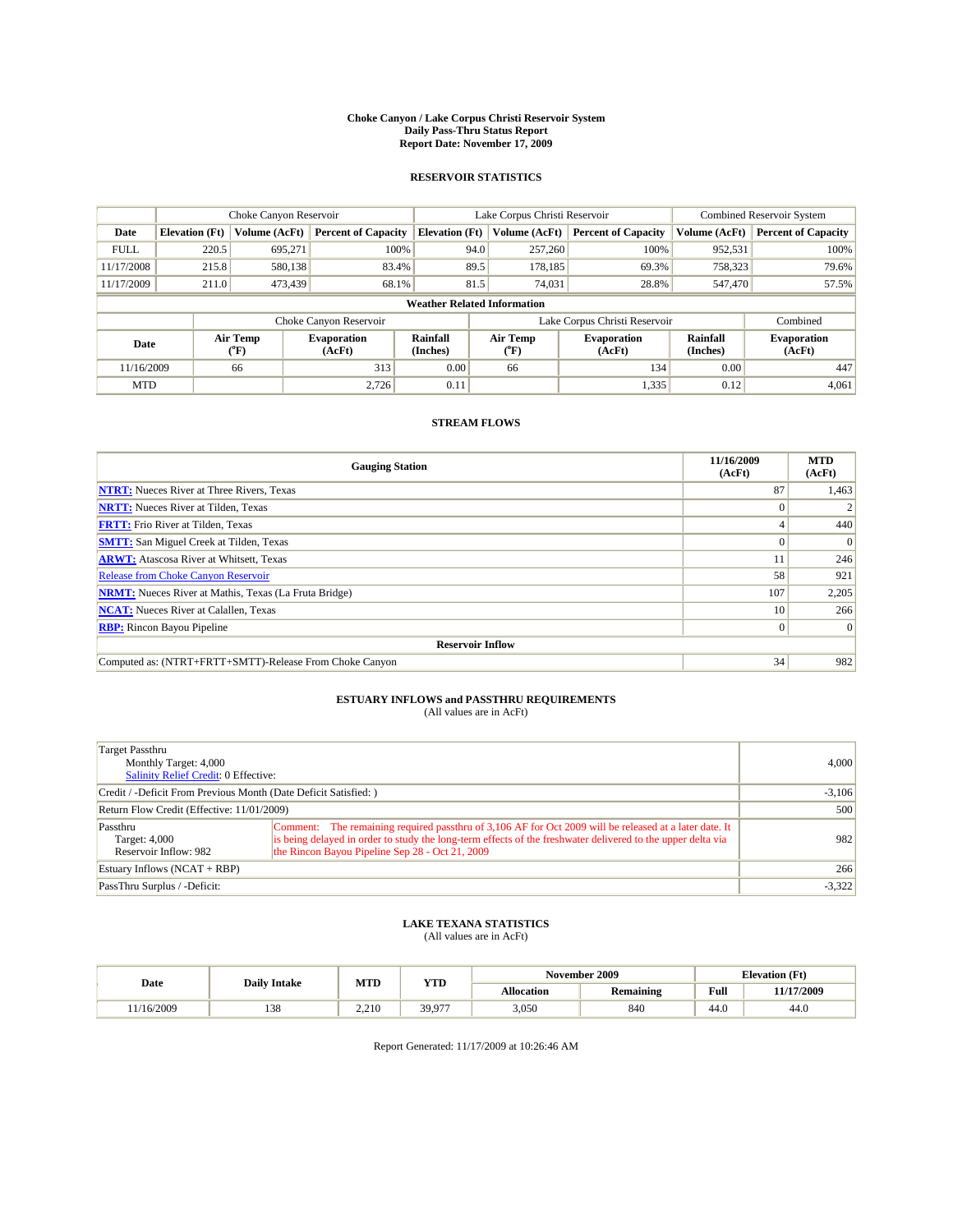#### **Choke Canyon / Lake Corpus Christi Reservoir System Daily Pass-Thru Status Report Report Date: November 18, 2009**

#### **RESERVOIR STATISTICS**

|             | Choke Canyon Reservoir |                      |                              |                                    | Lake Corpus Christi Reservoir | <b>Combined Reservoir System</b> |                      |                              |
|-------------|------------------------|----------------------|------------------------------|------------------------------------|-------------------------------|----------------------------------|----------------------|------------------------------|
| Date        | <b>Elevation</b> (Ft)  | <b>Volume (AcFt)</b> | <b>Percent of Capacity</b>   | <b>Elevation</b> (Ft)              | Volume (AcFt)                 | <b>Percent of Capacity</b>       | Volume (AcFt)        | <b>Percent of Capacity</b>   |
| <b>FULL</b> | 220.5                  | 695,271              | 100%                         | 94.0                               | 257,260                       | 100%                             | 952,531              | 100%                         |
| 11/18/2008  | 215.8                  | 578,967              | 83.3%                        |                                    | 89.5<br>178,350               | 69.3%                            | 757,317              | 79.5%                        |
| 11/18/2009  | 211.0                  | 474,273              | 68.2%                        | 81.4                               | 73,936                        | 28.7%                            | 548,209              | 57.6%                        |
|             |                        |                      |                              | <b>Weather Related Information</b> |                               |                                  |                      |                              |
|             |                        |                      | Choke Canyon Reservoir       |                                    | Lake Corpus Christi Reservoir |                                  |                      | Combined                     |
| Date        |                        | Air Temp<br>(°F)     | <b>Evaporation</b><br>(AcFt) | <b>Rainfall</b><br>(Inches)        | Air Temp<br>(°F)              | <b>Evaporation</b><br>(AcFt)     | Rainfall<br>(Inches) | <b>Evaporation</b><br>(AcFt) |
| 11/17/2009  |                        | 67                   | 169                          | 0.00                               | 68                            | 83                               | 0.00                 | 252                          |
| <b>MTD</b>  |                        |                      | 2.895                        | 0.11                               |                               | 1,418                            | 0.12                 | 4,313                        |

### **STREAM FLOWS**

| <b>Gauging Station</b>                                       | 11/17/2009<br>(AcFt) | <b>MTD</b><br>(AcFt) |  |  |  |  |
|--------------------------------------------------------------|----------------------|----------------------|--|--|--|--|
| <b>NTRT:</b> Nueces River at Three Rivers, Texas             | 85                   | 1,548                |  |  |  |  |
| <b>NRTT:</b> Nueces River at Tilden, Texas                   |                      |                      |  |  |  |  |
| <b>FRTT:</b> Frio River at Tilden, Texas                     |                      | 443                  |  |  |  |  |
| <b>SMTT:</b> San Miguel Creek at Tilden, Texas               |                      | $\Omega$             |  |  |  |  |
| <b>ARWT:</b> Atascosa River at Whitsett, Texas               | 10 <sup>1</sup>      | 256                  |  |  |  |  |
| <b>Release from Choke Canyon Reservoir</b>                   | 58                   | 979                  |  |  |  |  |
| <b>NRMT:</b> Nueces River at Mathis, Texas (La Fruta Bridge) | 121                  | 2,326                |  |  |  |  |
| <b>NCAT:</b> Nueces River at Calallen, Texas                 | $\Omega$             | 266                  |  |  |  |  |
| <b>RBP:</b> Rincon Bayou Pipeline                            | $\overline{0}$       | $\Omega$             |  |  |  |  |
| <b>Reservoir Inflow</b>                                      |                      |                      |  |  |  |  |
| Computed as: (NTRT+FRTT+SMTT)-Release From Choke Canyon      | 31                   | 1,013                |  |  |  |  |

# **ESTUARY INFLOWS and PASSTHRU REQUIREMENTS**<br>(All values are in AcFt)

| <b>Target Passthru</b><br>Monthly Target: 4,000<br><b>Salinity Relief Credit: 0 Effective:</b> |                                                                                                                                                                                                                                                                          | 4.000    |
|------------------------------------------------------------------------------------------------|--------------------------------------------------------------------------------------------------------------------------------------------------------------------------------------------------------------------------------------------------------------------------|----------|
| Credit / -Deficit From Previous Month (Date Deficit Satisfied: )                               | $-3,106$                                                                                                                                                                                                                                                                 |          |
| Return Flow Credit (Effective: 11/01/2009)                                                     |                                                                                                                                                                                                                                                                          | 500      |
| Passthru<br>Target: 4,000<br>Reservoir Inflow: 1,013                                           | Comment: The remaining required passthru of 3,106 AF for Oct 2009 will be released at a later date. It<br>is being delayed in order to study the long-term effects of the freshwater delivered to the upper delta via<br>the Rincon Bayou Pipeline Sep 28 - Oct 21, 2009 | 1.013    |
| Estuary Inflows (NCAT + RBP)                                                                   | 266                                                                                                                                                                                                                                                                      |          |
| PassThru Surplus / -Deficit:                                                                   |                                                                                                                                                                                                                                                                          | $-3,353$ |

## **LAKE TEXANA STATISTICS** (All values are in AcFt)

|          | <b>Daily Intake</b>    | MTD   | <b>VTD</b> |            | November 2009    |                            | <b>Elevation</b> (Ft) |
|----------|------------------------|-------|------------|------------|------------------|----------------------------|-----------------------|
| Date     |                        |       | 1 I D      | Allocation | <b>Remaining</b> | Full                       | 11/18/2009            |
| /17/2009 | 0 <sup>2</sup><br>1.JO | 2.348 | 40.115     | 3,050      | 702              | $\sim$<br>44. <sub>V</sub> | 43.9                  |

Report Generated: 11/18/2009 at 8:57:20 AM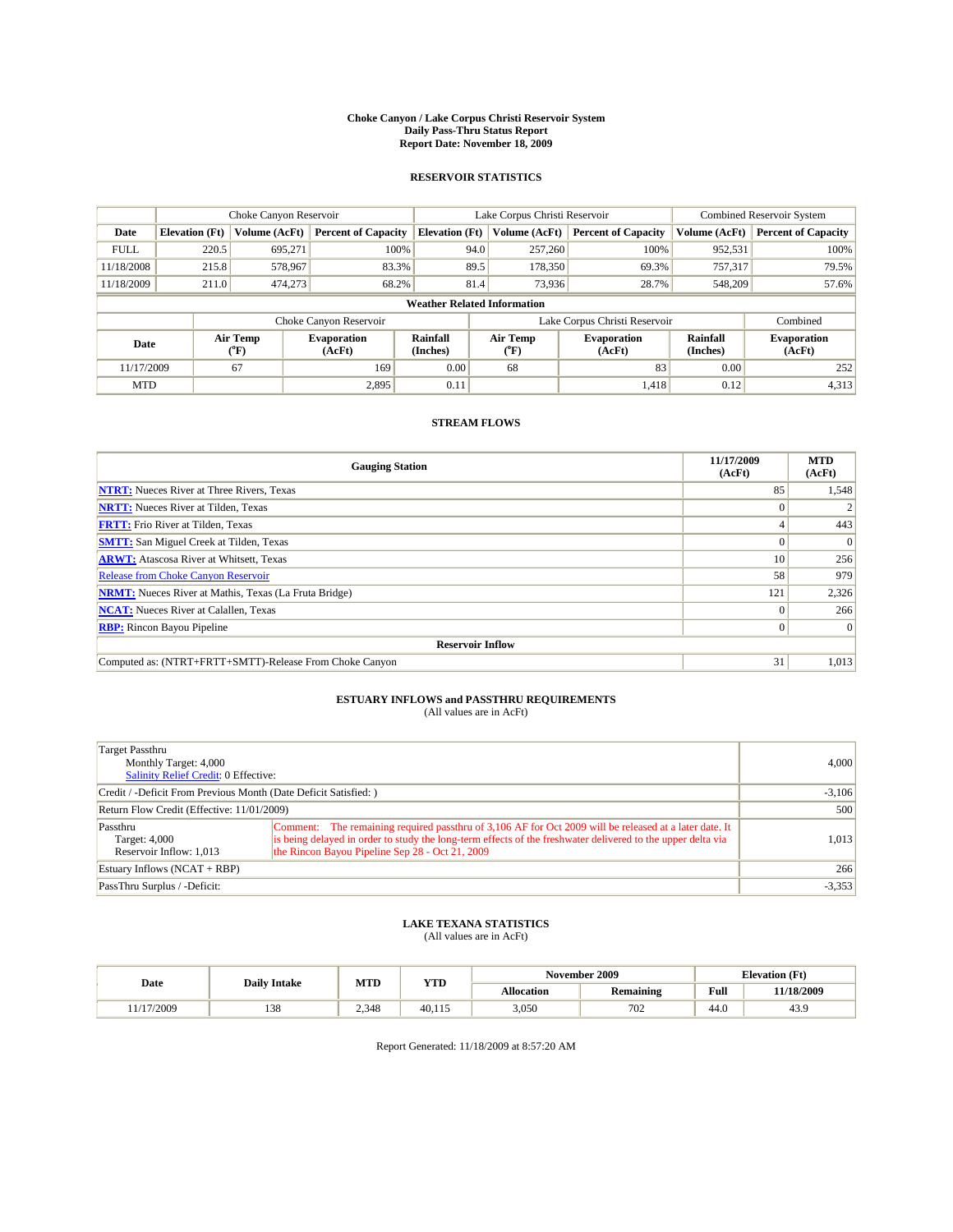#### **Choke Canyon / Lake Corpus Christi Reservoir System Daily Pass-Thru Status Report Report Date: November 19, 2009**

#### **RESERVOIR STATISTICS**

|             | Choke Canyon Reservoir |                  |                              |                                    | Lake Corpus Christi Reservoir | Combined Reservoir System                            |               |                              |
|-------------|------------------------|------------------|------------------------------|------------------------------------|-------------------------------|------------------------------------------------------|---------------|------------------------------|
| Date        | <b>Elevation</b> (Ft)  | Volume (AcFt)    | <b>Percent of Capacity</b>   | <b>Elevation (Ft)</b>              | Volume (AcFt)                 | <b>Percent of Capacity</b>                           | Volume (AcFt) | <b>Percent of Capacity</b>   |
| <b>FULL</b> | 220.5                  | 695,271          | 100%                         | 94.0                               | 257,260                       | 100%                                                 | 952,531       | 100%                         |
| 11/19/2008  | 215.8                  | 578,031          | 83.1%                        | 89.4                               | 177,693                       | 69.1%                                                | 755,724       | 79.3%                        |
| 11/19/2009  | 211.0                  | 473,855          | 68.2%                        | 81.4                               | 73.745                        | 28.7%                                                | 547,600       | 57.5%                        |
|             |                        |                  |                              | <b>Weather Related Information</b> |                               |                                                      |               |                              |
|             |                        |                  | Choke Canyon Reservoir       |                                    | Lake Corpus Christi Reservoir |                                                      |               | Combined                     |
| Date        |                        | Air Temp<br>(°F) | <b>Evaporation</b><br>(AcFt) | Rainfall<br>(Inches)               | Air Temp<br>("F)              | Rainfall<br><b>Evaporation</b><br>(Inches)<br>(AcFt) |               | <b>Evaporation</b><br>(AcFt) |
| 11/18/2009  |                        | 74               | 181                          | 0.00                               | 73                            | 72                                                   | 0.00          | 253                          |
| <b>MTD</b>  |                        |                  | 3.076                        | 0.11                               |                               | 1,490                                                | 0.12          | 4,566                        |

### **STREAM FLOWS**

| <b>Gauging Station</b>                                       | 11/18/2009<br>(AcFt) | <b>MTD</b><br>(AcFt) |
|--------------------------------------------------------------|----------------------|----------------------|
| <b>NTRT:</b> Nueces River at Three Rivers, Texas             | 89                   | 1,638                |
| <b>NRTT:</b> Nueces River at Tilden, Texas                   |                      |                      |
| <b>FRTT:</b> Frio River at Tilden, Texas                     |                      | 447                  |
| <b>SMTT:</b> San Miguel Creek at Tilden, Texas               |                      | $\Omega$             |
| <b>ARWT:</b> Atascosa River at Whitsett, Texas               | 9                    | 265                  |
| Release from Choke Canyon Reservoir                          | 58                   | 1,036                |
| <b>NRMT:</b> Nueces River at Mathis, Texas (La Fruta Bridge) | 121                  | 2,448                |
| <b>NCAT:</b> Nueces River at Calallen, Texas                 | $\Omega$             | 266                  |
| <b>RBP:</b> Rincon Bayou Pipeline                            | $\Omega$             | $\Omega$             |
| <b>Reservoir Inflow</b>                                      |                      |                      |
| Computed as: (NTRT+FRTT+SMTT)-Release From Choke Canyon      | 35                   | 1,048                |

# **ESTUARY INFLOWS and PASSTHRU REQUIREMENTS**<br>(All values are in AcFt)

| Target Passthru<br>Monthly Target: 4,000<br>Salinity Relief Credit: 0 Effective: | 4,000                                                                                                                                                                                                                                                                    |          |
|----------------------------------------------------------------------------------|--------------------------------------------------------------------------------------------------------------------------------------------------------------------------------------------------------------------------------------------------------------------------|----------|
| Credit / -Deficit From Previous Month (Date Deficit Satisfied: )                 | $-3,106$                                                                                                                                                                                                                                                                 |          |
| Return Flow Credit (Effective: 11/01/2009)                                       |                                                                                                                                                                                                                                                                          | 500      |
| Passthru<br>Target: 4,000<br>Reservoir Inflow: 1,048                             | Comment: The remaining required passthru of 3,106 AF for Oct 2009 will be released at a later date. It<br>is being delayed in order to study the long-term effects of the freshwater delivered to the upper delta via<br>the Rincon Bayou Pipeline Sep 28 - Oct 21, 2009 | 1,048    |
| Estuary Inflows $(NCAT + RBP)$                                                   |                                                                                                                                                                                                                                                                          | 266      |
| PassThru Surplus / -Deficit:                                                     |                                                                                                                                                                                                                                                                          | $-3,388$ |

## **LAKE TEXANA STATISTICS** (All values are in AcFt)

|          | <b>Daily Intake</b>    | MTD   | <b>VTD</b> | November 2009 |                  | <b>Elevation</b> (Ft)      |                |
|----------|------------------------|-------|------------|---------------|------------------|----------------------------|----------------|
| Date     |                        |       | 1 I D      | Allocation    | <b>Remaining</b> | Full                       | 11/19/2009     |
| /18/2009 | 0 <sup>2</sup><br>1.JO | 2,486 | 40.253     | 3,050         | 564              | $\sim$<br>44. <sub>V</sub> | $\sim$<br>43.8 |

Report Generated: 11/19/2009 at 8:32:57 AM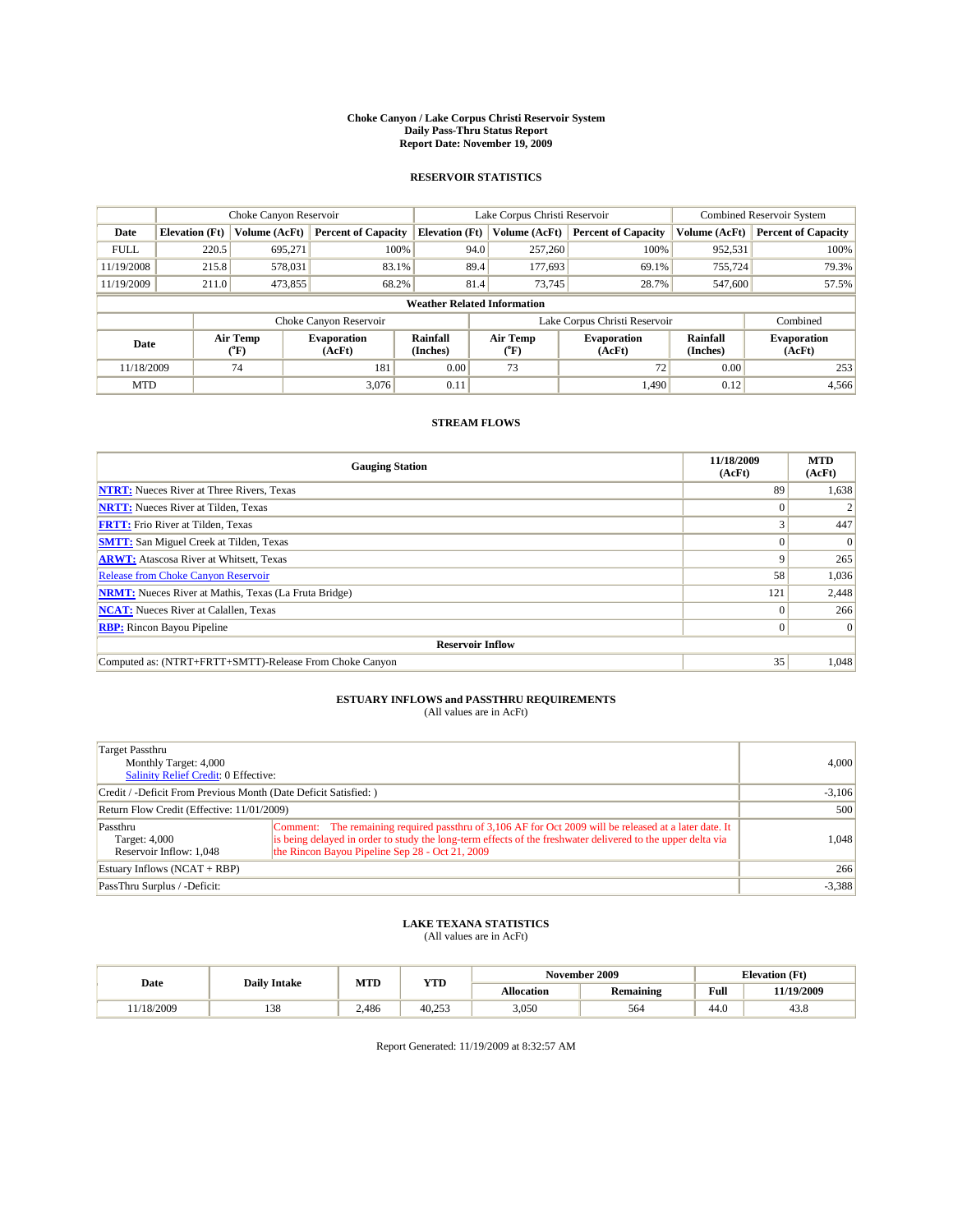#### **Choke Canyon / Lake Corpus Christi Reservoir System Daily Pass-Thru Status Report Report Date: November 20, 2009**

#### **RESERVOIR STATISTICS**

|             | Choke Canyon Reservoir                                                                                                                                |               |                            |                              | Lake Corpus Christi Reservoir      | Combined Reservoir System  |               |                            |
|-------------|-------------------------------------------------------------------------------------------------------------------------------------------------------|---------------|----------------------------|------------------------------|------------------------------------|----------------------------|---------------|----------------------------|
| Date        | <b>Elevation</b> (Ft)                                                                                                                                 | Volume (AcFt) | <b>Percent of Capacity</b> | <b>Elevation (Ft)</b>        | Volume (AcFt)                      | <b>Percent of Capacity</b> | Volume (AcFt) | <b>Percent of Capacity</b> |
| <b>FULL</b> | 220.5                                                                                                                                                 | 695,271       | 100%                       |                              | 257,260<br>94.0                    | 100%                       | 952,531       | 100%                       |
| 11/20/2008  | 215.7                                                                                                                                                 | 577,562       | 83.1%                      |                              | 89.4<br>177,366                    | 68.9%                      | 754,928       | 79.3%                      |
| 11/20/2009  | 211.0                                                                                                                                                 | 473,026       | 68.0%                      | 81.7                         | 76.157                             | 29.6%                      | 549,183       | 57.7%                      |
|             |                                                                                                                                                       |               |                            |                              | <b>Weather Related Information</b> |                            |               |                            |
|             |                                                                                                                                                       |               | Choke Canyon Reservoir     |                              | Lake Corpus Christi Reservoir      |                            |               |                            |
|             | Rainfall<br>Air Temp<br>Air Temp<br>Rainfall<br>Evaporation<br><b>Evaporation</b><br>Date<br>(Inches)<br>(Inches)<br>(AcFt)<br>(°F)<br>(AcFt)<br>(°F) |               |                            | <b>Evaporation</b><br>(AcFt) |                                    |                            |               |                            |
| 11/19/2009  |                                                                                                                                                       | 76            | 169                        | 0.67                         | 76                                 | Pan overflow               | 3.20          | 169                        |
| <b>MTD</b>  |                                                                                                                                                       |               | 3.245                      | 0.78                         |                                    | 1.490                      | 3.32          | 4,735                      |

### **STREAM FLOWS**

| <b>Gauging Station</b>                                       | 11/19/2009<br>(AcFt) | <b>MTD</b><br>(AcFt) |
|--------------------------------------------------------------|----------------------|----------------------|
| <b>NTRT:</b> Nueces River at Three Rivers, Texas             | 97                   | 1,735                |
| <b>NRTT:</b> Nueces River at Tilden, Texas                   |                      |                      |
| <b>FRTT:</b> Frio River at Tilden, Texas                     |                      | 450                  |
| <b>SMTT:</b> San Miguel Creek at Tilden, Texas               |                      | $\Omega$             |
| <b>ARWT:</b> Atascosa River at Whitsett, Texas               | 9                    | 274                  |
| <b>Release from Choke Canyon Reservoir</b>                   | 58                   | 1,094                |
| <b>NRMT:</b> Nueces River at Mathis, Texas (La Fruta Bridge) | 107                  | 2,555                |
| <b>NCAT:</b> Nueces River at Calallen, Texas                 | $\Omega$             | 266                  |
| <b>RBP:</b> Rincon Bayou Pipeline                            | $\overline{0}$       | $\Omega$             |
| <b>Reservoir Inflow</b>                                      |                      |                      |
| Computed as: (NTRT+FRTT+SMTT)-Release From Choke Canyon      | 44                   | 1,092                |

# **ESTUARY INFLOWS and PASSTHRU REQUIREMENTS**<br>(All values are in AcFt)

| Target Passthru<br>Monthly Target: 4,000<br><b>Salinity Relief Credit: 0 Effective:</b> | 4,000                                                                                                                                                                                                                                                                    |          |
|-----------------------------------------------------------------------------------------|--------------------------------------------------------------------------------------------------------------------------------------------------------------------------------------------------------------------------------------------------------------------------|----------|
| Credit / -Deficit From Previous Month (Date Deficit Satisfied: )                        | $-3,106$                                                                                                                                                                                                                                                                 |          |
| Return Flow Credit (Effective: 11/01/2009)                                              |                                                                                                                                                                                                                                                                          | 500      |
| Passthru<br>Target: 4,000<br>Reservoir Inflow: 1.092                                    | Comment: The remaining required passthru of 3,106 AF for Oct 2009 will be released at a later date. It<br>is being delayed in order to study the long-term effects of the freshwater delivered to the upper delta via<br>the Rincon Bayou Pipeline Sep 28 - Oct 21, 2009 | 1,092    |
| Estuary Inflows $(NCAT + RBP)$                                                          |                                                                                                                                                                                                                                                                          | 266      |
| PassThru Surplus / -Deficit:                                                            |                                                                                                                                                                                                                                                                          | $-3,431$ |

## **LAKE TEXANA STATISTICS** (All values are in AcFt)

|           | <b>Daily Intake</b> |       | <b>YTD</b> | November 2009     |            | <b>Elevation</b> (Ft)                       |            |
|-----------|---------------------|-------|------------|-------------------|------------|---------------------------------------------|------------|
| Date      |                     | MTD   |            | <b>Allocation</b> | Remaining  | Full<br>the contract of the contract of the | 11/20/2009 |
| 1/19/2009 | 120<br>120          | 2.625 | 40.391     | 3,050             | 105<br>423 | 44.0                                        | 43.7       |

Report Generated: 11/20/2009 at 10:03:21 AM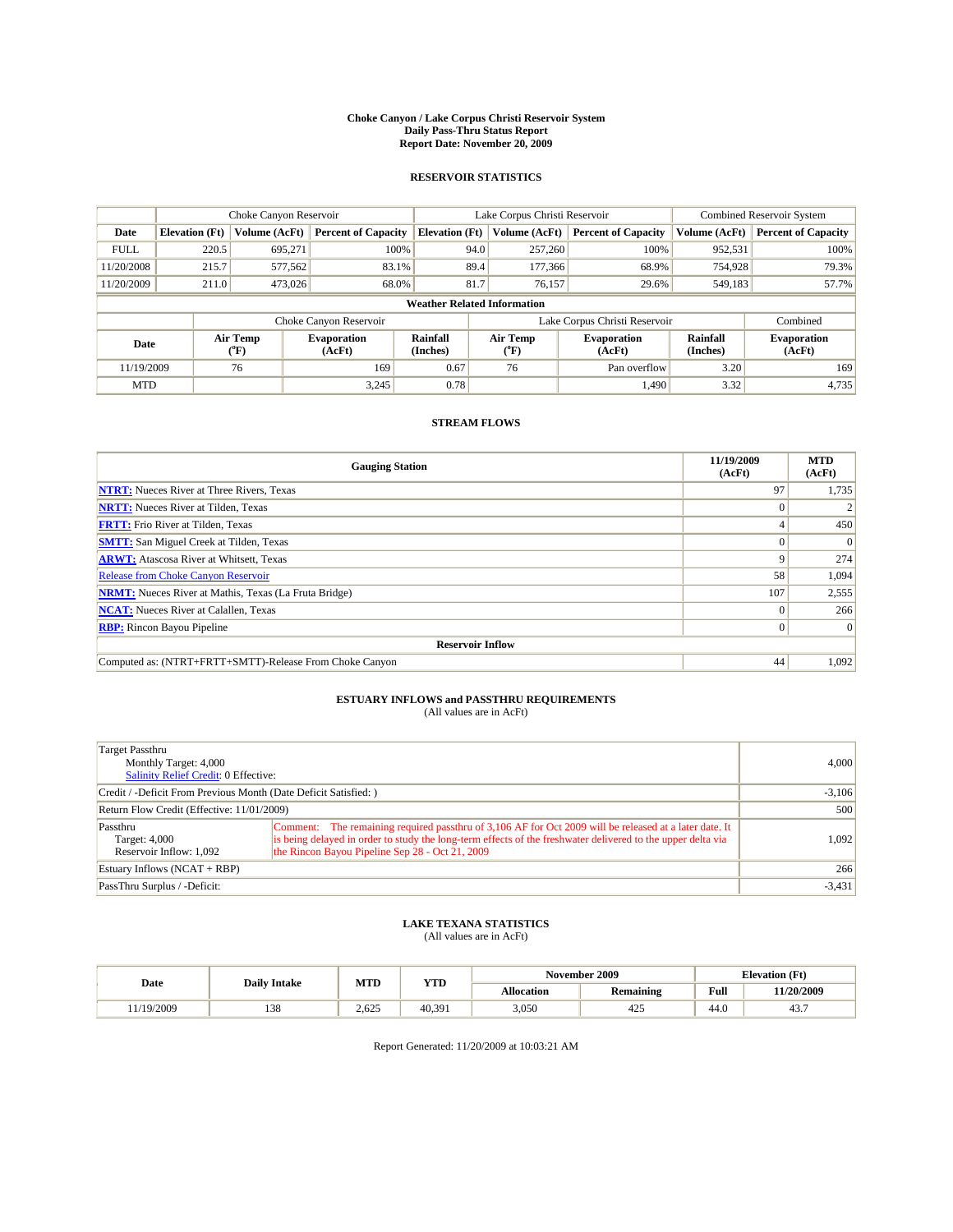#### **Choke Canyon / Lake Corpus Christi Reservoir System Daily Pass-Thru Status Report Report Date: November 21, 2009**

#### **RESERVOIR STATISTICS**

|             | Choke Canyon Reservoir |                                                                                                                                                                    |                            |                                    | Lake Corpus Christi Reservoir |               |                            |               | <b>Combined Reservoir System</b> |  |
|-------------|------------------------|--------------------------------------------------------------------------------------------------------------------------------------------------------------------|----------------------------|------------------------------------|-------------------------------|---------------|----------------------------|---------------|----------------------------------|--|
| Date        | <b>Elevation</b> (Ft)  | Volume (AcFt)                                                                                                                                                      | <b>Percent of Capacity</b> | <b>Elevation</b> (Ft)              |                               | Volume (AcFt) | <b>Percent of Capacity</b> | Volume (AcFt) | <b>Percent of Capacity</b>       |  |
| <b>FULL</b> | 220.5                  | 695.271                                                                                                                                                            | 100%                       |                                    | 94.0                          | 257,260       | 100%                       | 952,531       | 100%                             |  |
| 11/21/2008  | 215.7                  | 577,094                                                                                                                                                            | 83.0%                      |                                    | 89.4                          | 177,693       | 69.1%                      | 754,787       | 79.2%                            |  |
| 11/21/2009  | 211.1                  | 475,942                                                                                                                                                            | 68.5%                      |                                    | 81.9                          | 78,030        | 30.3%                      | 553,972       | 58.2%                            |  |
|             |                        |                                                                                                                                                                    |                            | <b>Weather Related Information</b> |                               |               |                            |               |                                  |  |
|             |                        |                                                                                                                                                                    | Choke Canyon Reservoir     |                                    | Lake Corpus Christi Reservoir |               |                            |               | Combined                         |  |
| Date        |                        | Air Temp<br>Rainfall<br>Air Temp<br>Rainfall<br><b>Evaporation</b><br><b>Evaporation</b><br>(°F)<br>(Inches)<br>(AcFt)<br>(AcFt)<br>(Inches)<br>$({}^o\mathrm{F})$ |                            |                                    | <b>Evaporation</b><br>(AcFt)  |               |                            |               |                                  |  |
| 11/20/2009  |                        | 67                                                                                                                                                                 | 109                        | 1.30                               |                               | 66            | Pan overflow               | 1.78          | 109                              |  |
| <b>MTD</b>  |                        |                                                                                                                                                                    | 3,354                      | 2.08                               |                               |               | 1,490                      | 5.10          | 4,844                            |  |

### **STREAM FLOWS**

| <b>Gauging Station</b>                                       | 11/20/2009<br>(AcFt) | <b>MTD</b><br>(AcFt) |
|--------------------------------------------------------------|----------------------|----------------------|
| <b>NTRT:</b> Nueces River at Three Rivers, Texas             | 91                   | 1,826                |
| <b>NRTT:</b> Nueces River at Tilden, Texas                   |                      |                      |
| <b>FRTT:</b> Frio River at Tilden, Texas                     |                      | 455                  |
| <b>SMTT:</b> San Miguel Creek at Tilden, Texas               |                      | $\Omega$             |
| <b>ARWT:</b> Atascosa River at Whitsett, Texas               | 32                   | 306                  |
| <b>Release from Choke Canyon Reservoir</b>                   | 58                   | 1,151                |
| <b>NRMT:</b> Nueces River at Mathis, Texas (La Fruta Bridge) | 675                  | 3,230                |
| <b>NCAT:</b> Nueces River at Calallen, Texas                 | 73                   | 340                  |
| <b>RBP:</b> Rincon Bayou Pipeline                            | $\overline{0}$       | $\Omega$             |
| <b>Reservoir Inflow</b>                                      |                      |                      |
| Computed as: (NTRT+FRTT+SMTT)-Release From Choke Canyon      | 38                   | 1,130                |

# **ESTUARY INFLOWS and PASSTHRU REQUIREMENTS**<br>(All values are in AcFt)

| Target Passthru<br>Monthly Target: 4,000<br><b>Salinity Relief Credit: 0 Effective:</b> | 4,000                                                                                                                                                                                                                                                                    |          |
|-----------------------------------------------------------------------------------------|--------------------------------------------------------------------------------------------------------------------------------------------------------------------------------------------------------------------------------------------------------------------------|----------|
| Credit / -Deficit From Previous Month (Date Deficit Satisfied: )                        | $-3,106$                                                                                                                                                                                                                                                                 |          |
| Return Flow Credit (Effective: 11/01/2009)                                              |                                                                                                                                                                                                                                                                          | 500      |
| Passthru<br>Target: 4,000<br>Reservoir Inflow: 1,130                                    | Comment: The remaining required passthru of 3,106 AF for Oct 2009 will be released at a later date. It<br>is being delayed in order to study the long-term effects of the freshwater delivered to the upper delta via<br>the Rincon Bayou Pipeline Sep 28 - Oct 21, 2009 | 1,130    |
| Estuary Inflows $(NCAT + RBP)$                                                          |                                                                                                                                                                                                                                                                          | 340      |
| PassThru Surplus / -Deficit:                                                            |                                                                                                                                                                                                                                                                          | $-3,396$ |

## **LAKE TEXANA STATISTICS** (All values are in AcFt)

|           | <b>Daily Intake</b>    | MTD   | <b>YTD</b> |            | November 2009    | <b>Elevation</b> (Ft)      |            |
|-----------|------------------------|-------|------------|------------|------------------|----------------------------|------------|
| Date      |                        |       |            | Allocation | <b>Remaining</b> | Full                       | 11/21/2009 |
| 1/20/2009 | 0 <sup>2</sup><br>1.JO | 2.763 | 40.529     | 3,050      | 287              | $\sim$<br>44. <sub>V</sub> | 43.9       |

Report Generated: 11/21/2009 at 8:16:58 AM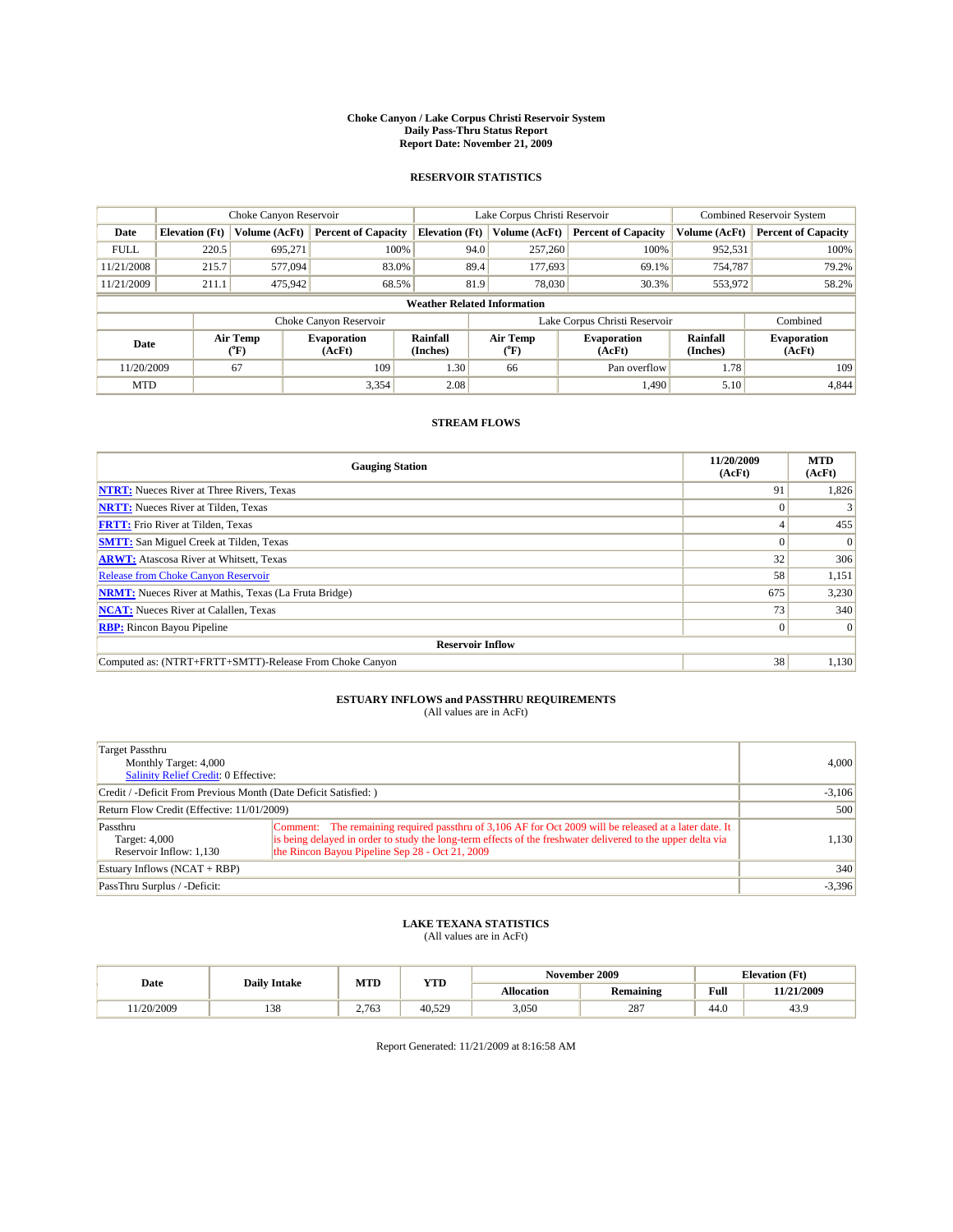#### **Choke Canyon / Lake Corpus Christi Reservoir System Daily Pass-Thru Status Report Report Date: November 22, 2009**

#### **RESERVOIR STATISTICS**

|             | Choke Canyon Reservoir |                  |                              |                                    | Lake Corpus Christi Reservoir | <b>Combined Reservoir System</b> |                      |                              |
|-------------|------------------------|------------------|------------------------------|------------------------------------|-------------------------------|----------------------------------|----------------------|------------------------------|
| Date        | <b>Elevation</b> (Ft)  | Volume (AcFt)    | <b>Percent of Capacity</b>   | <b>Elevation (Ft)</b>              | Volume (AcFt)                 | <b>Percent of Capacity</b>       | Volume (AcFt)        | <b>Percent of Capacity</b>   |
| <b>FULL</b> | 220.5                  | 695,271          | 100%                         | 94.0                               | 257,260                       | 100%                             | 952,531              | 100%                         |
| 11/22/2008  | 215.7                  | 576,860          | 83.0%                        | 89.4                               | 176,711                       | 68.7%                            | 753,571              | 79.1%                        |
| 11/22/2009  | 211.2                  | 476,768          | 68.6%                        | 81.9                               | 78.229                        | 30.4%                            | 554,997              | 58.3%                        |
|             |                        |                  |                              | <b>Weather Related Information</b> |                               |                                  |                      |                              |
|             |                        |                  | Choke Canyon Reservoir       |                                    | Lake Corpus Christi Reservoir |                                  |                      | Combined                     |
| Date        |                        | Air Temp<br>(°F) | <b>Evaporation</b><br>(AcFt) | Rainfall<br>(Inches)               | Air Temp<br>("F)              | <b>Evaporation</b><br>(AcFt)     | Rainfall<br>(Inches) | <b>Evaporation</b><br>(AcFt) |
| 11/21/2009  |                        | 67               | 85                           | 0.00                               | 65                            | 58                               | 0.00                 | 143                          |
| <b>MTD</b>  |                        |                  | 3.439                        | 2.08                               |                               | 1,548                            | 5.10                 | 4,987                        |

### **STREAM FLOWS**

| <b>Gauging Station</b>                                       | 11/21/2009<br>(AcFt) | <b>MTD</b><br>(AcFt) |  |  |  |  |  |
|--------------------------------------------------------------|----------------------|----------------------|--|--|--|--|--|
| <b>NTRT:</b> Nueces River at Three Rivers, Texas             | 282                  | 2,108                |  |  |  |  |  |
| <b>NRTT:</b> Nueces River at Tilden, Texas                   |                      |                      |  |  |  |  |  |
| <b>FRTT:</b> Frio River at Tilden, Texas                     |                      | 460                  |  |  |  |  |  |
| <b>SMTT:</b> San Miguel Creek at Tilden, Texas               |                      | $\Omega$             |  |  |  |  |  |
| <b>ARWT:</b> Atascosa River at Whitsett, Texas               | 742                  | 1,048                |  |  |  |  |  |
| <b>Release from Choke Canyon Reservoir</b>                   | 58                   | 1,209                |  |  |  |  |  |
| <b>NRMT:</b> Nueces River at Mathis, Texas (La Fruta Bridge) | 409                  | 3,639                |  |  |  |  |  |
| <b>NCAT:</b> Nueces River at Calallen, Texas                 | 1,441                | 1,781                |  |  |  |  |  |
| <b>RBP:</b> Rincon Bayou Pipeline                            | $\vert 0 \vert$      | $\Omega$             |  |  |  |  |  |
| <b>Reservoir Inflow</b>                                      |                      |                      |  |  |  |  |  |
| Computed as: (NTRT+FRTT+SMTT)-Release From Choke Canyon      | 229                  | 1,359                |  |  |  |  |  |

# **ESTUARY INFLOWS and PASSTHRU REQUIREMENTS**<br>(All values are in AcFt)

| Target Passthru<br>Monthly Target: 4,000<br><b>Salinity Relief Credit: 0 Effective:</b> | 4.000                                                                                                                                                                                                                                                                    |          |
|-----------------------------------------------------------------------------------------|--------------------------------------------------------------------------------------------------------------------------------------------------------------------------------------------------------------------------------------------------------------------------|----------|
| Credit / -Deficit From Previous Month (Date Deficit Satisfied:)                         | $-3,106$                                                                                                                                                                                                                                                                 |          |
| Return Flow Credit (Effective: 11/01/2009)                                              |                                                                                                                                                                                                                                                                          | 500      |
| Passthru<br>Target: 4,000<br>Reservoir Inflow: 1,359                                    | Comment: The remaining required passthru of 3,106 AF for Oct 2009 will be released at a later date. It<br>is being delayed in order to study the long-term effects of the freshwater delivered to the upper delta via<br>the Rincon Bayou Pipeline Sep 28 - Oct 21, 2009 | 1.359    |
| Estuary Inflows $(NCAT + RBP)$                                                          |                                                                                                                                                                                                                                                                          | 1,781    |
| PassThru Surplus / -Deficit:                                                            |                                                                                                                                                                                                                                                                          | $-2,184$ |

## **LAKE TEXANA STATISTICS** (All values are in AcFt)

|           |                        | MTD   | November 2009<br><b>YTD</b> |            |                  |                | <b>Elevation</b> (Ft) |
|-----------|------------------------|-------|-----------------------------|------------|------------------|----------------|-----------------------|
| Date      | <b>Daily Intake</b>    |       |                             | Allocation | <b>Remaining</b> | Full           | 11/22/2009            |
| 1/21/2009 | 0 <sup>2</sup><br>1.JO | 2.901 | 40,667                      | 3,050      | 149              | $\sim$<br>44.v | 43.9                  |

Report Generated: 11/22/2009 at 8:22:40 AM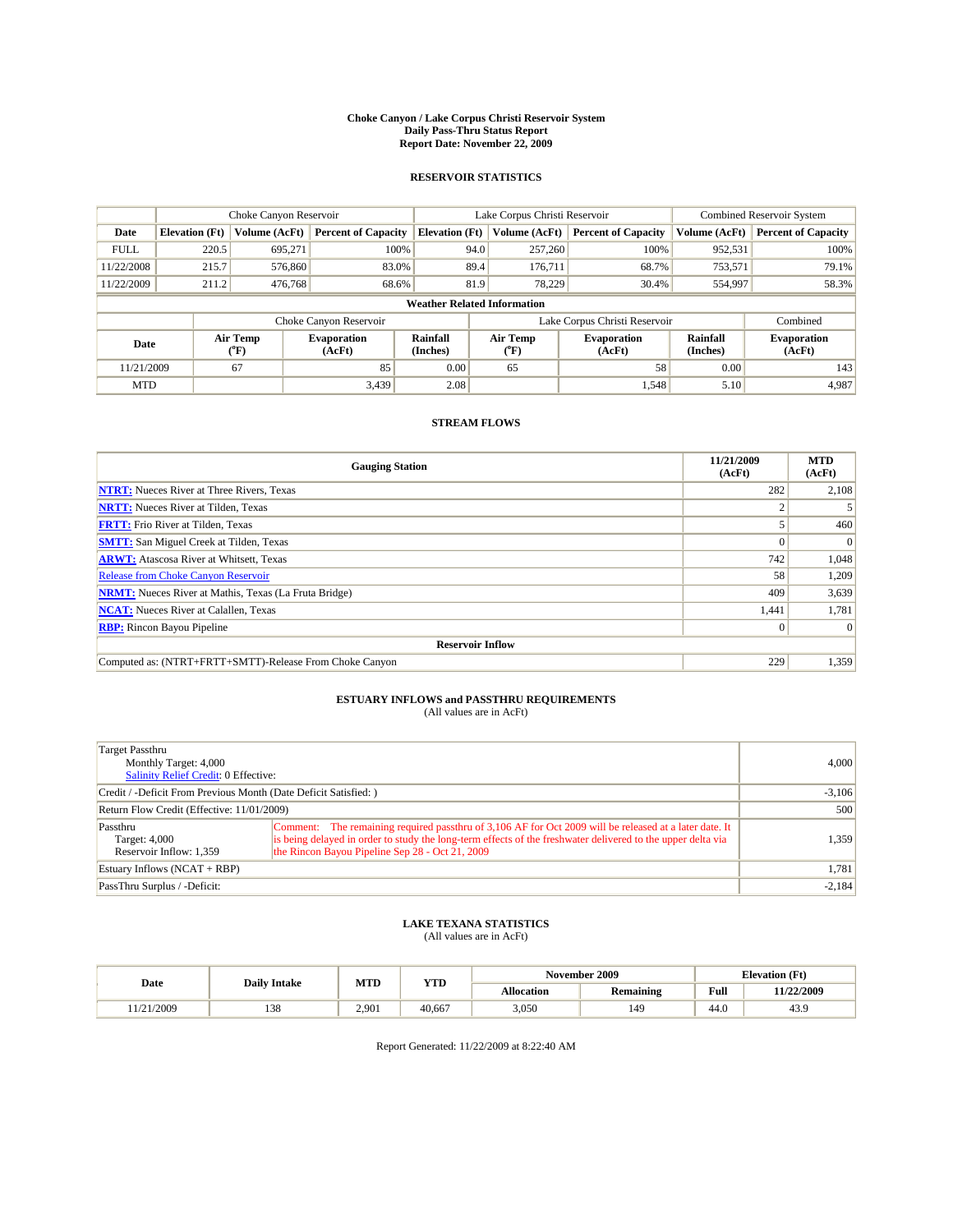#### **Choke Canyon / Lake Corpus Christi Reservoir System Daily Pass-Thru Status Report Report Date: November 23, 2009**

#### **RESERVOIR STATISTICS**

|             | Choke Canyon Reservoir |                          |                              |                       | Lake Corpus Christi Reservoir      |                              |                      | <b>Combined Reservoir System</b> |  |
|-------------|------------------------|--------------------------|------------------------------|-----------------------|------------------------------------|------------------------------|----------------------|----------------------------------|--|
| Date        | <b>Elevation</b> (Ft)  | Volume (AcFt)            | <b>Percent of Capacity</b>   | <b>Elevation</b> (Ft) | Volume (AcFt)                      | <b>Percent of Capacity</b>   | Volume (AcFt)        | <b>Percent of Capacity</b>       |  |
| <b>FULL</b> | 220.5                  | 695,271                  | 100%                         |                       | 257,260<br>94.0                    | 100%                         | 952,531              | 100%                             |  |
| 11/23/2008  | 215.7                  | 576.157                  | 82.9%                        |                       | 89.3<br>176,384                    | 68.6%                        | 752,541              | 79.0%                            |  |
| 11/23/2009  | 211.2                  | 477,181                  | 68.6%                        |                       | 82.0<br>78.928                     | 30.7%                        | 556,109              | 58.4%                            |  |
|             |                        |                          |                              |                       | <b>Weather Related Information</b> |                              |                      |                                  |  |
|             |                        |                          | Choke Canyon Reservoir       |                       | Lake Corpus Christi Reservoir      |                              |                      | Combined                         |  |
| Date        |                        | Air Temp<br>$\rm ^{o}F)$ | <b>Evaporation</b><br>(AcFt) | Rainfall<br>(Inches)  | Air Temp<br>("F)                   | <b>Evaporation</b><br>(AcFt) | Rainfall<br>(Inches) | <b>Evaporation</b><br>(AcFt)     |  |
| 11/22/2009  |                        | 62                       | 36                           | 0.00                  | 68                                 |                              | 0.00                 | 36                               |  |
| <b>MTD</b>  |                        |                          | 3,475                        | 2.08                  |                                    | 1,548                        | 5.10                 | 5,023                            |  |

### **STREAM FLOWS**

| <b>Gauging Station</b>                                       | 11/22/2009<br>(AcFt) | <b>MTD</b><br>(AcFt) |  |  |  |  |  |
|--------------------------------------------------------------|----------------------|----------------------|--|--|--|--|--|
| <b>NTRT:</b> Nueces River at Three Rivers, Texas             | 1,413                | 3,521                |  |  |  |  |  |
| <b>NRTT:</b> Nueces River at Tilden, Texas                   |                      |                      |  |  |  |  |  |
| <b>FRTT:</b> Frio River at Tilden, Texas                     |                      | 467                  |  |  |  |  |  |
| <b>SMTT:</b> San Miguel Creek at Tilden, Texas               |                      | $\Omega$             |  |  |  |  |  |
| <b>ARWT:</b> Atascosa River at Whitsett, Texas               | 2,223                | 3,272                |  |  |  |  |  |
| <b>Release from Choke Canyon Reservoir</b>                   | 58                   | 1,266                |  |  |  |  |  |
| <b>NRMT:</b> Nueces River at Mathis, Texas (La Fruta Bridge) | 111                  | 3,750                |  |  |  |  |  |
| <b>NCAT:</b> Nueces River at Calallen, Texas                 | 1,028                | 2,809                |  |  |  |  |  |
| <b>RBP:</b> Rincon Bayou Pipeline                            | $\vert 0 \vert$      | $\Omega$             |  |  |  |  |  |
| <b>Reservoir Inflow</b>                                      |                      |                      |  |  |  |  |  |
| Computed as: (NTRT+FRTT+SMTT)-Release From Choke Canyon      | 1,362                | 2,722                |  |  |  |  |  |

# **ESTUARY INFLOWS and PASSTHRU REQUIREMENTS**<br>(All values are in AcFt)

| Target Passthru<br>Monthly Target: 4,000<br><b>Salinity Relief Credit: 0 Effective:</b> |                                                                                                                                                                                                                                                                          | 4.000    |
|-----------------------------------------------------------------------------------------|--------------------------------------------------------------------------------------------------------------------------------------------------------------------------------------------------------------------------------------------------------------------------|----------|
| Credit / -Deficit From Previous Month (Date Deficit Satisfied: )                        | $-3,106$                                                                                                                                                                                                                                                                 |          |
| Return Flow Credit (Effective: 11/01/2009)                                              | 500                                                                                                                                                                                                                                                                      |          |
| Passthru<br>Target: 4,000<br>Reservoir Inflow: 2.722                                    | Comment: The remaining required passthru of 3,106 AF for Oct 2009 will be released at a later date. It<br>is being delayed in order to study the long-term effects of the freshwater delivered to the upper delta via<br>the Rincon Bayou Pipeline Sep 28 - Oct 21, 2009 | 2.722    |
| Estuary Inflows $(NCAT + RBP)$                                                          |                                                                                                                                                                                                                                                                          | 2,809    |
| PassThru Surplus / -Deficit:                                                            |                                                                                                                                                                                                                                                                          | $-2,519$ |

## **LAKE TEXANA STATISTICS** (All values are in AcFt)

|           | <b>Daily Intake</b> | MTD   | <b>YTD</b> |                   | November 2009 |      | <b>Elevation</b> (Ft) |
|-----------|---------------------|-------|------------|-------------------|---------------|------|-----------------------|
| Date      |                     |       |            | <b>Allocation</b> | Remaining     | Full | 11/23/2009            |
| 1/22/2009 | 120<br>138          | 3,039 | 40.805     | 3,050             |               | 44.0 | 43.9                  |

Report Generated: 11/23/2009 at 9:39:19 AM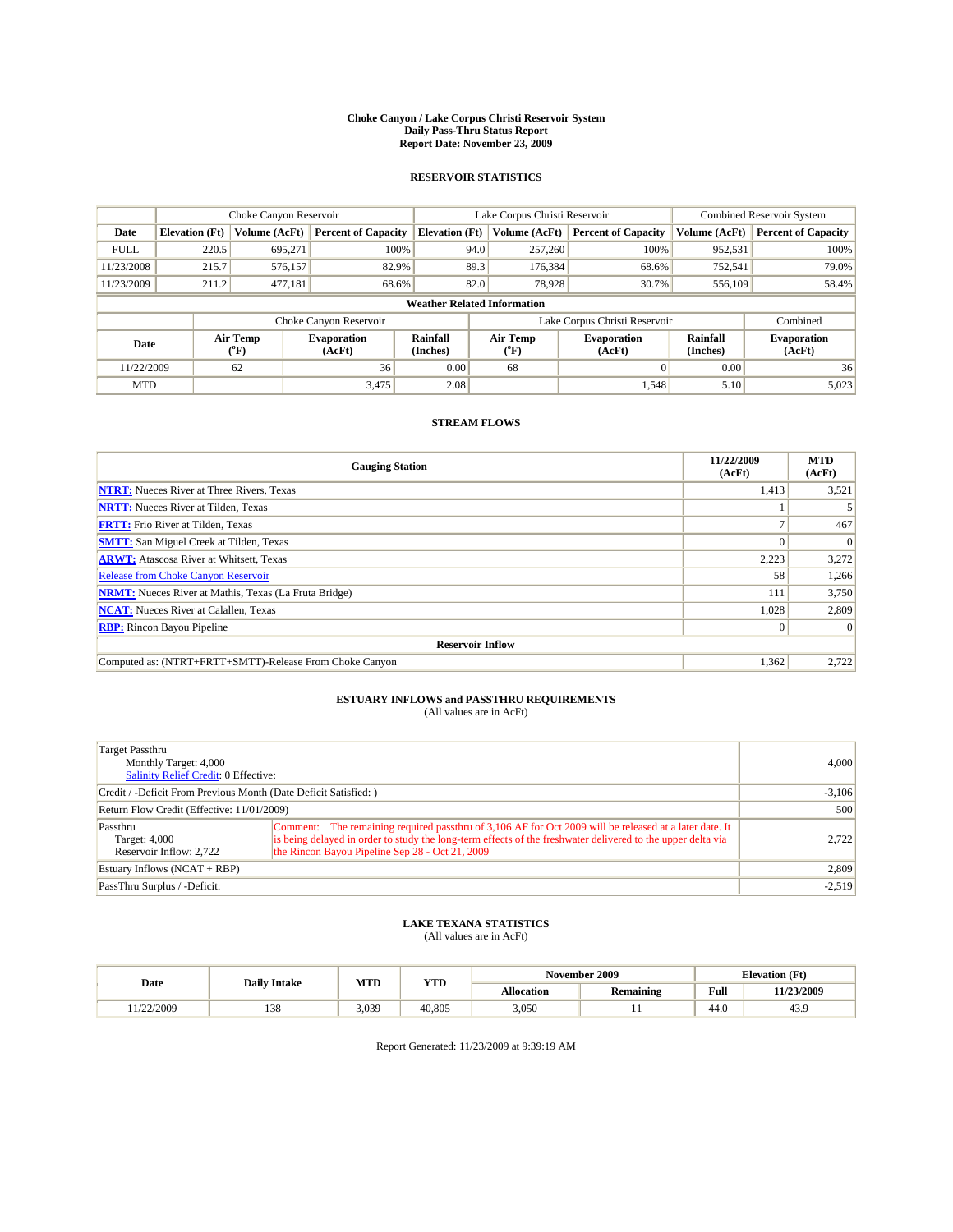#### **Choke Canyon / Lake Corpus Christi Reservoir System Daily Pass-Thru Status Report Report Date: November 24, 2009**

#### **RESERVOIR STATISTICS**

|             | Choke Canyon Reservoir |                  |                              |                                    | Lake Corpus Christi Reservoir |                              |                      | Combined Reservoir System    |  |
|-------------|------------------------|------------------|------------------------------|------------------------------------|-------------------------------|------------------------------|----------------------|------------------------------|--|
| Date        | <b>Elevation</b> (Ft)  | Volume (AcFt)    | <b>Percent of Capacity</b>   | <b>Elevation (Ft)</b>              | Volume (AcFt)                 | <b>Percent of Capacity</b>   | Volume (AcFt)        | <b>Percent of Capacity</b>   |  |
| <b>FULL</b> | 220.5                  | 695,271          | 100%                         | 94.0                               | 257,260                       | 100%                         | 952,531              | 100%                         |  |
| 11/24/2008  | 215.7                  | 575,923          | 82.8%                        | 89.3                               | 176,220                       | 68.5%                        | 752,143              | 79.0%                        |  |
| 11/24/2009  | 211.1                  | 475,526          | 68.4%                        | 82.1                               | 80,747                        | 31.4%                        | 556,273              | 58.4%                        |  |
|             |                        |                  |                              | <b>Weather Related Information</b> |                               |                              |                      |                              |  |
|             |                        |                  | Choke Canyon Reservoir       |                                    | Lake Corpus Christi Reservoir |                              |                      | Combined                     |  |
| Date        |                        | Air Temp<br>(°F) | <b>Evaporation</b><br>(AcFt) | Rainfall<br>(Inches)               | Air Temp<br>("F)              | <b>Evaporation</b><br>(AcFt) | Rainfall<br>(Inches) | <b>Evaporation</b><br>(AcFt) |  |
| 11/23/2009  |                        | 76               | 84                           | 0.00                               | 77                            | 59                           | 0.00                 | 143                          |  |
| <b>MTD</b>  |                        |                  | 3,559                        | 2.08                               |                               | 1,607                        | 5.10                 | 5.166                        |  |

### **STREAM FLOWS**

| <b>Gauging Station</b>                                       | 11/23/2009<br>(AcFt) | <b>MTD</b><br>(AcFt) |  |  |  |  |
|--------------------------------------------------------------|----------------------|----------------------|--|--|--|--|
| <b>NTRT:</b> Nueces River at Three Rivers, Texas             | 2,303                | 5,824                |  |  |  |  |
| <b>NRTT:</b> Nueces River at Tilden, Texas                   | 167                  | 172                  |  |  |  |  |
| <b>FRTT:</b> Frio River at Tilden, Texas                     | 6                    | 472                  |  |  |  |  |
| <b>SMTT:</b> San Miguel Creek at Tilden, Texas               | $\Omega$             | $\Omega$             |  |  |  |  |
| <b>ARWT:</b> Atascosa River at Whitsett, Texas               | 971                  | 4,242                |  |  |  |  |
| <b>Release from Choke Canyon Reservoir</b>                   | 58                   | 1,324                |  |  |  |  |
| <b>NRMT:</b> Nueces River at Mathis, Texas (La Fruta Bridge) | 147                  | 3,897                |  |  |  |  |
| <b>NCAT:</b> Nueces River at Calallen, Texas                 | 322                  | 3,131                |  |  |  |  |
| <b>RBP:</b> Rincon Bayou Pipeline                            | $\vert 0 \vert$      | $\Omega$             |  |  |  |  |
| <b>Reservoir Inflow</b>                                      |                      |                      |  |  |  |  |
| Computed as: (NTRT+FRTT+SMTT)-Release From Choke Canyon      | 2,251                | 4,972                |  |  |  |  |

# **ESTUARY INFLOWS and PASSTHRU REQUIREMENTS**<br>(All values are in AcFt)

| Target Passthru<br>Monthly Target: 4,000<br>Salinity Relief Credit: 0 Effective: | 4,000                                                                                                                                                                                                                                                                    |          |
|----------------------------------------------------------------------------------|--------------------------------------------------------------------------------------------------------------------------------------------------------------------------------------------------------------------------------------------------------------------------|----------|
| Credit / -Deficit From Previous Month (Date Deficit Satisfied: )                 |                                                                                                                                                                                                                                                                          | $-3,106$ |
| Return Flow Credit (Effective: 11/01/2009)                                       |                                                                                                                                                                                                                                                                          | 500      |
| Passthru<br>Target: 4,000<br>Reservoir Inflow: 4,972                             | Comment: The remaining required passthru of 3,106 AF for Oct 2009 will be released at a later date. It<br>is being delayed in order to study the long-term effects of the freshwater delivered to the upper delta via<br>the Rincon Bayou Pipeline Sep 28 - Oct 21, 2009 | 4,000    |
| Estuary Inflows $(NCAT + RBP)$                                                   |                                                                                                                                                                                                                                                                          | 3,131    |
| PassThru Surplus / -Deficit:                                                     |                                                                                                                                                                                                                                                                          | $-3,475$ |

## **LAKE TEXANA STATISTICS** (All values are in AcFt)

|           | <b>Daily Intake</b>              | MTD  | <b>YTD</b> | November 2009 |                |                | <b>Elevation</b> (Ft) |
|-----------|----------------------------------|------|------------|---------------|----------------|----------------|-----------------------|
| Date      |                                  |      |            | Allocation    | Remaining      | Full           | 11/24/2009            |
| 1/23/2009 | $\overline{\phantom{a}}$<br>1.JO | 1.77 | 40.943     | 3,050         | $\sim$<br>- 11 | $\sim$<br>44.0 | 44.1                  |

Report Generated: 11/24/2009 at 9:47:49 AM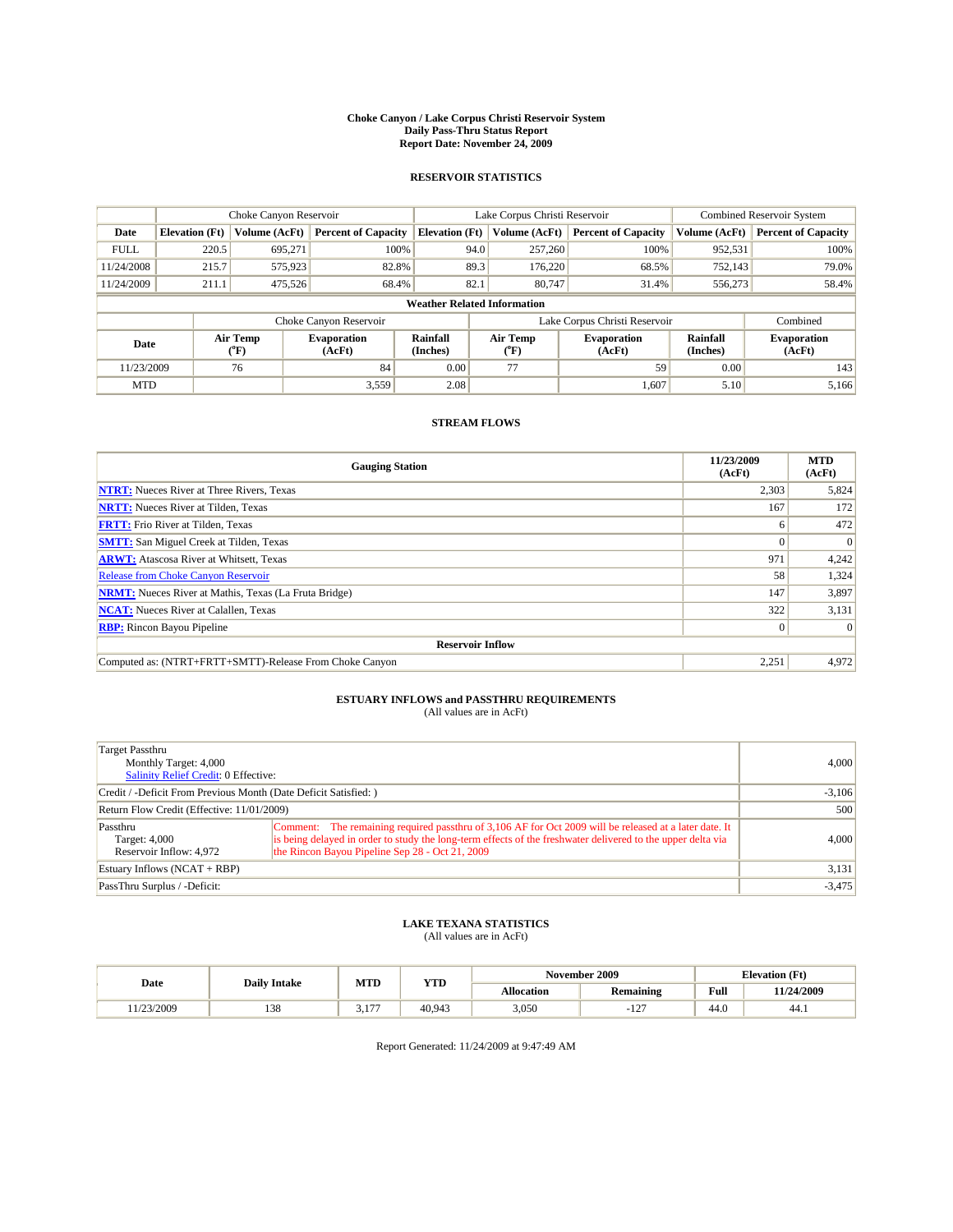#### **Choke Canyon / Lake Corpus Christi Reservoir System Daily Pass-Thru Status Report Report Date: November 25, 2009**

#### **RESERVOIR STATISTICS**

|             | Choke Canyon Reservoir |                             |                              |                                    | Lake Corpus Christi Reservoir |                  |                                                      |               | <b>Combined Reservoir System</b> |  |
|-------------|------------------------|-----------------------------|------------------------------|------------------------------------|-------------------------------|------------------|------------------------------------------------------|---------------|----------------------------------|--|
| Date        | <b>Elevation</b> (Ft)  | Volume (AcFt)               | <b>Percent of Capacity</b>   | <b>Elevation</b> (Ft)              |                               | Volume (AcFt)    | <b>Percent of Capacity</b>                           | Volume (AcFt) | <b>Percent of Capacity</b>       |  |
| <b>FULL</b> | 220.5                  | 695.271                     | 100%                         |                                    | 94.0                          | 257,260          | 100%                                                 | 952,531       | 100%                             |  |
| 11/25/2008  | 215.6                  | 575,455                     | 82.8%                        |                                    | 89.3                          | 176,384          | 68.6%                                                | 751,839       | 78.9%                            |  |
| 11/25/2009  | 211.1                  | 475,735                     | 68.4%                        |                                    | 82.2                          | 81.461           | 31.7%                                                | 557,196       | 58.5%                            |  |
|             |                        |                             |                              | <b>Weather Related Information</b> |                               |                  |                                                      |               |                                  |  |
|             |                        |                             | Choke Canyon Reservoir       |                                    |                               |                  | Lake Corpus Christi Reservoir                        |               | Combined                         |  |
| Date        |                        | Air Temp<br>${}^{\circ}$ F) | <b>Evaporation</b><br>(AcFt) | Rainfall<br>(Inches)               |                               | Air Temp<br>("F) | Rainfall<br><b>Evaporation</b><br>(AcFt)<br>(Inches) |               | <b>Evaporation</b><br>(AcFt)     |  |
| 11/24/2009  |                        | 65                          | 253                          | 0.08                               |                               | 66               | 137                                                  | 0.00          | 390                              |  |
| <b>MTD</b>  |                        |                             | 3,812                        | 2.16                               |                               |                  | 1.744                                                | 5.10          | 5,556                            |  |

### **STREAM FLOWS**

| <b>Gauging Station</b>                                       | 11/24/2009<br>(AcFt) | <b>MTD</b><br>(AcFt) |
|--------------------------------------------------------------|----------------------|----------------------|
| <b>NTRT:</b> Nueces River at Three Rivers, Texas             | 655                  | 6,479                |
| <b>NRTT:</b> Nueces River at Tilden, Texas                   | 131                  | 303                  |
| <b>FRTT:</b> Frio River at Tilden, Texas                     |                      | 477                  |
| <b>SMTT:</b> San Miguel Creek at Tilden, Texas               |                      | $\Omega$             |
| <b>ARWT:</b> Atascosa River at Whitsett, Texas               | 212                  | 4,455                |
| <b>Release from Choke Canyon Reservoir</b>                   | 58                   | 1,382                |
| <b>NRMT:</b> Nueces River at Mathis, Texas (La Fruta Bridge) | 155                  | 4,051                |
| <b>NCAT:</b> Nueces River at Calallen, Texas                 | 113                  | 3,244                |
| <b>RBP:</b> Rincon Bayou Pipeline                            | $\overline{0}$       | $\Omega$             |
| <b>Reservoir Inflow</b>                                      |                      |                      |
| Computed as: (NTRT+FRTT+SMTT)-Release From Choke Canyon      | 602                  | 5,574                |

# **ESTUARY INFLOWS and PASSTHRU REQUIREMENTS**<br>(All values are in AcFt)

| Target Passthru<br>Monthly Target: 4,000<br><b>Salinity Relief Credit: 0 Effective:</b> | 4.000                                                                                                                                                                                                                                                                    |          |
|-----------------------------------------------------------------------------------------|--------------------------------------------------------------------------------------------------------------------------------------------------------------------------------------------------------------------------------------------------------------------------|----------|
| Credit / -Deficit From Previous Month (Date Deficit Satisfied:)                         | $-3,106$                                                                                                                                                                                                                                                                 |          |
| Return Flow Credit (Effective: 11/01/2009)                                              | 500                                                                                                                                                                                                                                                                      |          |
| Passthru<br>Target: 4,000<br>Reservoir Inflow: 5,574                                    | Comment: The remaining required passthru of 3,106 AF for Oct 2009 will be released at a later date. It<br>is being delayed in order to study the long-term effects of the freshwater delivered to the upper delta via<br>the Rincon Bayou Pipeline Sep 28 - Oct 21, 2009 | 4.000    |
| Estuary Inflows $(NCAT + RBP)$                                                          | 3,244                                                                                                                                                                                                                                                                    |          |
| PassThru Surplus / -Deficit:                                                            |                                                                                                                                                                                                                                                                          | $-3,362$ |

## **LAKE TEXANA STATISTICS** (All values are in AcFt)

|           | <b>Daily Intake</b> | MTD   | <b>YTD</b> | November 2009 |                  |                | <b>Elevation</b> (Ft) |
|-----------|---------------------|-------|------------|---------------|------------------|----------------|-----------------------|
| Date      |                     |       |            | Allocation    | <b>Remaining</b> | Full           | 11/25/2009            |
| 1/24/2009 | 120<br>1.JO         | 3.314 | 41.081     | 3,050         | $-264$           | $\sim$<br>44.v | 44.1                  |

Report Generated: 11/25/2009 at 8:23:17 AM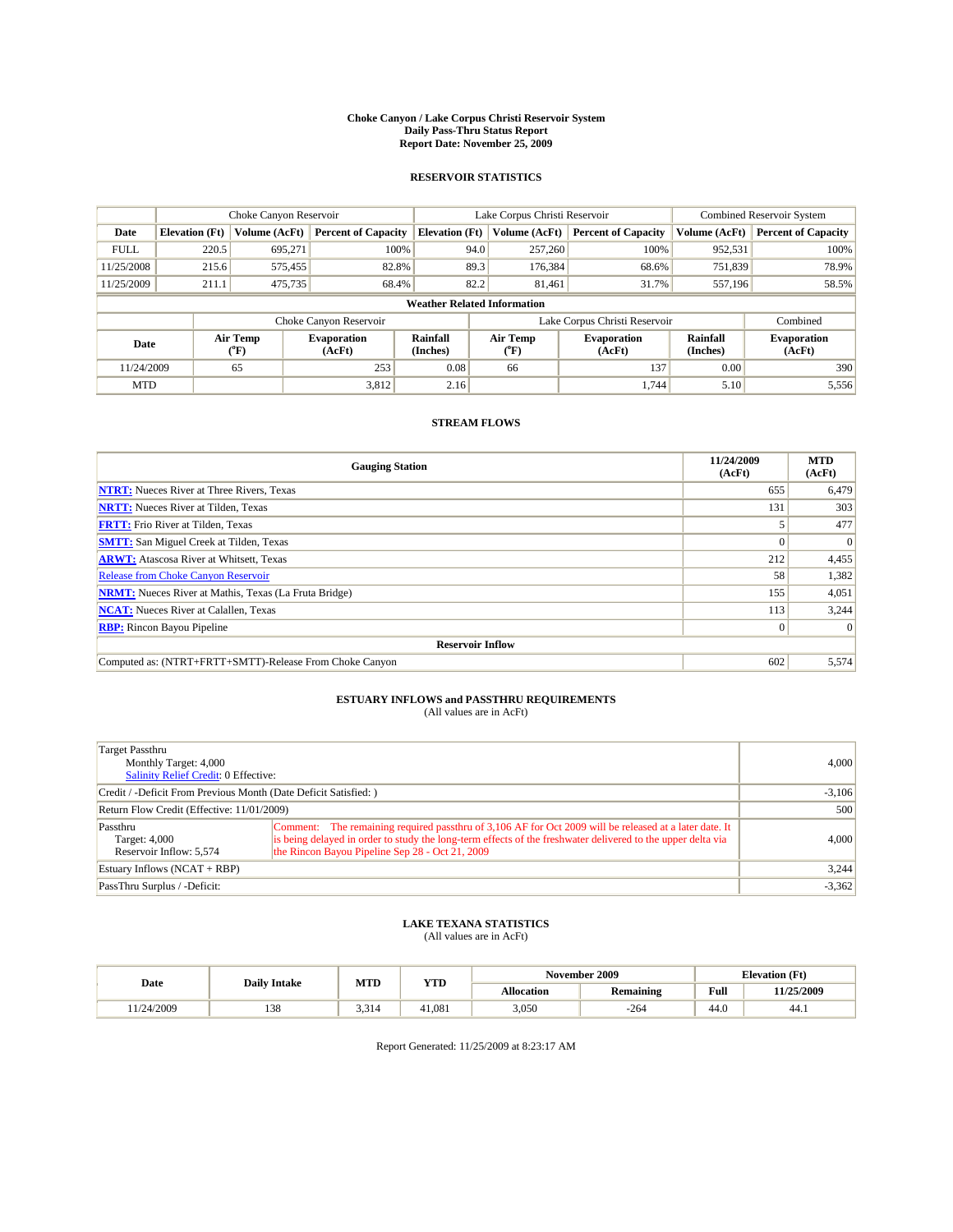#### **Choke Canyon / Lake Corpus Christi Reservoir System Daily Pass-Thru Status Report Report Date: November 26, 2009**

#### **RESERVOIR STATISTICS**

|             | Choke Canyon Reservoir |                             |                              |                                    | Lake Corpus Christi Reservoir |                  |                                                      |               | <b>Combined Reservoir System</b> |  |
|-------------|------------------------|-----------------------------|------------------------------|------------------------------------|-------------------------------|------------------|------------------------------------------------------|---------------|----------------------------------|--|
| Date        | <b>Elevation</b> (Ft)  | Volume (AcFt)               | <b>Percent of Capacity</b>   | <b>Elevation</b> (Ft)              |                               | Volume (AcFt)    | <b>Percent of Capacity</b>                           | Volume (AcFt) | <b>Percent of Capacity</b>       |  |
| <b>FULL</b> | 220.5                  | 695.271                     | 100%                         |                                    | 94.0                          | 257,260          | 100%                                                 | 952,531       | 100%                             |  |
| 11/26/2008  | 215.6                  | 575.221                     | 82.7%                        |                                    | 89.3                          | 175,730          | 68.3%                                                | 750,951       | 78.8%                            |  |
| 11/26/2009  | 211.1                  | 475,317                     | 68.4%                        |                                    | 82.3                          | 82,076           | 31.9%                                                | 557,393       | 58.5%                            |  |
|             |                        |                             |                              | <b>Weather Related Information</b> |                               |                  |                                                      |               |                                  |  |
|             |                        |                             | Choke Canyon Reservoir       |                                    |                               |                  | Lake Corpus Christi Reservoir                        |               | Combined                         |  |
| Date        |                        | Air Temp<br>${}^{\circ}$ F) | <b>Evaporation</b><br>(AcFt) | Rainfall<br>(Inches)               |                               | Air Temp<br>("F) | Rainfall<br><b>Evaporation</b><br>(AcFt)<br>(Inches) |               | <b>Evaporation</b><br>(AcFt)     |  |
| 11/25/2009  |                        | 65                          | 145                          | 0.00                               |                               | 63               | 72                                                   | 0.00          | 217                              |  |
| <b>MTD</b>  |                        |                             | 3,957                        | 2.16                               |                               |                  | 1,816                                                | 5.10          | 5,773                            |  |

### **STREAM FLOWS**

| <b>Gauging Station</b>                                       | 11/25/2009<br>(AcFt) | <b>MTD</b><br>(AcFt) |
|--------------------------------------------------------------|----------------------|----------------------|
| <b>NTRT:</b> Nueces River at Three Rivers, Texas             | 280                  | 6,759                |
| <b>NRTT:</b> Nueces River at Tilden, Texas                   | 58                   | 361                  |
| <b>FRTT:</b> Frio River at Tilden, Texas                     | 14                   | 491                  |
| <b>SMTT:</b> San Miguel Creek at Tilden, Texas               | $\Omega$             | $\Omega$             |
| <b>ARWT:</b> Atascosa River at Whitsett, Texas               | 99                   | 4,554                |
| <b>Release from Choke Canyon Reservoir</b>                   | 58                   | 1,439                |
| <b>NRMT:</b> Nueces River at Mathis, Texas (La Fruta Bridge) | 165                  | 4,216                |
| <b>NCAT:</b> Nueces River at Calallen, Texas                 | 73                   | 3,317                |
| <b>RBP:</b> Rincon Bayou Pipeline                            | $\overline{0}$       | $\Omega$             |
| <b>Reservoir Inflow</b>                                      |                      |                      |
| Computed as: (NTRT+FRTT+SMTT)-Release From Choke Canyon      | 236                  | 5,810                |

# **ESTUARY INFLOWS and PASSTHRU REQUIREMENTS**<br>(All values are in AcFt)

| Target Passthru<br>Monthly Target: 4,000<br><b>Salinity Relief Credit: 0 Effective:</b> | 4,000                                                                                                                                                                                                                                                                    |          |
|-----------------------------------------------------------------------------------------|--------------------------------------------------------------------------------------------------------------------------------------------------------------------------------------------------------------------------------------------------------------------------|----------|
| Credit / -Deficit From Previous Month (Date Deficit Satisfied: )                        | $-3,106$                                                                                                                                                                                                                                                                 |          |
| Return Flow Credit (Effective: 11/01/2009)                                              | 500                                                                                                                                                                                                                                                                      |          |
| Passthru<br>Target: 4,000<br>Reservoir Inflow: 5,810                                    | Comment: The remaining required passthru of 3,106 AF for Oct 2009 will be released at a later date. It<br>is being delayed in order to study the long-term effects of the freshwater delivered to the upper delta via<br>the Rincon Bayou Pipeline Sep 28 - Oct 21, 2009 | 4,000    |
| Estuary Inflows $(NCAT + RBP)$                                                          |                                                                                                                                                                                                                                                                          | 3,317    |
| PassThru Surplus / -Deficit:                                                            |                                                                                                                                                                                                                                                                          | $-3,289$ |

## **LAKE TEXANA STATISTICS** (All values are in AcFt)

|           | <b>Daily Intake</b> | MTD   | <b>VTD</b> | November 2009 |                  |                            | <b>Elevation</b> (Ft) |
|-----------|---------------------|-------|------------|---------------|------------------|----------------------------|-----------------------|
| Date      |                     |       | 1 I D      | Allocation    | <b>Remaining</b> | Full                       | 11/26/2009            |
| 1/25/2009 | 120<br>1.JO         | 3.452 | 41.219     | 3,050         | $-402$           | $\sim$<br>44. <sub>V</sub> | 44.1                  |

Report Generated: 11/26/2009 at 8:08:17 AM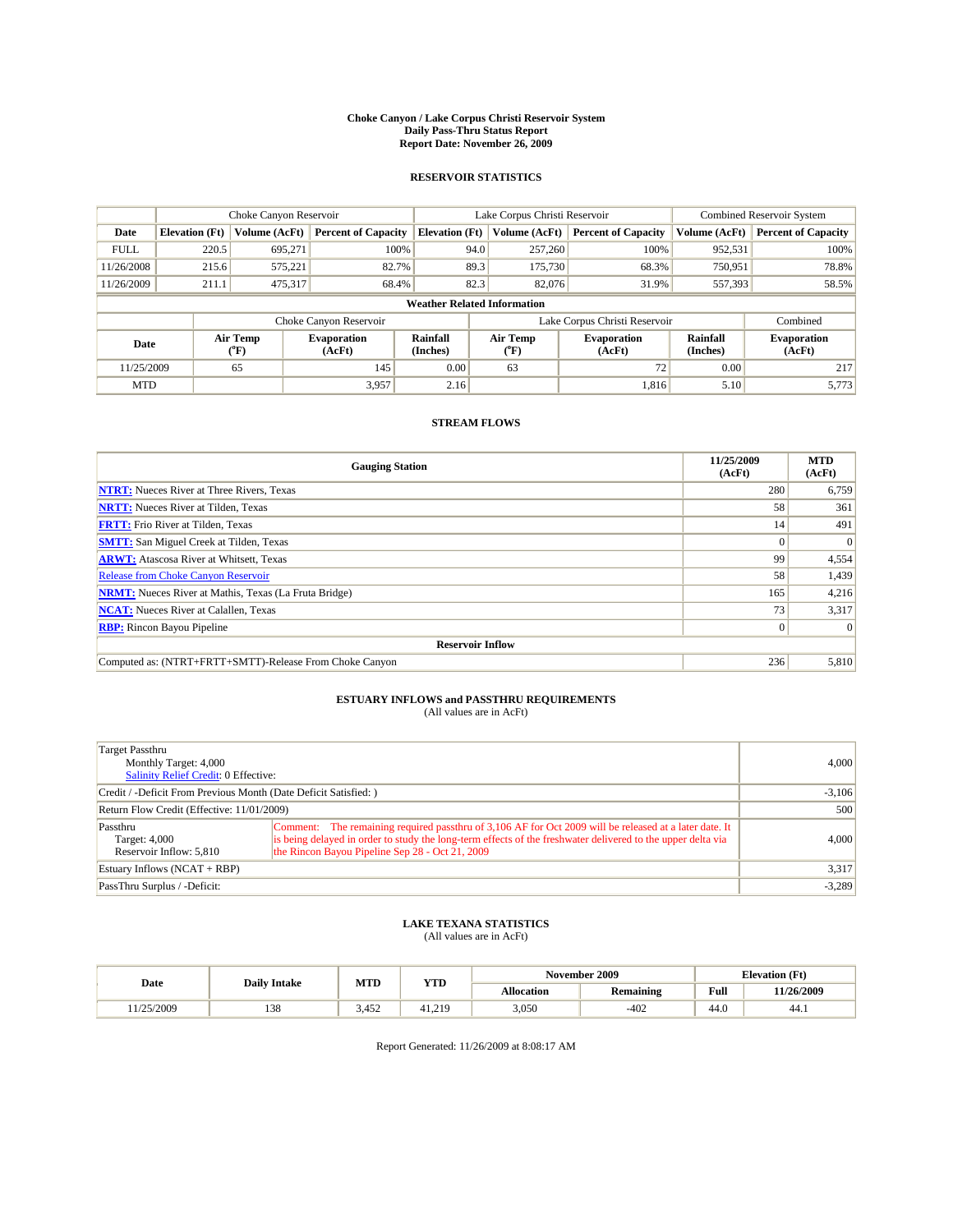#### **Choke Canyon / Lake Corpus Christi Reservoir System Daily Pass-Thru Status Report Report Date: November 27, 2009**

#### **RESERVOIR STATISTICS**

|             | Choke Canyon Reservoir<br>Lake Corpus Christi Reservoir |                  |                              |                                    | Combined Reservoir System |                                                      |               |                              |
|-------------|---------------------------------------------------------|------------------|------------------------------|------------------------------------|---------------------------|------------------------------------------------------|---------------|------------------------------|
| Date        | <b>Elevation</b> (Ft)                                   | Volume (AcFt)    | <b>Percent of Capacity</b>   | <b>Elevation (Ft)</b>              | Volume (AcFt)             | <b>Percent of Capacity</b>                           | Volume (AcFt) | <b>Percent of Capacity</b>   |
| <b>FULL</b> | 220.5                                                   | 695,271          | 100%                         | 94.0                               | 257,260                   | 100%                                                 | 952,531       | 100%                         |
| 11/27/2008  | 215.6                                                   | 574.752          | 82.7%                        | 89.3                               | 175,241                   | 68.1%                                                | 749,993       | 78.7%                        |
| 11/27/2009  | 211.1                                                   | 475.108          | 68.3%                        | 82.3                               | 82.179                    | 31.9%                                                | 557,287       | 58.5%                        |
|             |                                                         |                  |                              | <b>Weather Related Information</b> |                           |                                                      |               |                              |
|             |                                                         |                  | Choke Canyon Reservoir       |                                    |                           | Lake Corpus Christi Reservoir                        |               | Combined                     |
| Date        |                                                         | Air Temp<br>(°F) | <b>Evaporation</b><br>(AcFt) | Rainfall<br>(Inches)               | Air Temp<br>("F)          | Rainfall<br><b>Evaporation</b><br>(Inches)<br>(AcFt) |               | <b>Evaporation</b><br>(AcFt) |
| 11/26/2009  |                                                         | 65               | 133                          | 0.00                               | 63                        | 60                                                   | 0.00          | 193                          |
| <b>MTD</b>  |                                                         |                  | 4.090                        | 2.16                               |                           | 1,876                                                | 5.10          | 5,966                        |

### **STREAM FLOWS**

| <b>Gauging Station</b>                                       | 11/26/2009<br>(AcFt) | <b>MTD</b><br>(AcFt) |  |  |  |  |  |
|--------------------------------------------------------------|----------------------|----------------------|--|--|--|--|--|
| <b>NTRT:</b> Nueces River at Three Rivers, Texas             | 232                  | 6,991                |  |  |  |  |  |
| <b>NRTT:</b> Nueces River at Tilden, Texas                   | 36                   | 396                  |  |  |  |  |  |
| <b>FRTT:</b> Frio River at Tilden, Texas                     | 30                   | 520                  |  |  |  |  |  |
| <b>SMTT:</b> San Miguel Creek at Tilden, Texas               | $\Omega$             | $\Omega$             |  |  |  |  |  |
| <b>ARWT:</b> Atascosa River at Whitsett, Texas               | 60                   | 4,613                |  |  |  |  |  |
| <b>Release from Choke Canyon Reservoir</b>                   | 58                   | 1,497                |  |  |  |  |  |
| <b>NRMT:</b> Nueces River at Mathis, Texas (La Fruta Bridge) | 165                  | 4,381                |  |  |  |  |  |
| <b>NCAT:</b> Nueces River at Calallen, Texas                 | 81                   | 3,399                |  |  |  |  |  |
| <b>RBP:</b> Rincon Bayou Pipeline                            | $\overline{0}$       | $\Omega$             |  |  |  |  |  |
| <b>Reservoir Inflow</b>                                      |                      |                      |  |  |  |  |  |
| Computed as: (NTRT+FRTT+SMTT)-Release From Choke Canyon      | 204                  | 6,015                |  |  |  |  |  |

# **ESTUARY INFLOWS and PASSTHRU REQUIREMENTS**<br>(All values are in AcFt)

| Target Passthru<br>Monthly Target: 4,000<br>Salinity Relief Credit: 0 Effective: | 4,000                                                                                                                                                                                                                                                                    |          |
|----------------------------------------------------------------------------------|--------------------------------------------------------------------------------------------------------------------------------------------------------------------------------------------------------------------------------------------------------------------------|----------|
| Credit / -Deficit From Previous Month (Date Deficit Satisfied: )                 | $-3,106$                                                                                                                                                                                                                                                                 |          |
| Return Flow Credit (Effective: 11/01/2009)                                       | 500                                                                                                                                                                                                                                                                      |          |
| Passthru<br>Target: 4,000<br>Reservoir Inflow: 6,015                             | Comment: The remaining required passthru of 3,106 AF for Oct 2009 will be released at a later date. It<br>is being delayed in order to study the long-term effects of the freshwater delivered to the upper delta via<br>the Rincon Bayou Pipeline Sep 28 - Oct 21, 2009 | 4,000    |
| Estuary Inflows $(NCAT + RBP)$                                                   |                                                                                                                                                                                                                                                                          | 3,399    |
| PassThru Surplus / -Deficit:                                                     |                                                                                                                                                                                                                                                                          | $-3,207$ |

## **LAKE TEXANA STATISTICS** (All values are in AcFt)

|           |                     | MTD | <b>YTD</b> |            | November 2009    |                | <b>Elevation</b> (Ft) |
|-----------|---------------------|-----|------------|------------|------------------|----------------|-----------------------|
| Date      | <b>Daily Intake</b> |     |            | Allocation | <b>Remaining</b> | Full           | 11/27/2009            |
| 1/26/2009 | 120<br>1.JO         | 590 | 41.356     | 3,050      | 540              | $\sim$<br>44.v | 44.)                  |

Report Generated: 11/27/2009 at 9:14:50 AM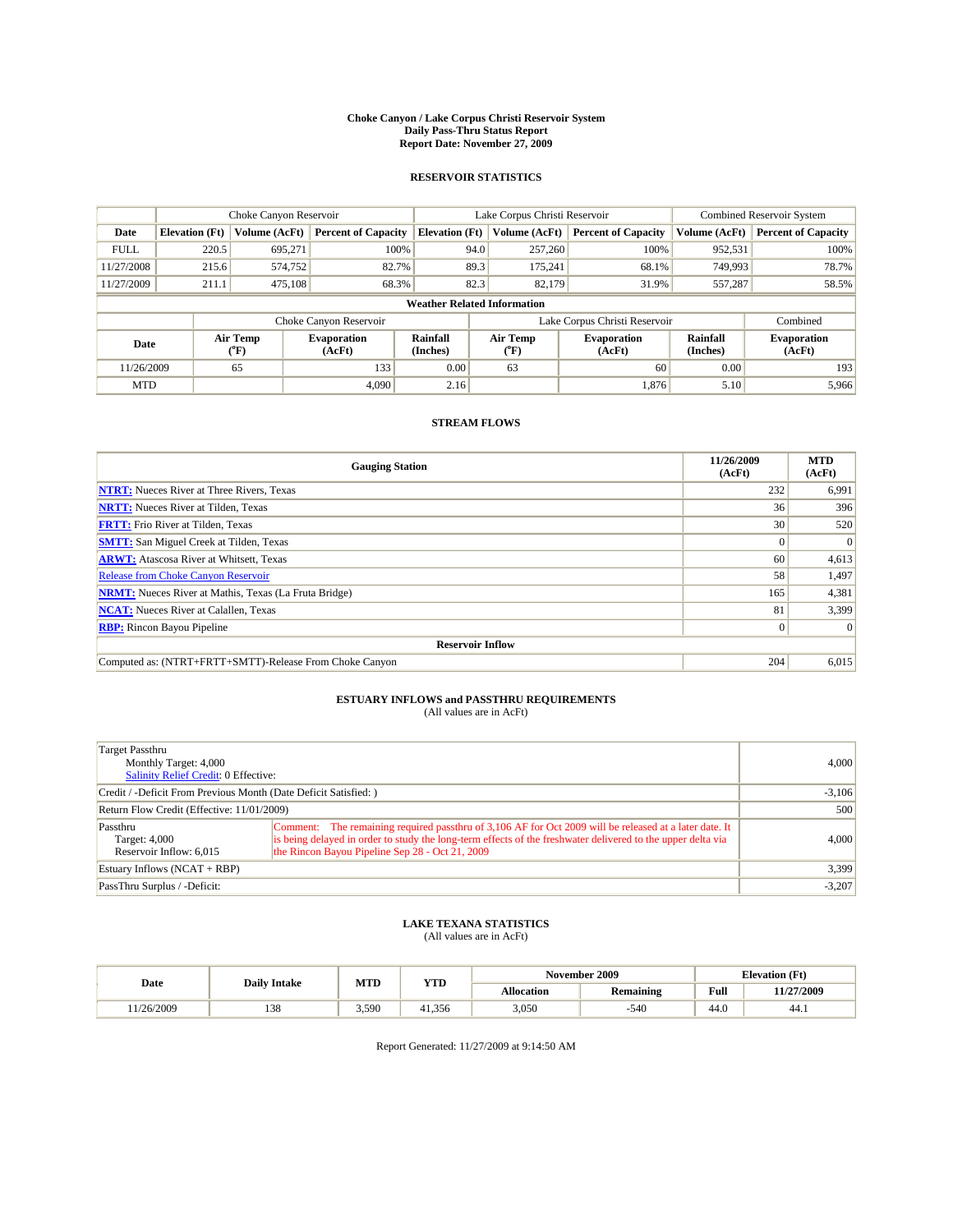#### **Choke Canyon / Lake Corpus Christi Reservoir System Daily Pass-Thru Status Report Report Date: November 28, 2009**

#### **RESERVOIR STATISTICS**

|             | Choke Canyon Reservoir |                  |                              |                                    | Lake Corpus Christi Reservoir | Combined Reservoir System    |                      |                              |
|-------------|------------------------|------------------|------------------------------|------------------------------------|-------------------------------|------------------------------|----------------------|------------------------------|
| Date        | <b>Elevation</b> (Ft)  | Volume (AcFt)    | <b>Percent of Capacity</b>   | <b>Elevation (Ft)</b>              | Volume (AcFt)                 | <b>Percent of Capacity</b>   | Volume (AcFt)        | <b>Percent of Capacity</b>   |
| <b>FULL</b> | 220.5                  | 695,271          | 100%                         | 94.0                               | 257,260                       | 100%                         | 952,531              | 100%                         |
| 11/28/2008  | 215.6                  | 574,518          | 82.6%                        | 89.3                               | 175,241                       | 68.1%                        | 749,759              | 78.7%                        |
| 11/28/2009  | 211.1                  | 475,735          | 68.4%                        | 82.3                               | 82.179                        | 31.9%                        | 557,914              | 58.6%                        |
|             |                        |                  |                              | <b>Weather Related Information</b> |                               |                              |                      |                              |
|             |                        |                  | Choke Canyon Reservoir       |                                    | Lake Corpus Christi Reservoir |                              |                      | Combined                     |
| Date        |                        | Air Temp<br>(°F) | <b>Evaporation</b><br>(AcFt) | Rainfall<br>(Inches)               | Air Temp<br>("F)              | <b>Evaporation</b><br>(AcFt) | Rainfall<br>(Inches) | <b>Evaporation</b><br>(AcFt) |
| 11/27/2009  |                        | 68               | 48                           | 0.00                               | 65                            | 48                           | 0.00                 | 96                           |
| <b>MTD</b>  |                        |                  | 4,138                        | 2.16                               |                               | 1,924                        | 5.10                 | 6.062                        |

### **STREAM FLOWS**

| <b>Gauging Station</b>                                       | 11/27/2009<br>(AcFt) | <b>MTD</b><br>(AcFt) |
|--------------------------------------------------------------|----------------------|----------------------|
| <b>NTRT:</b> Nueces River at Three Rivers, Texas             | 171                  | 7,162                |
| <b>NRTT:</b> Nueces River at Tilden, Texas                   | 38                   | 434                  |
| <b>FRTT:</b> Frio River at Tilden, Texas                     | 26                   | 546                  |
| <b>SMTT:</b> San Miguel Creek at Tilden, Texas               | $\Omega$             | $\Omega$             |
| <b>ARWT:</b> Atascosa River at Whitsett, Texas               | 44                   | 4,657                |
| <b>Release from Choke Canyon Reservoir</b>                   | 58                   | 1,554                |
| <b>NRMT:</b> Nueces River at Mathis, Texas (La Fruta Bridge) | 167                  | 4,548                |
| <b>NCAT:</b> Nueces River at Calallen, Texas                 | 56                   | 3,454                |
| <b>RBP:</b> Rincon Bayou Pipeline                            | $\overline{0}$       | $\Omega$             |
| <b>Reservoir Inflow</b>                                      |                      |                      |
| Computed as: (NTRT+FRTT+SMTT)-Release From Choke Canyon      | 139                  | 6,154                |

# **ESTUARY INFLOWS and PASSTHRU REQUIREMENTS**<br>(All values are in AcFt)

| Target Passthru<br>Monthly Target: 4,000<br><b>Salinity Relief Credit: 0 Effective:</b> | 4,000                                                                                                                                                                                                                                                                    |          |
|-----------------------------------------------------------------------------------------|--------------------------------------------------------------------------------------------------------------------------------------------------------------------------------------------------------------------------------------------------------------------------|----------|
| Credit / -Deficit From Previous Month (Date Deficit Satisfied: )                        | $-3,106$                                                                                                                                                                                                                                                                 |          |
| Return Flow Credit (Effective: 11/01/2009)                                              |                                                                                                                                                                                                                                                                          | 500      |
| Passthru<br>Target: 4,000<br>Reservoir Inflow: 6.154                                    | Comment: The remaining required passthru of 3,106 AF for Oct 2009 will be released at a later date. It<br>is being delayed in order to study the long-term effects of the freshwater delivered to the upper delta via<br>the Rincon Bayou Pipeline Sep 28 - Oct 21, 2009 | 4,000    |
| Estuary Inflows $(NCAT + RBP)$                                                          |                                                                                                                                                                                                                                                                          | 3,454    |
| PassThru Surplus / -Deficit:                                                            |                                                                                                                                                                                                                                                                          | $-3,152$ |

## **LAKE TEXANA STATISTICS** (All values are in AcFt)

|          |                     | MTD               | <b>VTD</b> |            | November 2009    | <b>Elevation</b> (Ft)      |            |
|----------|---------------------|-------------------|------------|------------|------------------|----------------------------|------------|
| Date     | <b>Daily Intake</b> |                   | 1 I D      | Allocation | <b>Remaining</b> | Full                       | 11/28/2009 |
| /27/2009 | 120<br>1.JO         | 700<br>1/20<br>J. | 41.494     | 3,050      | $-678$           | $\sim$<br>44. <sub>V</sub> | 44.1       |

Report Generated: 11/28/2009 at 8:28:51 AM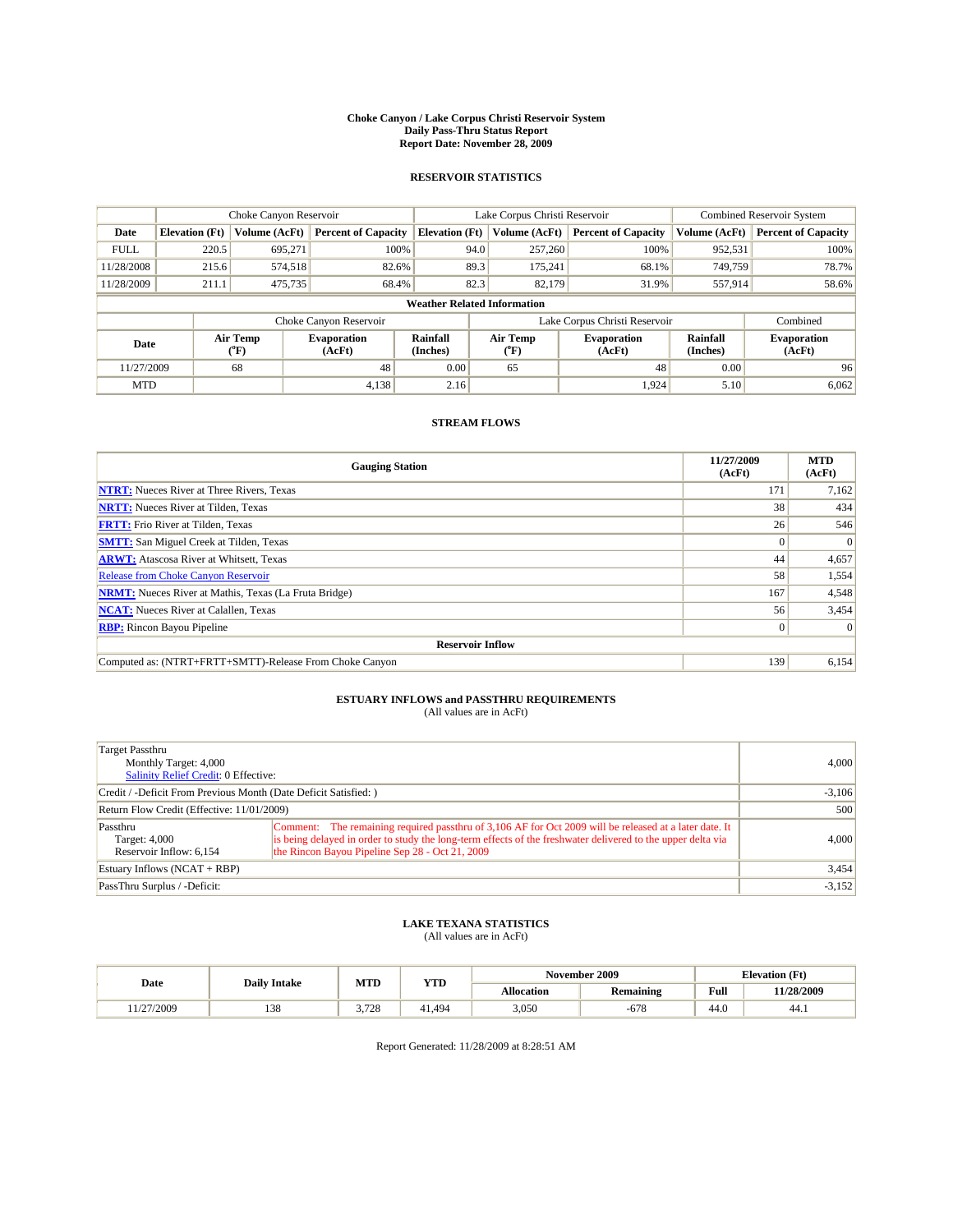#### **Choke Canyon / Lake Corpus Christi Reservoir System Daily Pass-Thru Status Report Report Date: November 29, 2009**

#### **RESERVOIR STATISTICS**

|             | Choke Canyon Reservoir |                          |                              |                                    | Lake Corpus Christi Reservoir |                  |                              |                      | <b>Combined Reservoir System</b> |  |
|-------------|------------------------|--------------------------|------------------------------|------------------------------------|-------------------------------|------------------|------------------------------|----------------------|----------------------------------|--|
| Date        | <b>Elevation</b> (Ft)  | Volume (AcFt)            | <b>Percent of Capacity</b>   | <b>Elevation</b> (Ft)              |                               | Volume (AcFt)    | <b>Percent of Capacity</b>   | Volume (AcFt)        | <b>Percent of Capacity</b>       |  |
| <b>FULL</b> | 220.5                  | 695.271                  | 100%                         |                                    | 94.0                          | 257,260          | 100%                         | 952,531              | 100%                             |  |
| 11/29/2008  | 215.6                  | 574,050                  | 82.6%                        |                                    | 89.3                          | 175,567          | 68.2%                        | 749.617              | 78.7%                            |  |
| 11/29/2009  | 211.1                  | 475,526                  | 68.4%                        |                                    | 82.2<br>81,871<br>31.8%       |                  | 557,397                      | 58.5%                |                                  |  |
|             |                        |                          |                              | <b>Weather Related Information</b> |                               |                  |                              |                      |                                  |  |
|             |                        |                          | Choke Canyon Reservoir       |                                    | Lake Corpus Christi Reservoir |                  |                              |                      | Combined                         |  |
| Date        |                        | Air Temp<br>$\rm ^{o}F)$ | <b>Evaporation</b><br>(AcFt) | Rainfall<br>(Inches)               |                               | Air Temp<br>("F) | <b>Evaporation</b><br>(AcFt) | Rainfall<br>(Inches) | <b>Evaporation</b><br>(AcFt)     |  |
| 11/28/2009  |                        | 76                       | 109                          | 0.00                               |                               | 76               | 12                           | 0.00                 | 121                              |  |
| <b>MTD</b>  |                        |                          | 4,247                        | 2.16                               |                               |                  | 1,936                        | 5.10                 | 6,183                            |  |

### **STREAM FLOWS**

| <b>Gauging Station</b>                                       | 11/28/2009<br>(AcFt) | <b>MTD</b><br>(AcFt) |
|--------------------------------------------------------------|----------------------|----------------------|
| <b>NTRT:</b> Nueces River at Three Rivers, Texas             | 141                  | 7,303                |
| <b>NRTT:</b> Nueces River at Tilden, Texas                   | 30                   | 464                  |
| <b>FRTT:</b> Frio River at Tilden, Texas                     | 28                   | 574                  |
| <b>SMTT:</b> San Miguel Creek at Tilden, Texas               | $\Omega$             | $\Omega$             |
| <b>ARWT:</b> Atascosa River at Whitsett, Texas               | 34                   | 4,691                |
| <b>Release from Choke Canyon Reservoir</b>                   | 58                   | 1,612                |
| <b>NRMT:</b> Nueces River at Mathis, Texas (La Fruta Bridge) | 137                  | 4,685                |
| <b>NCAT:</b> Nueces River at Calallen, Texas                 | 22                   | 3,476                |
| <b>RBP:</b> Rincon Bayou Pipeline                            | $\overline{0}$       | $\Omega$             |
| <b>Reservoir Inflow</b>                                      |                      |                      |
| Computed as: (NTRT+FRTT+SMTT)-Release From Choke Canyon      | 111                  | 6,265                |

# **ESTUARY INFLOWS and PASSTHRU REQUIREMENTS**<br>(All values are in AcFt)

| <b>Target Passthru</b><br>Monthly Target: 4,000<br><b>Salinity Relief Credit: 0 Effective:</b> | 4.000                                                                                                                                                                                                                                                                    |          |
|------------------------------------------------------------------------------------------------|--------------------------------------------------------------------------------------------------------------------------------------------------------------------------------------------------------------------------------------------------------------------------|----------|
| Credit / -Deficit From Previous Month (Date Deficit Satisfied: )                               | $-3,106$                                                                                                                                                                                                                                                                 |          |
| Return Flow Credit (Effective: 11/01/2009)                                                     | 500                                                                                                                                                                                                                                                                      |          |
| Passthru<br>Target: 4,000<br>Reservoir Inflow: 6,265                                           | Comment: The remaining required passthru of 3,106 AF for Oct 2009 will be released at a later date. It<br>is being delayed in order to study the long-term effects of the freshwater delivered to the upper delta via<br>the Rincon Bayou Pipeline Sep 28 - Oct 21, 2009 | 4.000    |
| Estuary Inflows (NCAT + RBP)                                                                   | 3,476                                                                                                                                                                                                                                                                    |          |
| PassThru Surplus / -Deficit:                                                                   |                                                                                                                                                                                                                                                                          | $-3,130$ |

## **LAKE TEXANA STATISTICS** (All values are in AcFt)

|         |                     | MTD   | <b>VTD</b> | November 2009<br><b>Elevation</b> (Ft) |                  |                            |            |
|---------|---------------------|-------|------------|----------------------------------------|------------------|----------------------------|------------|
| Date    | <b>Daily Intake</b> |       | 1 I D      | Allocation                             | <b>Remaining</b> | Full                       | 11/29/2009 |
| 28/2009 | $\sim$<br>$\cdot$   | 3,865 | 41.631     | 3,050                                  | $-01$            | $\sim$<br>44. <sub>V</sub> | 44.1       |

Report Generated: 11/29/2009 at 8:22:30 AM